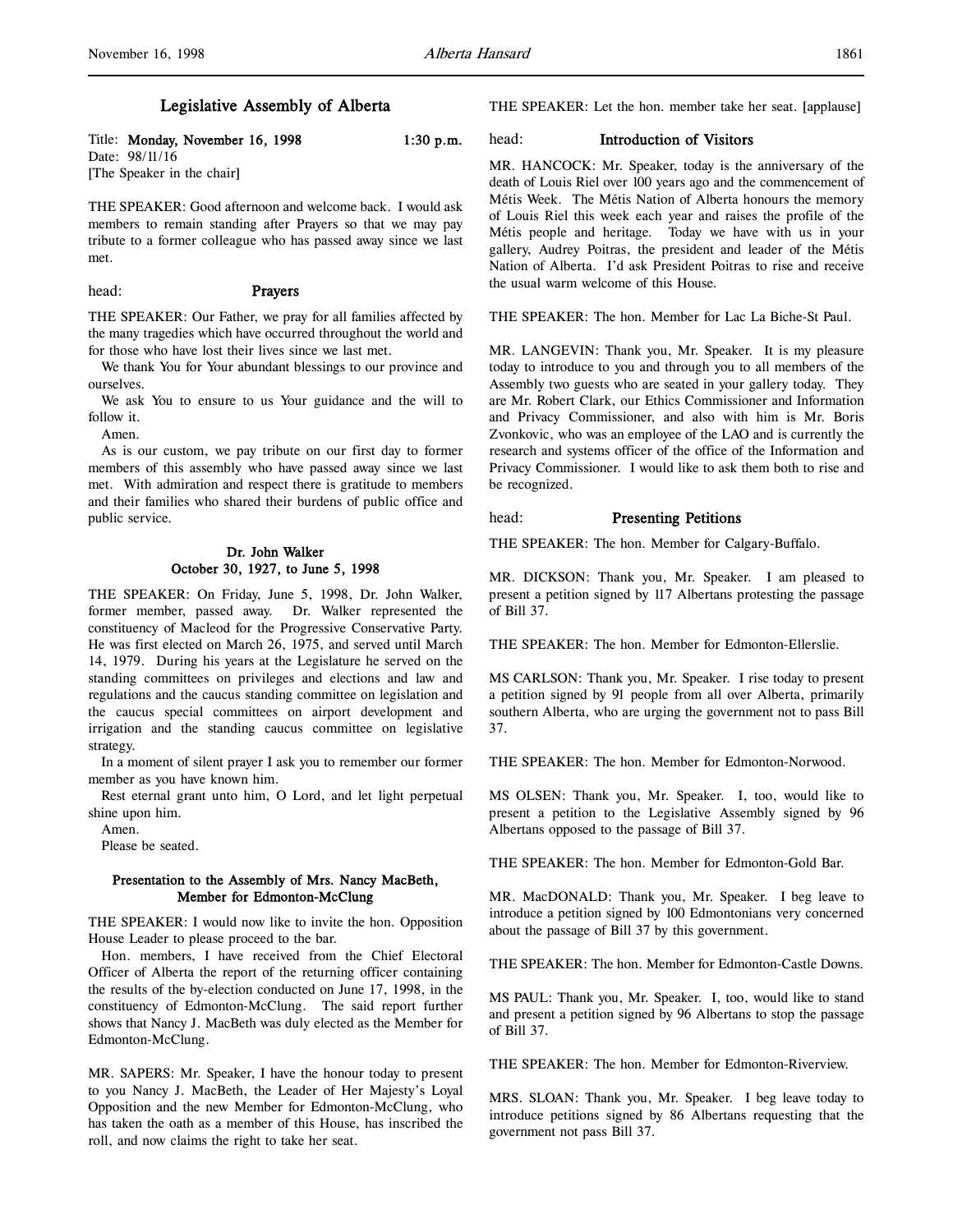THE SPEAKER: The hon. Member for Edmonton-Mill Woods.

DR. MASSEY: Thank you, Mr. Speaker. I beg permission to present a petition signed by 96 Albertans asking the government not to pass Bill 37.

THE SPEAKER: The hon. Member for Edmonton-Centre.

MS BLAKEMAN: Thank you, Mr. Speaker. I'd like to present a petition signed by 96 people from Edmonton and area asking the government of Alberta not to pass Bill 37.

THE SPEAKER: The hon. Member for Edmonton-Calder.

MR. WHITE: Thank you, Mr. Speaker. I beg leave to present a petition signed by some 86 Albertans wishing that the government not pass Bill 37 into law.

THE SPEAKER: The hon. Member for Edmonton-Glengarry.

MR. BONNER: Thank you, Mr. Speaker. I beg leave to present a petition on behalf of 75 Albertans asking the government to oppose the passing of Bill 37.

THE SPEAKER: The hon. Member for Edmonton-Glenora.

MR. SAPERS: Thank you, Mr. Speaker. With your permission I'd like to table the following petition with the Assembly.

We the undersigned residents of Alberta petition the Legislative Assembly to urge the government of Alberta not to pass Bill 37, the Health Statutes Amendment Act, 1998.

This petition was signed by 105 very concerned Albertans.

THE SPEAKER: The hon. Member for Edmonton-Meadowlark.

MS LEIBOVICI: Thank you, Mr. Speaker. I beg leave to present a petition signed by 112 Albertans asking the government, urging the government not to pass Bill 37, the Health Statutes Amendment Act, 1998, which would allow for privatization.

Thank you.

MR. WICKMAN: Mr. Speaker, I'd like to introduce a number of petitions all in opposition to Bill 37, urging the Assembly not to pass Bill 37, signed by dozens and dozens of concerned Albertans. [interjections] Dozens. Pages, pages.

### head: Reading and Receiving Petitions

THE SPEAKER: The hon. Leader of the ND opposition.

MS BARRETT: Thank you, Mr. Speaker. I request that the petition I presented in this Assembly on April 29 regarding affordable child care be now read and received.

## THE CLERK:

We the undersigned residents of Alberta petition the Legislative Assembly to urge the government of Alberta to support quality, affordable child care options for all Alberta families, regardless of income.

We also petition the Assembly to urge the government to reverse its decision eliminating Operating Allowances to child care centres and to instead bring forth a funding formula which will enhance quality child care and keep daycare fees affordable for low income and middle income families.

THE SPEAKER: The hon. Member for Lethbridge-East.

DR. NICOL: Thank you, Mr. Speaker. I'd like to have the petition I submitted on April 28 now read and received, please.

#### THE CLERK:

We the undersigned residents of Alberta petition the Legislative Assembly to urge the government of Alberta not to pass Bill 37, the Health Statutes Amendment Act, 1998.

### head: Presenting Reports by 1:40 Standing and Special Committees

THE SPEAKER: The hon. Member for Lac La Biche-St. Paul.

MR. LANGEVIN: Thank you, Mr. Speaker. As chairman of the Select Special Chief Electoral Officer Search Committee, which reported on September 9, 1998, I would like to table four copies of the report of the Select Special Chief Electoral Officer Search Committee recommending the appointment of Mr. Brian Fjeldheim as Chief Electoral Officer for the province of Alberta.

#### head: Notices of Motions

THE SPEAKER: The hon. Government House Leader.

MR. HAVELOCK: Yes. Thank you, Mr. Speaker. I wish to give oral notice today of three government motions, the first being Government Motion 32, which reads:

Be it resolved that the following changes to the following committees be approved by the Assembly: on the Special Standing Committee on Members' Services that Mr. Gibbons replace Ms Olsen, on the Select Standing Committee on Legislative Offices that Ms Olsen replace Mr. Sapers, on the Select Standing Committee on Public Accounts that Mr. Sapers replace Mr. Zwozdesky, and on the Select Standing Committee on the Alberta Heritage Savings Trust Fund that Mr. Bonner replace Mr. Zwozdesky.

- Government Motion 33, Mr. Speaker, reads as follows: Be it resolved that the Legislative Assembly concur in the report of the Select Special Chief Electoral Officer Search Committee and recommend that Mr. O. Brian Fjeldheim be appointed as Chief Electoral Officer for the province of Alberta.
- Finally, Mr. Speaker, Government Motion 34 reads as follows: Be it resolved that when the Assembly adjourns to recess the fall sitting of the Second Session of the 24th Legislature, it shall stand adjourned until a time and date as determined by the Speaker after consultation with the Lieutenant Governor in Council.

THE SPEAKER: The hon. Minister of Transportation and Utilities. Hon. minister, you advised the Speaker at the conclusion of the spring session that you would be rising in the House with a notice of motion on a question of privilege.

MR. PASZKOWSKI: Thank you, Mr. Speaker. I stand to raise a question of privilege pursuant to section 15 of the Standing Orders. Section 15(1) provides that "a breach of the rights of the Assembly or of the parliamentary rights of any member constitutes a question of privilege."

Pursuant to section 15(2) I provided written notice to the Deputy Speaker before 11 a.m. on April 30 of my intention to raise a notice.

THE SPEAKER: It's just to move the notice today, hon. minister, at this point in time, not to debate it.

MR. PASZKOWSKI: I so move.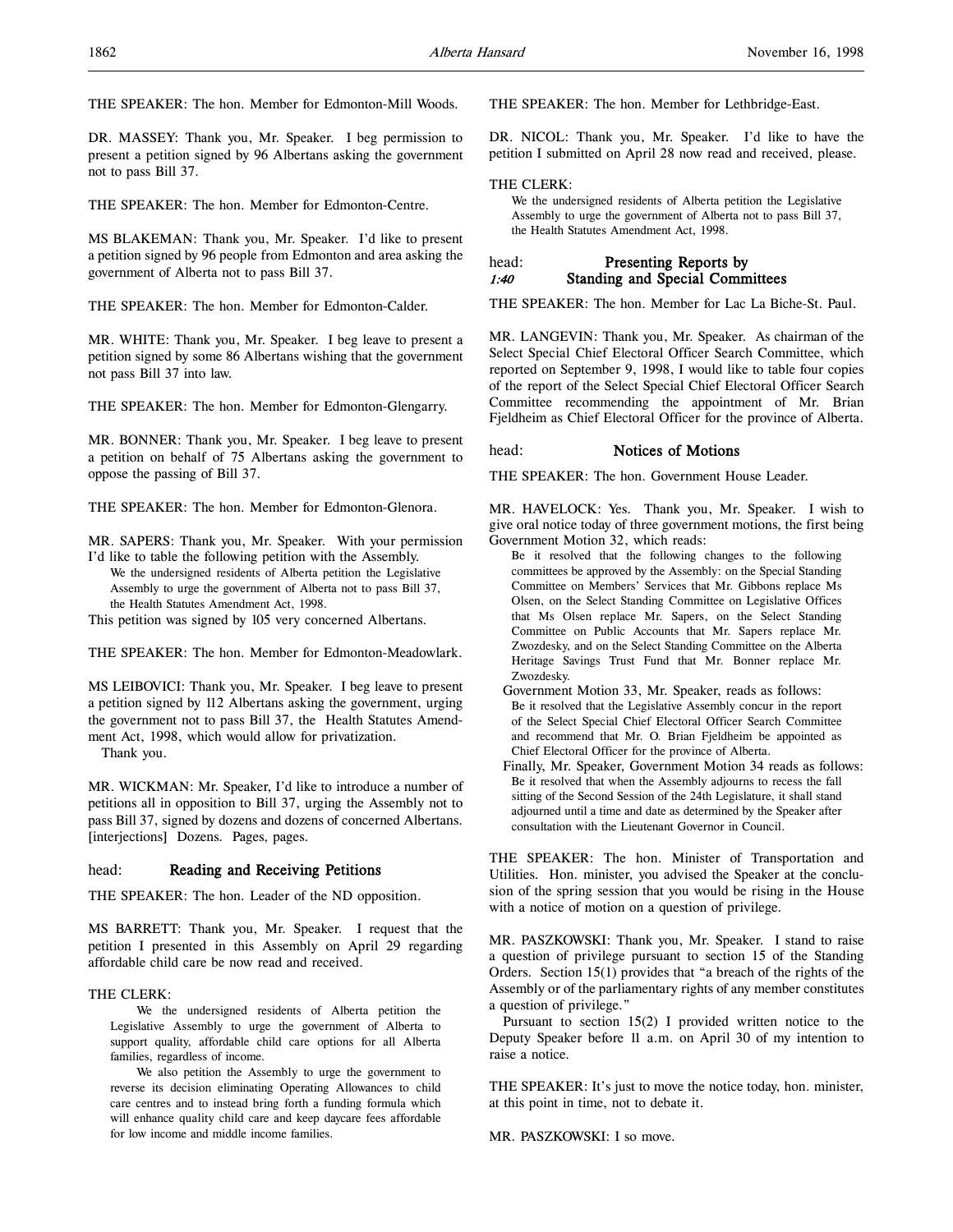MRS. MacBETH: Mr. Speaker, I rise to present to the Assembly notice of my motion standing under Standing Order 30, which reads as follows:

Be it resolved that this Assembly adjourn the ordinary business of the Assembly to discuss a matter of urgent public importance; namely, government interference in the management and operations of the Alberta Treasury Branches and the role of the Executive Council and its members in the management and operations of Alberta Treasury Branches.

I table an appropriate number of copies.

I also want to serve notice at this time that at the appropriate time later this afternoon I will move the following motion:

Be it resolved that this Assembly recognize the urgent need for a broad public debate on the future of private, for-profit hospitals in the province of Alberta prior to any legislation being passed which enables these institutions.

I table the appropriate number of copies, Mr. Speaker.

THE SPEAKER: The hon. Member for Edmonton-Strathcona.

DR. PANNU: Thank you, Mr. Speaker. Pursuant to Standing Order 30 I rise to

request leave to adjourn the ordinary business of the Assembly to discuss the following matter of urgent public importance; namely, that the Legislative Assembly ask the Members' Services Committee to amend Order MSC 5/98 to ensure that any member leaving elected office receives either the transition allowance or benefits under the former MLA pension plan but not both.

THE SPEAKER: The hon. Leader of the ND opposition.

MS BARRETT: Thank you, Mr. Speaker. Pursuant to Standing Order 40 I rise to give oral notice that I wish to move the following motion at the appropriate time this afternoon:

Be it resolved that the Legislative Assembly urge the government to postpone further consideration of Bill 37 until after the health summit planned for early 1999.

MRS. MacBETH: Mr. Speaker, I ask for unanimous consent to waive the provisions of Standing Orders 38 and 39 to propose the following motion:

Be it resolved that this Assembly adjourn the ordinary business of the Assembly until Monday, November 23, 1998, or such other time that the Premier can attend.

THE SPEAKER: Well, at this point in time you're simply moving a motion, and we'll come to it later in the day.

### head: Introduction of Bills

THE SPEAKER: The hon. Member for Calgary-Cross.

# Bill 47 Protection from Second-hand Smoke in Public Buildings Amendment Act, 1998

MRS. FRITZ: Thank you, Mr. Speaker. I'm pleased to introduce Bill 47, which is Protection from Second-hand Smoke in Public Buildings Amendment Act, 1998.

The amendments contained in this government bill, Mr. Speaker, streamline the original act, which was Bill 205, by simplifying the implementation and enforcement requirements.

[Leave granted; Bill 47 read a first time]

THE SPEAKER: The hon. Government House Leader.

MR. HAVELOCK: Thank you, Mr. Speaker. I move that Bill 47 be moved onto the Order Paper under Government Bills and Orders.

[Motion carried]

### head: Tabling Returns and Reports

THE SPEAKER: The hon. Government House Leader.

MR. HAVELOCK: Thank you, Mr. Speaker. I beg leave to table the required number of copies of two annual reports, the first being the Alberta Law Enforcement Review Board annual report 1997 and the second being the Law Society of Alberta annual report 1997.

MRS. McCLELLAN: Mr. Speaker, I have four items to file with the Assembly today. The first is a news release from the Alberta Alcohol and Drug Abuse Commission regarding National Addictions Awareness Week, November 15 to 21. This morning I had the privilege of attending the 10th annual Walk Sober, Join the Circle rally at city hall in recognition of this special week.

The second tabling is an information bulletin on the International Day for Tolerance, which is observed around the world on November 16.

I am also filing with the Assembly Health Canada's handbook, Canada's Physical Activity Guide to Healthy Active Living. This is an excellent complement to Alberta's active living strategy, and, Mr. Speaker, I will be sharing copies of that with all members of the Assembly.

Finally, Mr. Speaker, I am filing a news release regarding a special three-day exhibition of art work from the Alberta Foundation for the Arts collection that will be on display in the lower foyer of the Legislature Building until November 19. All members are invited to attend an opening reception tomorrow evening at 5:30.

THE SPEAKER: The hon. Minister of Agriculture, Food and Rural Development.

MR. STELMACH: Thank you, Mr. Speaker. I wish to table five copies of the annual report of the Agriculture Financial Services Corporation.

MRS. NELSON: Mr. Speaker, I'm pleased to table four copies of the Alberta Racing Commission's annual report ended October 31, 1996, the Alberta Racing Corporation's 1997 annual review, and the Alberta Opportunity Company's 1997-98 annual report.

THE SPEAKER: The hon. Member for Spruce Grove-Sturgeon-St. Albert.

MRS. SOETAERT: Thank you, Mr. Speaker. I'd like to table four copies of a letter sent to me by Mr. and Mrs. de Jongh expressing their concerns about Bill 37 and the corporatization of health care.

THE SPEAKER: The hon. Minister of Transportation and Utilities.

MR. PASZKOWSKI: Thank you, Mr. Speaker. It's my pleasure to table with the Assembly five copies of a highway 794 traffic survey that was prepared by the Morinville RCMP highway patrol.

THE SPEAKER: The hon. Member for Calgary-Buffalo.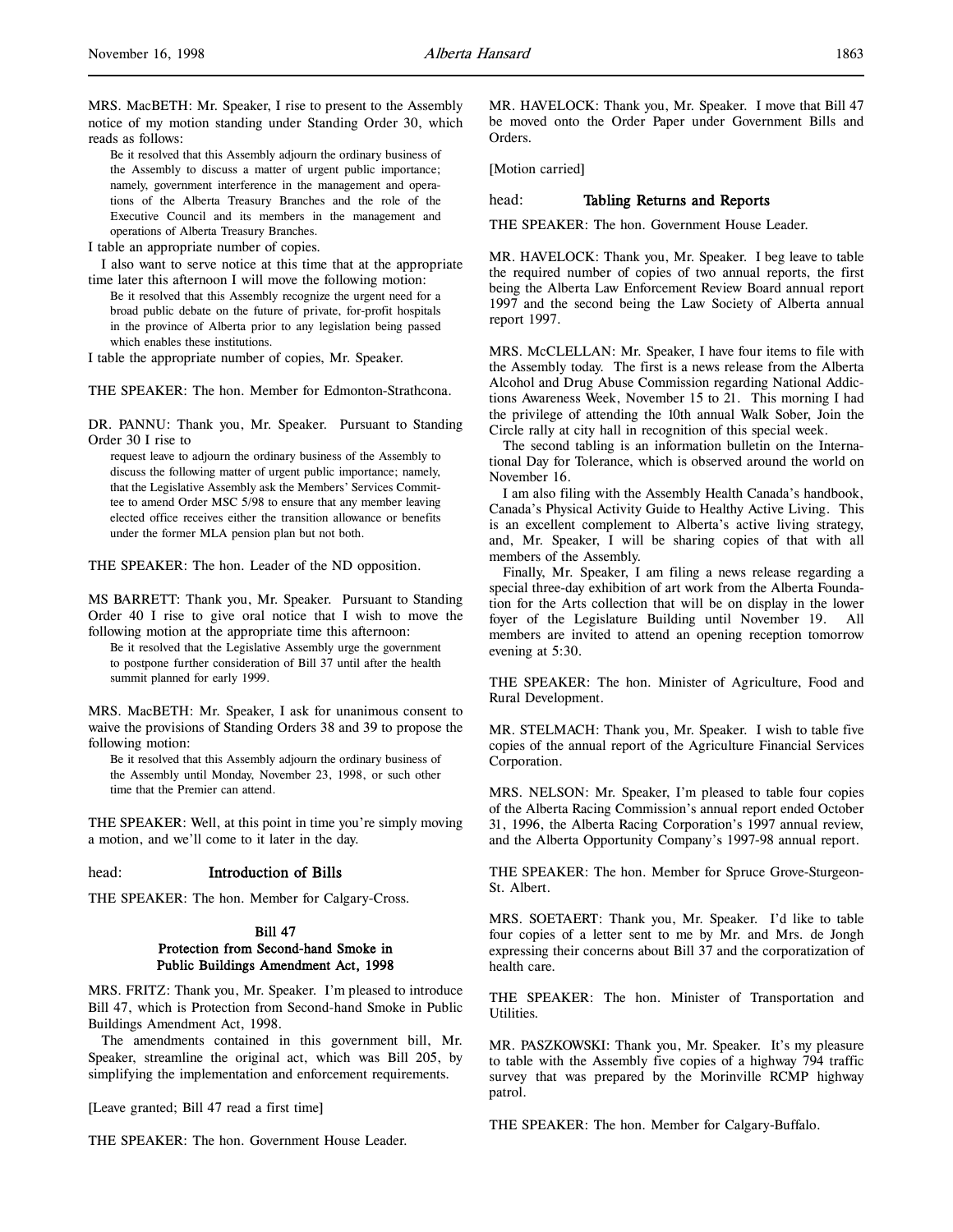MR. DICKSON: Thank you, Mr. Speaker. I have a number of tablings. Firstly, a copy of a letter that I wrote the hon. Minister of Health on October 9 requesting no further progress on Bill 37 pending all-party public consultations and his response and refusal to affirm that suggestion on October 28.

I also have courtesy copies of three amendments that I'll be introducing later on Bill 37, that would forbid the creation of a private, for-profit hospital anywhere in this province.

And then finally, sir, I have a number of copies of correspondence from Albertans registering their concern with Bill 37 and urging that there be no further progress taken on that wrongheaded piece of legislation pending full public consultations. [interjection] I'm not sure whether you could hear, Mr. Speaker, given the comments from the Premier.

Thank you.

THE SPEAKER: Hold on. Hold on. Hold on.

The chair is going to recognize the hon. Member for Lac La Biche-St. Paul.

#### 1:50

MR. LANGEVIN: Thank you very much, Mr. Speaker.

As chairman of the Standing Committee on Leg. Offices I would like to make two tablings today. The first one is the report of the Chief Electoral Officer for the Edmonton-McClung byelection, which was held on June 17, 1998. Copies were distributed to members of the Assembly on September 21, 1998.

The second tabling, Mr. Speaker, is the report of the Auditor General of Alberta for 1997-98, which was submitted pursuant to section 19(4) of the Auditor General Act. Copies were also distributed to members of this Assembly on September 23, 1998. Thank you.

THE SPEAKER: The hon. Member for Edmonton-Ellerslie.

MS CARLSON: Thank you, Mr. Speaker. I would like to table five copies of letters from nine different Albertans to the Premier. These letters request that the Premier stop encouraging private, for-profit health care in this province and put an end to Bill 37.

THE SPEAKER: The hon. Member for Edmonton-Mill Woods.

DR. MASSEY: Thank you, Mr. Speaker. With your permission I would like to table a letter and four copies of the letter from a respected constituent, Jo Bishop, in Edmonton- Mill Woods addressed to the Minister of Health asking him to urge the government to fully support the publicly funded health care system and to reject any legislation that would encourage the development of private health care in the province.

THE SPEAKER: The hon. Member for Edmonton-Norwood.

MS OLSEN: Thank you, Mr. Speaker. I'd like to table five copies of the factum from the Marie Sarah Eurig decision in the Supreme Court of Canada that was put forward by Alberta Justice.

THE SPEAKER: The hon. Member for Edmonton-Centre.

MS BLAKEMAN: Thank you, Mr. Speaker. I'd like to table the appropriate number of copies of correspondence from Albertans asking the Legislature to defeat Bill 219 on education employment relations.

Thank you.

THE SPEAKER: The hon. Member for Edmonton-Glenora.

MR. SAPERS: Thank you, Mr. Speaker. With your permission, I have a number of documents I'd like to table at this time in the Assembly. The first is copies of a series of correspondence, in this case from three constituents of mine, urging this Legislative Assembly to not pass Bill 37.

The second tabling, Mr. Speaker, is a transcript of a public statement made by Mr. Charles Relland regarding his experiences with for-profit health care in the United States and his reminder to all Albertans of the dangers of going in that direction.

Finally, Mr. Speaker, is a series of tablings which I think will be of interest to the Assembly. The first is a copy of the statement of claim filed by the Alberta Treasury Branch and West Edmonton Mall. Second is an affidavit that was issued with that statement of claim by Paulina Hiebert, an employee of Alberta Treasury Branch, regarding the issues that led the Alberta Treasury Branch to enter into the court proceedings. Nowhere in there is the government mentioned as a defendant, by the way, Mr. Speaker. And finally a statement by Martin Walrath, an employee of West Edmonton Mall, and his affidavit, evidence in the matter with the Alberta Treasury Branch.

THE SPEAKER: The hon. Member for Edmonton-Riverview.

MRS. SLOAN: Thank you, Mr. Speaker. With your permission I would also like to table copies of correspondence addressed to the Premier, the Minister of Health, and to myself urging this government to do the democratic thing and hold public consultations on private, for-profit health care prior to proceeding with legislation.

THE SPEAKER: The chair also has a series of tablings today. The first is a memorandum from the hon. Member for Redwater requesting that Bill 215, the Highway Traffic Amendment Act, 1998, be brought to the Committee of the Whole on Wednesday, November 18, 1998, as soon as the House business will allow.

The second series of tablings is pursuant to the Legislative Assembly Act. I table with the Assembly five copies of the following Members' Services Orders: 1/98, being Constituency Services Amendment Order No. 2; 2/98, being Executive Council Salaries Amendment Order No. 3; 3/98, being Members' Allowances Amendment Order No. 4; 4/98, being Members' Committee Allowances Amendment Order No. 2; 5/98, being Members' Allowances Amendment Order No. 5; and 6/98, being Constituency Services Amendment Order No. 3.

As well, hon. members, pursuant to section 44(1) of the Conflicts of Interest Act, chapter C-22.1 of the 1991 Statutes of Alberta, I am pleased to table with the Assembly the annual report of the Ethics Commissioner. This report covers the period April 1, 1997, through to March 31, 1998, and a copy of this report was distributed to members on June 25, 1998.

Hon. members, pursuant to section 3(2) of the Election Finances and Contributions Disclosure Act, chapter E-3, I'm pleased to table with the Assembly the annual report of the Chief Electoral Officer. This report is for the calendar year 1997, and a copy of this report was distributed to members on September 23, 1998.

Pursuant to section 61(1) of the Freedom of Information and Protection of Privacy Act I am pleased to table with the Assembly the annual report of the Information and Privacy Commissioner. This report covers the activities of the office of the Information and Privacy Commissioner covering the period from April 1, 1997, through to March 31, 1998, and a copy of the report will now be distributed to all members.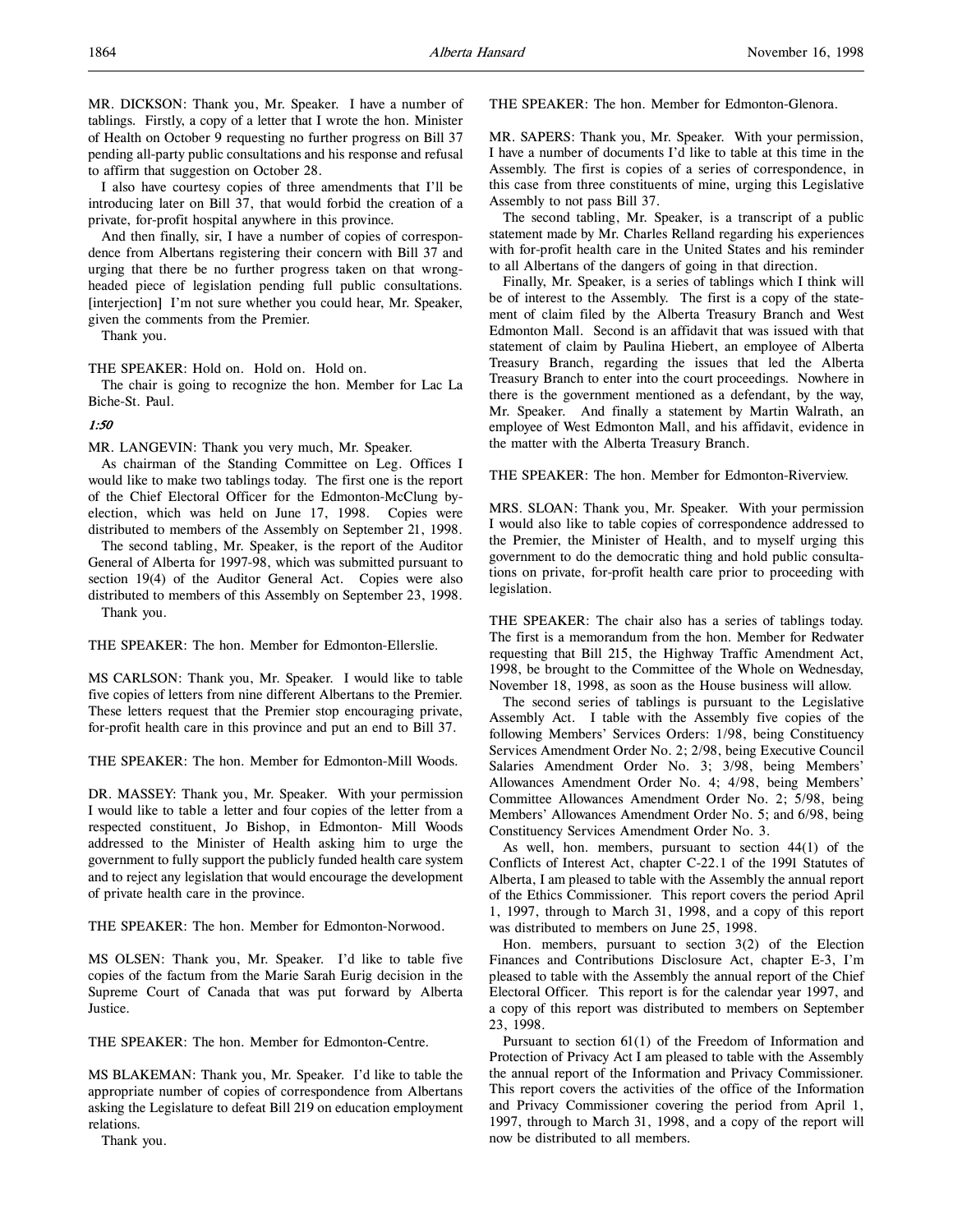## head: Introduction of Guests

THE SPEAKER: Hon. members, we have a long list of introductions today. We'll begin first of all with the hon. Member for Highwood.

MR. TANNAS: Thank you, Mr. Speaker. I'd like to introduce to you and through you to members of the Assembly a guest who is seated in your gallery today. Mr. John Reil is attending this afternoon on behalf of Mr. Randy Thorsteinson, leader of the Social Credit Party of Alberta, and Mr. Ken Way, deputy leader of the Social Credit Part of Alberta, who are unable to join us due to the poor driving conditions. I would ask Mr. Reil, then, to rise and receive the warm traditional welcome of this Assembly.

THE SPEAKER: The hon. Member for Wetaskiwin-Camrose, followed by the hon. Member for Spruce Grove-Sturgeon-St. Albert.

MR. JOHNSON: Thank you, Mr. Speaker. It's my pleasure to introduce to you and through you to the members of this Assembly two families from Camrose who are visiting the Legislature as part of their home schooling program. Members of the Bishop family include Barry and Joan and their children, Jill, Blair, Neil, and Kate, and members of the Hauch family include Collin and Jane and their children, Malachai, Zechariah, and Samantha. They are seated in the members' gallery, and I would ask them to rise at this time and receive the warm welcome of the Assembly.

THE SPEAKER: The hon. Member for Spruce Grove-Sturgeon-St. Albert, followed by the hon. Member for Edmonton-Glenora.

MRS. SOETAERT: Thank you very much, Mr. Speaker. I have several introductions today. I'm not sure if my school class is still here, but if they aren't, we'll acknowledge them in their absence. They are from J. J. Nearing school. They are here with their teachers, Mrs. Sowinski and Mrs. Reid, and parents Mrs. Brentari, Mrs. Rockburn, Mrs. Allen, Mrs. Facchin, and Mrs. Potter. They are here on a tour of the Leg., and they're from the brand-new school in St. Albert which I will be speaking about later. I'll send them a copy of Hansard because I see that they're not here in the Leg. anymore.

I also have some other special guests. Cozette Dick is here with Bernadette Delport. Bernadette is a Rotary exchange student from Richards Bay in South Africa. Her year is almost up; she's been around Spruce Grove. Also with them is Des Bulger. He is a corporal in the RCMP. He's also part of that Rotary Club, a great volunteer who organizes the Children's Wish Foundation out in Spruce Grove, and I think because of that he's a very good golfer. Also with us is Art Peddicord, who is another active volunteer in St. Albert. I would ask them to please rise and receive the warm welcome of the Assembly.

Finally, Mr. Speaker, I'd like to introduce all the guests who have come here today to listen to the debate on Bill 37, which includes Des Achilles and Heather Smith and several other active people concerned about private health care. I'd ask them to please rise and receive the warm welcome of the Assembly.

### 2:00

THE SPEAKER: The hon. Member for Edmonton-Glenora, followed by the hon. minister responsible for children's services. MR. SAPERS: Thank you, Mr. Speaker. It's my privilege today to introduce to you and through you to all members in this Assembly the husband of the newest member of the Legislative Assembly of Alberta. Mr. Hilliard MacBeth has joined the festivities today, and he is, of course, a guest in your gallery. I would ask Mr. MacBeth to please stand and receive the welcome of this chamber.

Mr. Speaker, if I can continue, I also have some other special guests here, a group of 44 of the brightest and most eager students that I've ever met. They come from the school of Holy Cross in the constituency of Edmonton-Glenora. They are accompanied today by teachers Manuela Ferrante and Yvonne Chevalier and student teacher Sarah Fedoration, who isn't related to the member from Spruce Grove-Sturgeon-St. Albert but is one of her constituents. I would ask them all to please rise and receive the welcome of this Assembly.

THE SPEAKER: The hon. minister responsible for children's services, followed by the hon. Member for Banff-Cochrane.

MS CALAHASEN: Mr. Speaker, I think my guests are arriving after question period.

THE SPEAKER: The hon. Member for Banff-Cochrane, followed by the hon. Member for Edmonton-Rutherford.

MRS. TARCHUK: Thank you, Mr. Speaker. It's my privilege and pleasure today to introduce to you and through you to the members of the Assembly Mr. Alf Savage. Mr. Savage is both a very community-involved constituent of Banff-Cochrane as well as the newly elected president of the Progressive Conservative Association of Alberta. Mr. Savage, if you could stand up in the members' gallery and receive the warm, traditional welcome of the House.

THE SPEAKER: The hon. Member for Edmonton-Rutherford, followed by the hon. Member for Edmonton-Highlands.

MR. WICKMAN: Mr. Speaker, it's my privilege to introduce to you and through you to Members of the Legislative Assembly 35 keen students accompanied by six parents and two teachers from the fine school of St. Boniface in the riding of Edmonton-Rutherford. The 35 students are seated in the members' gallery, and they're accompanied by two teachers, Mrs. Coates and Mrs. Bergeron, and six parents: Mrs. Schafenacker, Mrs. Ryan, Mrs. Henein, Mrs. Hamilton, Mrs. Quist, and Mrs. Zinyk. If they would please rise and receive the warm welcome of this Assembly.

THE SPEAKER: The hon. Member for Edmonton-Highlands, followed by the hon. Member for Edmonton-Mill Creek.

MS BARRETT: Thank you, Mr. Speaker. I have several introductions as well. May I start with introducing the president of the Alberta Federation of Labour, Audrey Cormack; secretary treasurer, Les Steel; employees Jason Foster, my former employee, and Gil McGowan in the public gallery. Also in the public gallery, as noted earlier, is the president of the United Nurses of Alberta, Heather Smith, along with Bev Dick, Pauline Worsfold, Louise Rogers,\* and Christine Burdett. I couldn't help but notice long-time New Democrat activist Louise Swift and Betty Mardiros also in the public gallery. I'd ask members to join me in welcoming them.

As well, Mr. Speaker, I'm not sure if they're in yet, but I think I'll do what another member did and introduce a class that is probably on their way in in a moment, the class being from St.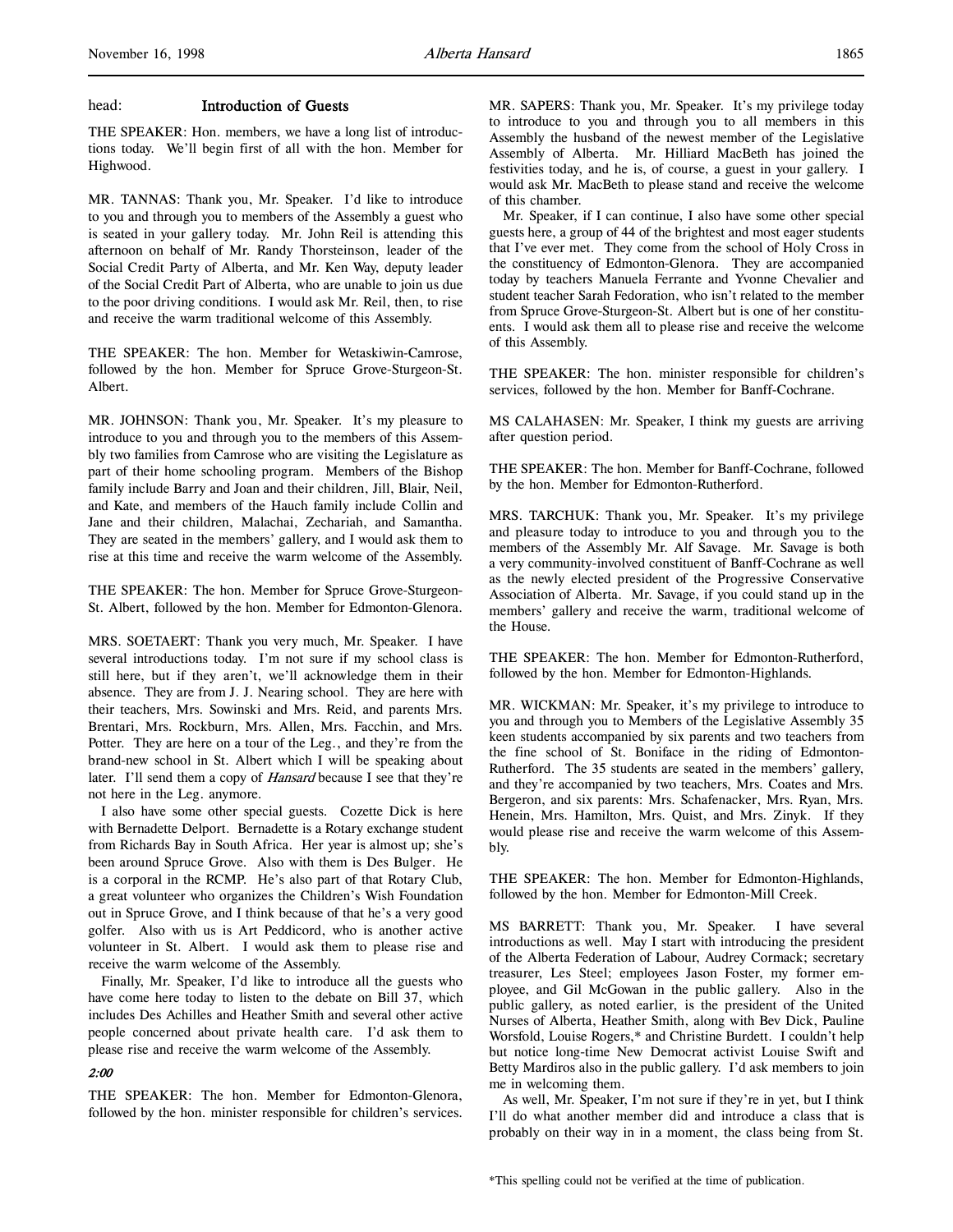THE SPEAKER: The hon. Member for Edmonton-Mill Creek.

MR. ZWOZDESKY: Thank you, Mr. Speaker. I rise to present two introductions to you and to the rest of the members of the House today. The first is 60 students from Minchau school who are here with eight adult chaperons and teachers. I'd like to introduce them to you if they are still here. Mrs. O'Neill, Mrs. Voegtlin, Mrs. Goss, Mrs. Cadden, Mrs. Maloney, Mrs. Hammermeister, Mrs. Graumann, and Mrs. Barchard are all here with the students from Minchau participating in the week-long museum school project that's taking place here. I would ask all of them that are here to please rise and receive the warm welcome of all members of the Assembly. Thank you.

I'd also like to reintroduce to you a gentleman I've introduced here once before. It's my constituent Ken Nelson, who is one of the unfortunate victims of sterilization that occurred some 40 years ago in this province. I'd ask him to give the crowd a wave – stand if you're able to, Ken – and ask everyone to welcome him.

THE SPEAKER: The hon. Member for Edmonton-Ellerslie.

MS CARLSON: Thank you, Mr. Speaker. I see that a good friend, a constituent, and the president of our party just walked into the gallery. Rick Miller, would you please rise and receive the traditional warm welcome of this Assembly.

MR. HANCOCK: Mr. Speaker, it's with great pleasure that I rise to welcome and introduce to you and through you to members of the Legislature two very prominent constituents of mine, Mary Zolner and Sheryl Zolner, who are in the gallery and who are here to witness I believe the first day of their daughter and granddaughter as a page in this Assembly. If they'd rise and receive the warm welcome of the House.

# head: Ministerial Statements

THE SPEAKER: The hon. the Premier.

### Welcome for New Opposition Leader

MR. KLEIN: Mr. Speaker, thank you. On behalf of all my colleagues I wish to welcome the new Leader of the Official Opposition to the Legislative Assembly. Perhaps I should say, "Welcome back," since the hon. member is no stranger to this Assembly. No doubt her years of private life have given her renewed energy and a fresh perspective on the issues facing Albertans as we prepare to enter a new century of hope and opportunity.

As you know, the hon. Member for Edmonton-McClung and I once served as colleagues in the same cabinet. Although we now stand on opposite sides of the House, I still consider her a colleague in that we are both here for the same reasons. In fact, every single member of this Assembly, regardless of political affiliation, shares a common purpose, and that is to serve Albertans and to work with them in building an even stronger and better province. We are all here because we believe in the democratic system and in our ability to make a difference. But even though we are colleagues in democracy, I have no doubt that the new leader will be a formidable and worthy opponent. She brings with her a deep knowledge and understanding of politics and public policy-making. Her presence here should enliven and enrich the exchange of ideas as we debate the present and future course of this great province.

Welcome back.

THE SPEAKER: This statement from the Premier today came under the category known as Ministerial Statements, and as is our tradition, there's an opportunity offered to a spokesman from the Official Opposition. But I've been requested by the leader of the third party, the ND opposition, to also have an opportunity to extend congratulations. Please.

MS BARRETT: Thank you, Mr. Speaker. Yes, I too would like to add my congratulations and welcome back comments to the Leader of the Official Opposition. She and I have been in this building longer than most of the people here when you consider that a long time ago I knew her as Lou Hyndman's assistant and she knew me as Grant Notley's researcher, and of course I chased her around on this floor when I was her critic in her portfolio of health care minister.

Throughout the years, Mr. Speaker, I can say genuinely that I have developed a friendship and a genuine respect for the Leader of the Official Opposition, and a year and a half ago I was in the same position, coming back to a place that I'd left before. I say: welcome back.

MRS. MacBETH: Well, thank you, Mr. Speaker, and thank you, Mr. Premier, for your thoughtful remarks and to the Member for Edmonton-Highlands. If I'd known how much you missed me, I would have thought of coming back a little sooner.

I'm delighted to be back in the Legislature, Mr. Speaker. I find this one of the most beautiful buildings in our province, and it certainly represents for all Albertans the importance of the job that we do within this Chamber. I am delighted, too, with my decision to re-enter public life in this province. I believe strongly that democracy is best served by open debate and certainly by a strong opposition. I join my colleagues on this side of the House with great pride for the work that they have been doing to serve democracy in this province, and I thank them for it.

#### 2:10

I also welcome and thank the Members of the Legislative Assembly, because in 83 constituencies representing the people of our province we are all equals. I thank the people and the voters of Edmonton-McClung for the privilege of representing them in this Assembly, and to all Albertans I express my sincere thanks for the privilege of serving as the Leader of Her Majesty's Loyal Opposition. Our goal, clearly, is to ensure that all Albertans are represented in their very best interests, all Albertans right across this province, and to that I certainly pledge my commitment and the commitment of the Official Opposition in the House.

Thank you very much.

THE CLERK: Oral Question Period.

head: Statement by the Speaker

Impartiality of the Speaker Sub Judice Rule

THE SPEAKER: Mr. Clerk, before we start the clock, I want you to hold it. I want to make a statement to the House today, and it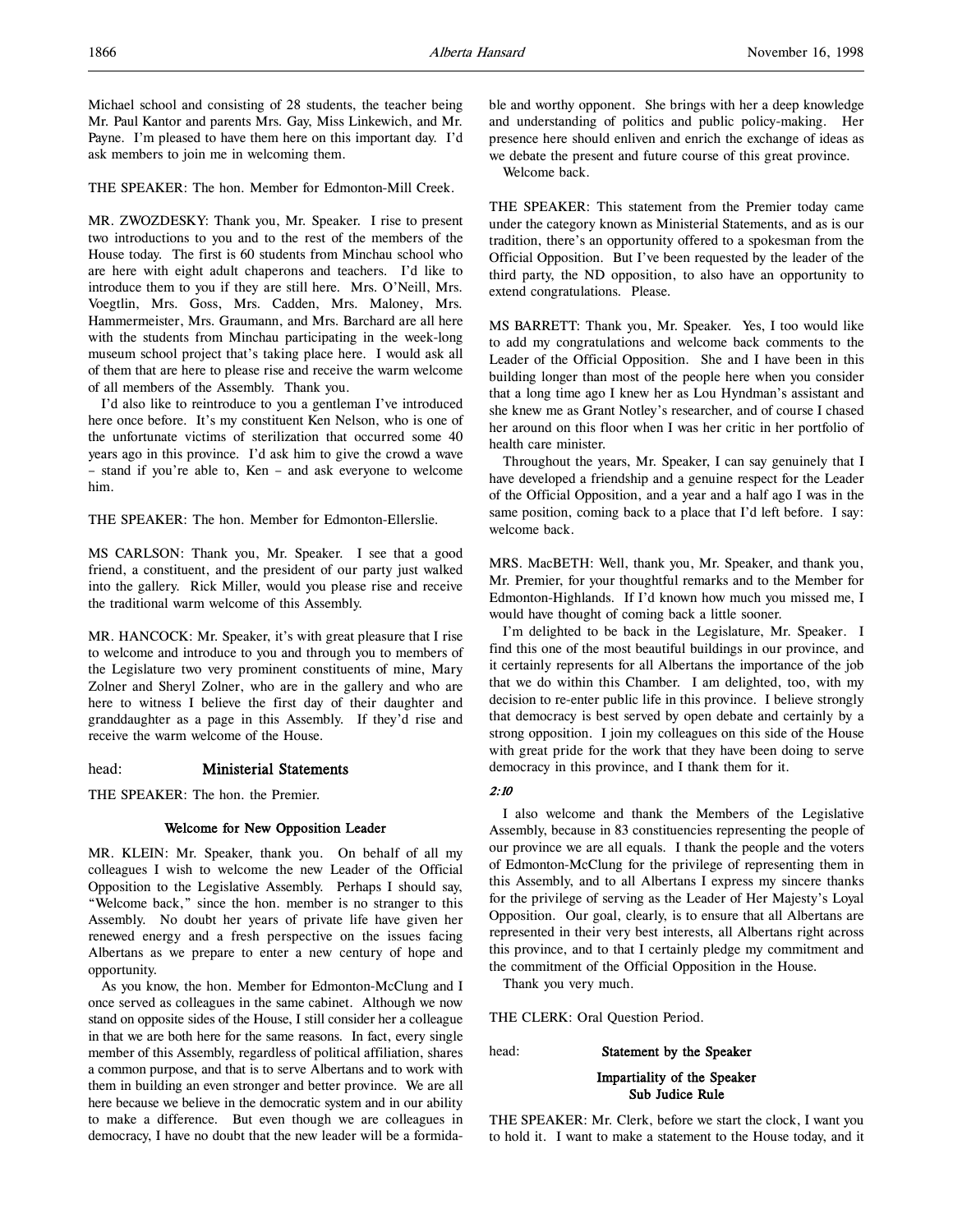will not interfere with the normal time allotted to question period.

Before commencing with question period this afternoon, the chair would like to make a few comments concerning the chair's role in presiding over the business of the House. Reflections have been made about the role of the Speaker in presiding over proceedings or questions that may come before this Assembly. These statements have been of great concern as this Speaker's foremost priority since being elected to this position on April 14, 1997, has been to promote and maintain the dignity and respect of this office in order to serve members and the people of Alberta.

It is a basic tenet that the Speaker is to be impartial in carrying out the duties of the office. This principle is so fundamental to the office of the Speaker in the operation of an Assembly that persons inside or outside the House who directly or indirectly question the actions or impartiality of the Speaker may be the subject of a question of privilege. Members may refer to Beauchesne's 6th edition at paragraph 168; Erskine May, 21st edition, pages 180 to 181; and Maingot's Parliamentary Privilege in Canada, page 253.

Speaker King of the British House of Commons went so far as to state on December 10, 1970:

The bedrock of this House is allegiance not so much to the individual in the Chair as the sound wisdom, the procedure, customs and courtesies of which he is the guardian and the exponent.

The time-honoured conventions surrounding the office mandate the neutrality of the Speaker. For instance, the Speaker may not participate in debates in the House or be asked a question. Questions are directed to ministers of the government in their current portfolios and cannot be asked of a member who is no longer a minister relating to that person's term of office. The Speaker only votes when there is a tie, and then only in accordance with well-established precedents which preclude an expression of opinion about the merits of a question.

It should be pointed out that when this Speaker was elected by this House on April 14, 1997, it was known that he had served as a member of Executive Council from May 8, 1986, until October 20, 1994. It is hardly unusual to have a former cabinet minister as Speaker. Members may recall that Speakers Jeanne Sauvé and John Fraser, the first Speaker in the federal House of Commons to be elected by free vote, both became Speaker after they had been cabinet ministers. In the United Kingdom Parliament several Speakers were former cabinet ministers, such as Speaker Selwyn Lloyd, who became Speaker in 1971 and who had been Foreign Secretary during the Suez Crisis and the Chancellor of the Exchequer.

The Chair has scoured the authorities in Canada and abroad for rulings by Speakers on when and if they should absent themselves from the chair. The research has found that there is no established parliamentary rule that requires a Speaker, even a former cabinet minister, to absent himself or herself from presiding over the business of the House. Speakers in other jurisdictions have even presided over motions directly relating to their conduct in the chair.

It is the chair's role to apply the rules that have been established by members themselves in the Standing Orders, by the practices of the Assembly, and in the last resort, by an authority such as Beauchesne and Erskine May. The chair would like to review some of those rules that govern question period. The Speaker's attention has been drawn to the application of the rules on preambles. There is no discretion here. House leaders, by their agreement on April 30, 1997, agreed that succinct preambles were allowed to main questions, but there were to be no preambles for supplementaries. Preambles and questions must comply with the rules concerning

debate found in Standing Order 23 and paragraphs 403 to 420 of Beauchesne and must not contain unparliamentary language.

Several members have advised that among the matters raised this afternoon will be one concerning Alberta Treasury Branches and West Edmonton Mall. Such matters may be affected by the rule against raising matters that are before the courts or sub judice. Unlike some jurisdictions the Legislative Assembly of the province of Alberta has a specific Standing Order concerning matters that are sub judice. The chair would like to remind members that the wording of Standing Order 23(g) was amended by this Assembly on February 14, 1995, based on the report of the Select Special Committee on Parliamentary Reform, which was concurred in by the Assembly on November 8, 1993. Several current members of the Assembly, including the hon. Provincial Treasurer, the hon. Minister of Health, the hon. Minister of Advanced Education and Career Development, the hon. Member for Peace River, and the hon. Member for Calgary-Bow served on this all-party committee, which also included four members of the Official Opposition.

Given the changes in the wording of Standing Order 23(g), decisions of previous Speakers, especially with respect to court actions involving Principal Trust in the late 1980's, are of little assistance because at that time the sub judice rule was broader in scope. This Standing Order now reads, with respect to civil as opposed to criminal matters, that:

A member will be called to order by the Speaker if, in the Speaker's opinion, that member . . .

(g) refers to any matter pending in court or before a judge for judicial determination . . .

(ii) of a civil nature that has been set down for a trial or notice of motion filed, as in an injunction proceeding until judgment or from the date of filing a notice of appeal until judgment by an appellate court,

where there is probability of prejudice to any party but where there is any doubt as to prejudice, the rule should be in favour of the debate.

The action by Alberta Treasury Branches against West Edmonton Mall has not, to the chair's knowledge, been set down for trial. However, it is the chair's understanding that there have been notices of motion filed in this action. Once again, to the chair's knowledge, these applications have not been heard, but the sub judice rule is triggered as soon as a notice of motion has been filed.

It is extraordinarily difficult for the chair to know how debate in the House would prejudice those proceedings. The chair would like to remind members that the duty of the chair in applying the sub judice rule is to balance the interests of free speech in the House against the possible prejudice that may occur to any of the parties in the litigation. As the House of Commons Special Committee on Rights and Immunities of Members reported in 1977: "The Chair is seldom in possession of the necessary information to determine whether or not prejudicial effect is likely.

In its 1993 report the Alberta Select Special Committee on Parliamentary Reform also recognized this problem when it noted in appendix A that in applying the rule

It is clear that the final decision as to whether to allow discussion must rest with the Chair. However, all Members should share responsibility. Members should exercise restraint in referring to particular cases or inquiries. A member who feels that there is a risk of prejudice should raise the issue. Ministers, who may have more immediate information on a case or may be in a better position to judge whether a risk of prejudice exists should similarly raise the point when necessary.

#### 2:20

It is difficult for the chair to know what questions would have a prejudicial effect on the litigation. Accordingly, in determining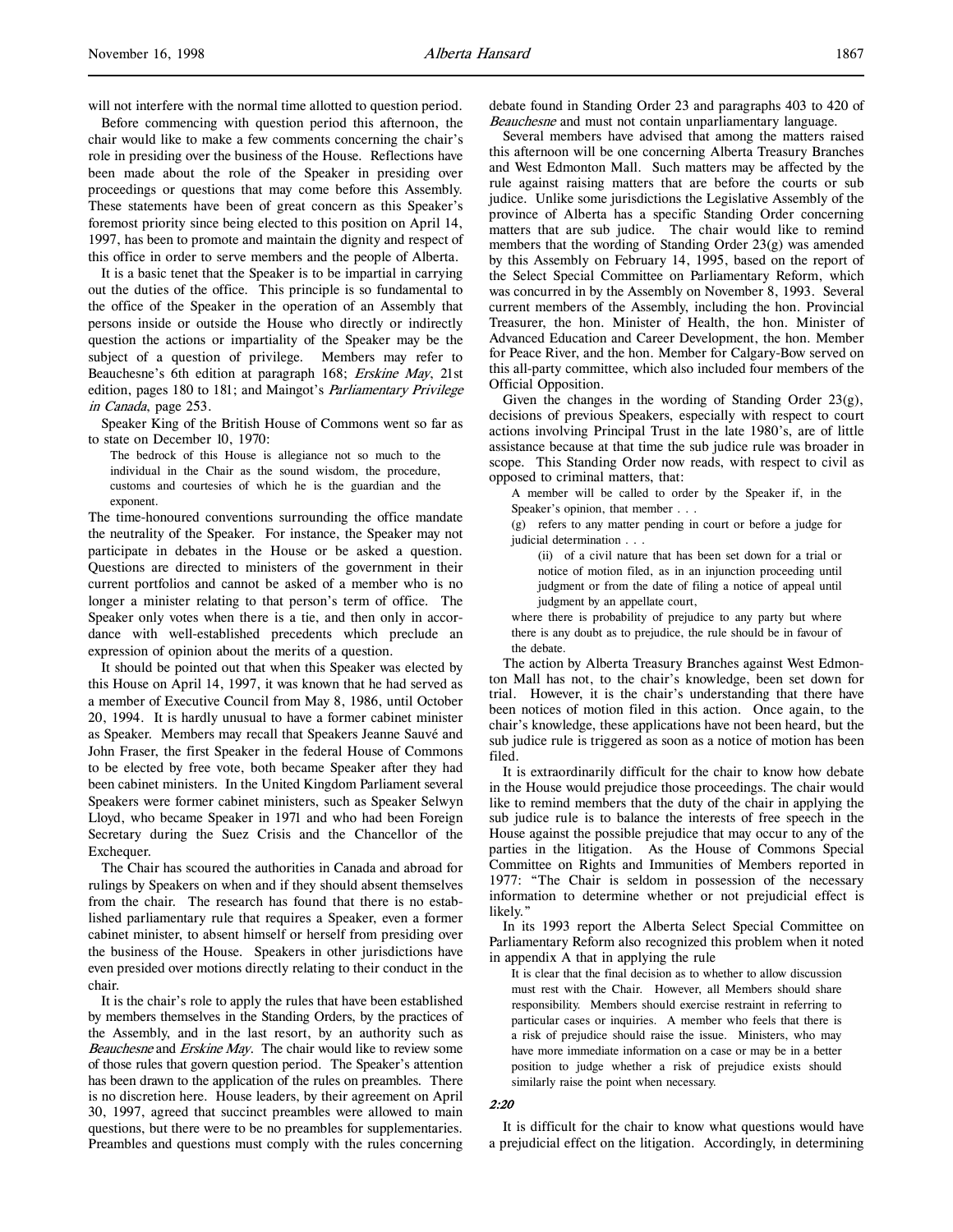whether a matter is sub judice or not, the chair must rely upon members and ministers, who have greater information about the legal actions and the possible prejudicial effect of a question or answer. Members are referred to paragraphs 505 to 511 of Beauchesne.

Finally, the chair would like to caution members about making references to persons outside the House who are unable to reply and once again would refer to paragraph 493 of Beauchesne.

This statement plus the attachments that I quoted from will be delivered to all members of the House by the pages. I would ask hon. members now to take a deep breath, sit back, and we will proceed to the question period.

### head: Oral Question Period

### West Edmonton Mall Refinancing

MRS. MacBETH: Mr. Speaker, the Premier of this province has engaged in a four-year cover-up of his involvement with the refinancing of the West Edmonton Mall. Why?

MR. KLEIN: Mr. Speaker, there has been no cover-up whatsoever of anything. As a matter of fact, every document that exists in my office and the documents, as I understand, of the ministers who are now in this cabinet and who were in the cabinet have been sent to the Auditor General. As well, in a couple of hours I'll be signing my statutory declaration to the Auditor General. It contains about 16 pages of questions relative to this issue, and that will be sent to the Auditor General. I understand that he has asked for information also from current and former members of Executive Council.

Mr. Speaker, I would remind the hon. Leader of the Opposition that it was this government, this Provincial Treasurer, when he learned about the side deals, those things that allegedly were covered up – when they were uncovered, it was this Provincial Treasurer who immediately went to the Auditor General and said: "There appears to be something wrong here. Will you please investigate this?" That hardly sounds like a cover-up.

MRS. MacBETH: Well, Mr. Speaker, why has the Premier been forced to issue a statutory declaration instead of just telling Albertans what he knows?

MR. KLEIN: Mr. Speaker, the Auditor General didn't come up to me and twist my arm and beat me around the ears and say, "You do a statutory declaration or else." This is the way the Auditor General decided to conduct his investigation. He wrote me a letter, and he said: I am respectfully requesting you to answer these questions, the questions that are contained on the 16 pages, in the form of a statutory declaration. He also advised that he will be asking the same of other people who were involved in that issue at that particular time. I agreed to do so quite voluntarily.

MRS. MacBETH: Well, Mr. Speaker, given that the Premier refused to answer questions in this Legislature in '94, refused requests of documents from his own office which later showed up in news clippings, why is this Premier continuing to cover up his involvement in this refinancing?

# Speaker's Ruling Parliamentary Language

THE SPEAKER: Please. In the original question from the hon. Leader of the Official Opposition the word "cover-up" was used. The Speaker just made a statement about unparliamentary language. There was no interjection, but he is now going to interject. The word "cover-up" has been ruled unparliamentary in this House on previous occasions, so use the thesaurus and find another word.

# West Edmonton Mall Refinancing

(continued)

MRS. MacBETH: My second question, then, Mr. Speaker, to the Premier is: if . . .

THE SPEAKER: You may continue with the question. It's just that the use of the word is unparliamentary.

MRS. MacBETH: I withdraw the use of the word. The question stands.

MR. KLEIN: Then I assume she's talking about the uncovering up, Mr. Speaker, if you can't use . . .

MRS. MacBETH: Mr. Speaker, if this government was out of the business of being in business, as it said on many, many occasions, then why did this Premier break his promise to Albertans?

MR. KLEIN: Mr. Speaker, at that particular time there was great concern over the viability of West Edmonton Mall. This has been explained many times before. In answer to similar questions in this Legislature some time ago, I believe if you go back to 1994, a question by the then member for – I forget the constituency, but he was a Liberal anyway, Mr. Chadi. Well, he was a Liberal but really wanted to come over to our side. He asked me the same question, and the answer is today as it was then. What we were trying to do is find a way to facilitate an Alberta-made solution to West Edmonton Mall.

Mr. Speaker, I would remind the hon. leader of the Liberal opposition that one of her members who's sitting here today, the hon. Member for Edmonton-Meadowlark, wrote me a letter urging me personally to get involved in finding a solution to the problems facing West Edmonton Mall.

MRS. MacBETH: Mr. Speaker, you know, at what cost to Albertans? Why did the Premier have to put a stop to a privatesector-led solution that was in place in favour of one which put the taxpayers of this province at colossal risk?

MR. KLEIN: Well, the statement, Mr. Speaker, "colossal risk" is very, very subjective to say the least, because when the hon. member was in cabinet and a member of Treasury Board and a member of priorities, there were many, many deals that really did put the province at colossal risk, and we had to deal with them.

MRS. MacBETH: Oh, Mr. Speaker, you know, if the Premier's not guilty of any inappropriate direction in this matter, why is he so afraid to call a public inquiry so that all Albertans can find out once and for all what happened?

MR. KLEIN: Mr. Speaker, first of all I'm not afraid of a public inquiry relative to this issue. I have said: let the Auditor General look at all the information. He's an officer of this Legislature, appointed in conjunction with the opposition party. He is the appropriate person to examine these facts. I have always said that if he comes to the conclusion that such an inquiry should be held, then we will give that recommendation consideration at that time, and if there are sound reasons, we would call a public inquiry.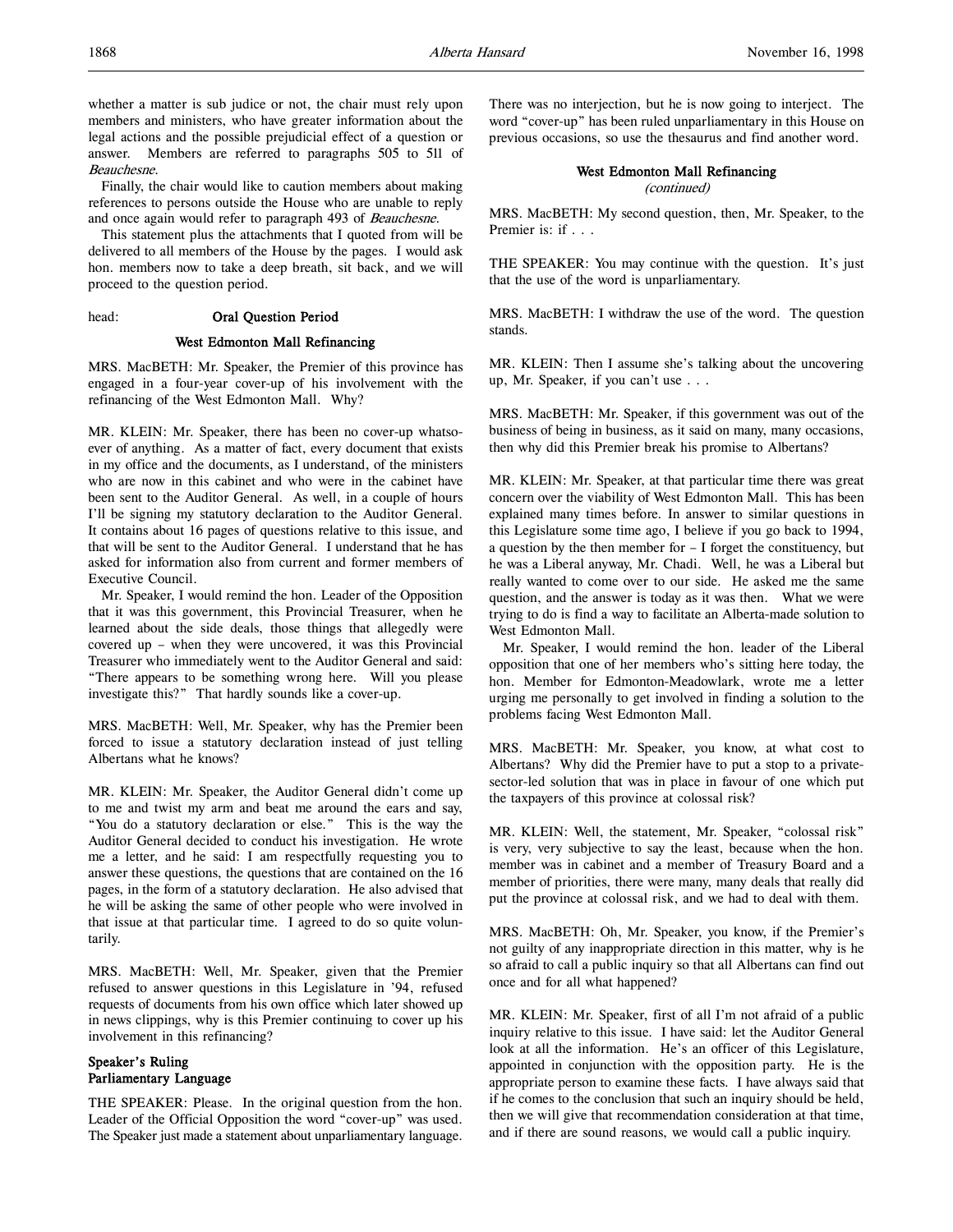Mr. Speaker, there are reasons and there are legal reasons relative to why a public inquiry should not be held at this particular time, and I would ask the hon. Attorney General to supplement my answer.

MR. HAVELOCK: Mr. Speaker, thank you. Thank you, Mr. Premier. If there is a public inquiry, prosecution of charges subsequently laid may be affected. There are risks to the potential criminal prosecution that the government should weigh carefully. There are two primary risks. The publicity generated by a public inquiry could potentially compromise the ability of an accused to have a fair trial, and if a judge decided this was so, then the criminal charges would be stayed.

Secondly, at a public inquiry persons who are potential accused can be compelled to give evidence. If their testimony gives rise to subsequent discovery of further incriminating evidence, that evidence could be excluded by the criminal courts so that it would not be usable in evidence.

I'd like to refer, Mr. Speaker, to a case which generated significant publicity across the country, and that was the Westray case. The Supreme Court had this to say regarding the difficulties posed by a public inquiry where criminal charges are subsequently laid against a witness. What they said is as follows: in some circumstances proceeding with a public inquiry may so jeopardize the criminal trial of a witness called at the inquiry that it may be stayed or result in important evidence being held as inadmissible at the criminal trial; in those situations it is an executive branch of government that should make the decision whether to proceed with a public inquiry.

Clearly, Mr. Speaker, it has been indicated publicly by the RCMP that they are investigating any activities which may be of a criminal nature with respect to this matter, and for a public inquiry to be called at this time may undermine that investigation and subsequent prosecution.

THE SPEAKER: Third main question, Leader of the Official Opposition.

### 2:30 Private Health Services

MRS. MacBETH: Thank you, Mr. Speaker. In June of 1993 in an official statement the Premier said the following: our government is committed to maintaining universal access to quality health care; we will work to prevent a two-tiered health care system both on the basis of a person's income and where they happen to live. This is clearly another broken promise. Who is benefiting from this government's policy to promote private health care? Albertans aren't. Who is?

MR. KLEIN: Well, Mr. Speaker, this government is not promoting private health care. I was looking for a document here. I can't find it.

Mr. Speaker, this government is not promoting private health care. If the hon. leader of the Liberal opposition is alluding to the debate that will occur in this Assembly relative to Bill 37 – and obviously that 's what she is alluding to. I know that they have tabled some letters that have been written to the hon. Minister of Health and to myself, but they haven't tabled the replies. As a matter of fact I signed about a hundred replies today to letters that had been written, many of them form letters, many of the letters saying the same thing, none of them on Liberal letterhead, which is surprising. But what they have not tabled . . .

MR. SAPERS: Do you see the way he treats Albertans? Do you see the way he treats you?

MR. KLEIN: The new leader has not taught you anything, Howie; has she?

THE SPEAKER: Perhaps we can proceed with your supplementary.

MRS. MacBETH: The words are hollow, Mr. Speaker. The words are hollow.

Given this government's record of deinsurance of services, of promotion of private clinics, of cutting back the public sector in order to create a market for the private sector, when will he admit that his whole agenda all along was to open up the private sector?

MR. KLEIN: Mr. Speaker, this leads to the answer that I was about to provide to the first question. Members of the opposition have filed letters that have been written to me and to the hon. Minister of Health. What they haven't filed, of course, is the response to those letters, and I am not going to consume the time of this Legislative Assembly, although I could, to file one by one by one the responses to those letters. So I will give you the essence of my replies to these individuals, and I'm taking sections out of the letter.

Private health facilities in Alberta cannot provide Albertans with services that are insured under the Alberta health care insurance plan unless they do so under the terms of a contract with the regional health authority. However, there is nothing to prevent, right now, a private health facility from offering Albertans a narrow range of non-insured services, such as cosmetic surgery, physical examinations requested by third parties, clinical psychology, and routine dental and eye care. Whether it is your local pharmacist or individual doctor, private health care providers have long been a part of Alberta's and Canada's health system.

Mr. Speaker, the hon. member's own brother is a provider of one of those, according to her statement, in a private MRI clinic.

Now, relative to Bill 37.

During the legislative session which adjourned on April 29, 1998, Bill 37, the Health Statutes Amendment Act, passed second reading. Bill 37 was developed as a result of this government having listened to public concerns related to private-sector involvement in the health system. The bill will completely ban private treatment facilities from providing insured surgical services that are provided in public hospitals to any Canadian insured under our provincial health plan.

Certainly they cannot be opposed to that, Mr. Speaker.

 I would like to allude to a statement that was made by the hon. Member for Calgary-Buffalo when Bill 37 was introduced. He's quoted in *Hansard*, and again I paraphrase. He said that it's about time we had legislation that would close the gap, Mr. Speaker. He said that he welcomed the introduction of Bill 37. You know, it's strange how a summer of relaxation and sunshine can change one's attitude and one's opinion.

MRS. MacBETH: Mr. Speaker, I'd like to table the government's own response to Written Question 149 on March 2, 1995, wherein it said that "private MRI clinics were not in operation prior to May, 1993," when this government was on the watch. Will this Premier stand in this Assembly before all Members of the Legislative Assembly, before the people who have been assembled here from across the province, and before all Albertans and commit that he will never allow a for-profit, private hospital in our province?

MR. KLEIN: Well, again, you know, Mr. Speaker, the essence of Bill 37 will be dealt with and the amendments, which I believe are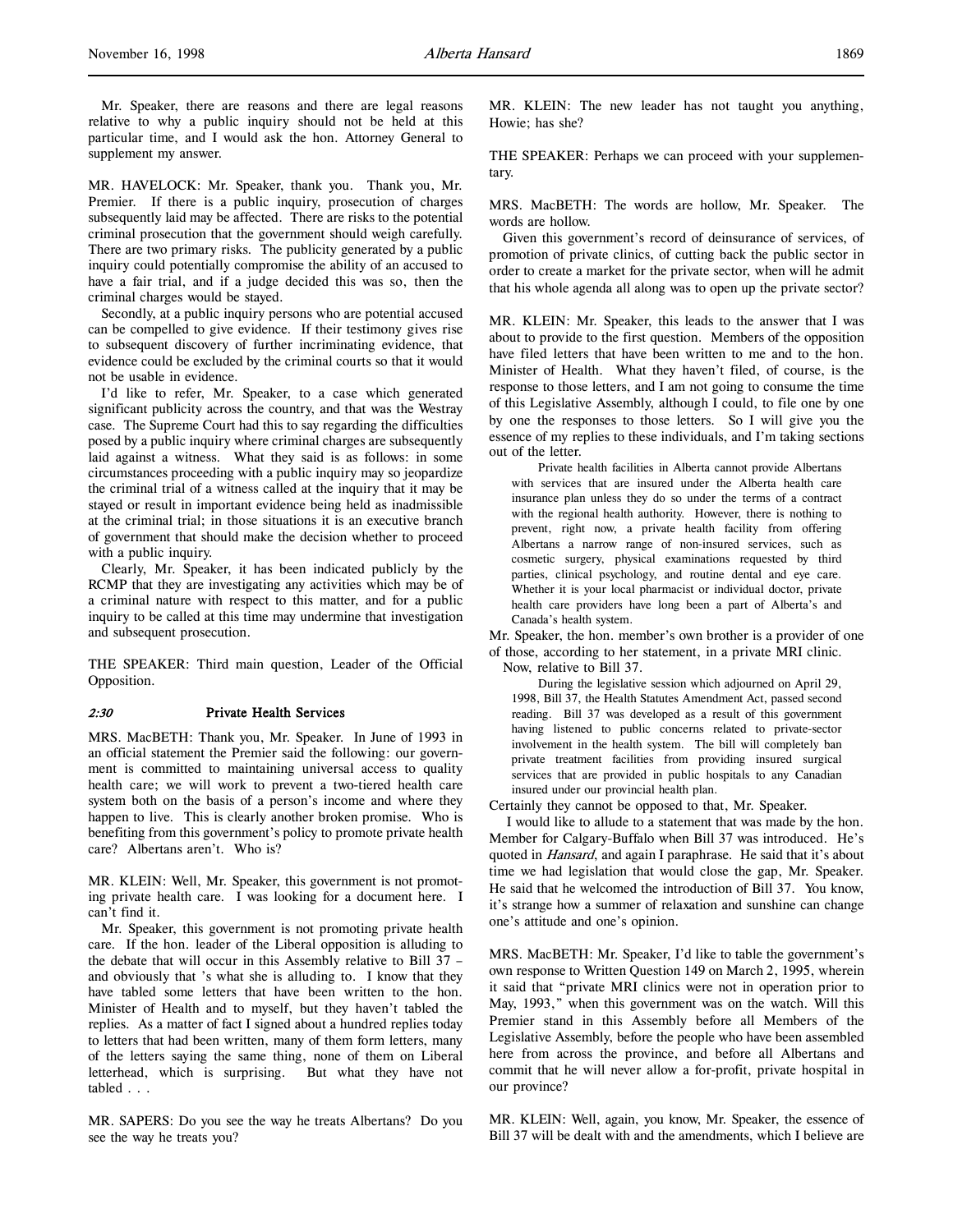good amendments, but I would like to quote what the Liberal leader has said about Bill 37. The Liberal leader has said – and this is a quote. While opposed to Bill 37, she still says it's okay for private health facilities to operate, as long as it's outside the public health system. That's exactly what Bill 37 does, and if they were honest and they explained it right, then there wouldn't be all this misinformation and misunderstanding out there.

Mr. Speaker, I do now have the Liberal quote attributed to the hon. Member for Calgary-Buffalo, and this is out of Hansard, April 6, where the hon. member says:

It's encouraging to see the introduction of Bill 37, which is an admission and an acknowledgment that there is . . . a gap in our legislative scheme, a gap that has to be filled.

Now, what happened between now and then? [interjections]

# Speaker's Ruling Decorum

THE SPEAKER: Okay. We've now dealt with that. Great anticipation for a great number of months. We've had three questions from the new leader of the Official Opposition. Now let's move on. Remember what the rules of decorum are in the House. Let's get down and maintain the business of the Assembly which we're all asked to come here to undertake.

The leader of the ND opposition, followed by the hon. Member for Edmonton-Mill Creek.

# 2:40 Private Health Services

(continued)

MS BARRETT: Mr. Speaker, the fact remains that the federal Liberals and the provincial Conservatives signed an agreement in 1996 in which both parties declared that they wanted to promote private, for-profit health care providers. Now I find that the OECD in a new report shows that 100 percent of the increase in Canada's health care spending – 100 per cent – in the last 10 years is entirely attributable to private-sector involvement, and in fact if you look at the public-sector funding of the public health system, it's actually suffered a small decrease. My first question to the Premier is this. He wants a health summit. We say that Bill 37 is bad. Why won't he put it on ice until after the health summit?

MR. KLEIN: Mr. Speaker, first of all, this bill is before the Legislative Assembly. The hon. minister will be introducing some amendments. Those amendments should go some distance if not the full distance in addressing some of the concerns that have been expressed vis-à-vis Bill 37.

I simply want to reiterate, Mr. Speaker, that this is not a bill to promote private health care in this province. This is a bill to protect the public health care system as we know it now. I'll have the hon. minister supplement.

MR. JONSON: Mr. Speaker, the fact of the matter is, as the hon. leader of the third party knows, that in this province right now we do not have the legislative power, the legislative swat to address all of the new developments and challenges that are placed on the health care system of this province relative to private facilities. In the legislation which is before the House – and I realize it's on the Order Paper today, but I do want to comment – we have put forward the strongest and in fact the only piece of legislation in Canada among provincial governments that I know of which provides some very precise measures to control the private sector and to prevent them from being hospitals in the name of insured services and insured recipients. Now, the hon. member across the

way also would possibly remember that some of her colleagues do happen at this moment in time to make up the government of three of those provinces. We're ahead of even those.

MS BARRETT: That'll be the day that Roy Romanow or . . .

### Speaker's Ruling Preambles

THE SPEAKER: All right, hon member. Sit down. You sent me a letter earlier this week about fairness in the question period and about preambles. The rule in preambles is: no comments before. Get to your question. That's my fairness.

# Private Health Services

(continued)

MS BARRETT: Mr. Speaker, I have just given the Premier the reason for not proceeding with Bill 37. Knowing that it's private health care costs that cost the system, not public, will he justify proceeding with this legislation, which is bound to pick the pocketbooks of every Albertan?

MR. KLEIN: Well, Mr. Speaker, I don't think that this bill is going to pick the pocketbooks of every Albertan.

As I indicated before, the hon. minister will be introducing some amendments to the bill. I would suggest that in fairness and in the spirit of democracy those amendments should be given full and honest debate, and let's see where it goes from there.

MS BARRETT: Well, in the spirit of fairness and democracy will the Premier please just tell the Assembly, tell the people of Alberta, Bill 37 notwithstanding, that this government will never allow a private, for-profit hospital? Just ban them.

MR. KLEIN: Well, Mr. Speaker, that's what I understand Bill 37 does. I read out my response, that anything that is covered under public health cannot be provided in a private clinic. All we want to do through Bill 37 is make sure that there's absolute protection, make sure that that cannot happen. Right now it can happen because there is no provincial legislative authority to prevent it from happening. There is, of course, the Canada Health Act and the interpretation of that act. We want to take it one step further and make sure that exactly what the hon. member is talking about does not happen in terms of private health care. [interjections]

DR. WEST: Well, if you make half a million dollars a year, what do you do with it?

### Speaker's Ruling Decorum

THE SPEAKER: Okay, hon. Minister of Energy. Don't get exercised; it's only the first day. I don't know who you're talking to. Did the hon. Member for Edmonton-Meadowlark move the hon. Minister of Energy to that degree? [interjection] Oh, it's the hon. Member for Spruce Grove-Sturgeon-St. Albert again. [interjections] There's always been great joy in this place.

### Mental Health Services

MR. ZWOZDESKY: Mr. Speaker, the Grey Nuns hospital borders my constituency and provides absolutely excellent health care services to not only my constituents but to thousands and thousands of Albertans across this province. So I want to first of all thank the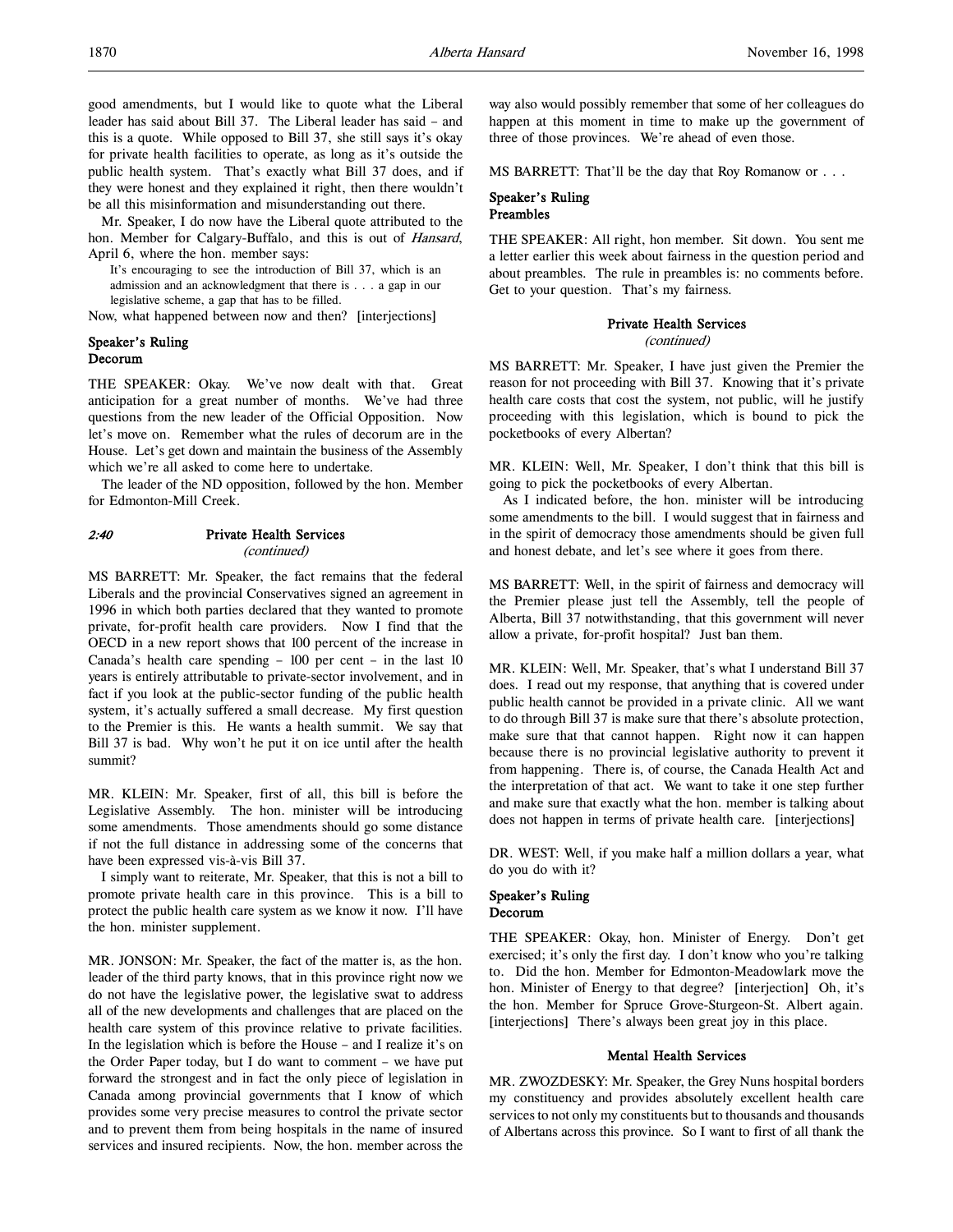Minister of Health for recently injecting the Alberta health care system with \$61.3 million, which in part has resulted in 58 new beds being opened at the Grey Nuns, 26 of them being acute care. I was happy to help push for this reinvestment, and I'm sure the members for Edmonton-Mill Woods and Edmonton-Ellerslie would join me in that thank you. However – there is a however – one aspect of health care that needs to be further addressed at the Grey Nuns hospital and perhaps elsewhere is the issue of mental health. My questions are to the hon. Minister of Health. Can the minister please tell Albertans what his plans are to help improve continuing care services for mental health patients who are coming out of acute care systems such as facilities like the Grey Nuns?

MR. JONSON: Mr. Speaker, certainly the hon. member has focused on one of the directional priorities of Alberta Health with respect to health care in this province. Over the past five years the provincial government has nearly doubled the amount of money, from about \$32 million to \$62 million, going into community-based services across this province, a very significant amount of which is spent in the city of Edmonton and surrounding area, including Mill Woods. In addition, we are moving step by step towards transferring our provincial mental health clinic services to regional health authorities, where a co-operative agreement can be worked out to better co-ordinate those services overall. We are also working on an overall strategy and plan with respect to co-ordinating and improving I think an area which I certainly recognize as needing a great deal of attention; that is, children's mental health. So there is a considerable amount of work going on in this very important area.

MR. ZWOZDESKY: Thank you. I wonder if the minister would at the same time also review the very important issue of mental health patient placement, specifically the issue of trying to place mental health patients in facilities and in towns that are nearest to their family support network rather than simply having these patients come off acute care treatment such as at Grey Nuns and go back to their last known address.

MR. JONSON: Well, Mr. Speaker, I think that in the hon. member's question is embedded one of the major challenges facing the mental health care system in terms of moving individuals back to the appropriate community. Within the health care system currently we make every effort to make sure that a person who has received treatment and has improved is able to go back to their home setting, where there is a home with family and friends to support the person. After all, that is the most important environment of all to have with respect to mental illness.

The fact is, though, Mr. Speaker, that in a number of cases there is not that supportive environment to return the patient to, and that's why in the province we're working on community support facilities such as the recently introduced Clubhouse site in Calgary, which is based on a model successful in the eastern United States, and it has been used in other parts of North America as well. Also, a similar support facility is planned for Edmonton.

So there's a considerable amount of work going on in that regard, but it is certainly a challenge for the system.

### 2:50

MR. ZWOZDESKY: Is the minister, then, actually contemplating some additional long-term care and/or continuing care facilities to help cope with the growing number of Albertans that require mental health services in this province?

MR. JONSON: Well, Mr. Speaker, although we do have a very important consultative activity going on – that is, the long-term care review, a committee chaired by the Member for Redwater – a component of that is certainly going to be to look at improving our facilities for our geriatric patients that may be in some way challenged in this particular area. In terms of the rest of the population, once an individual has received acute care and tertiary care if necessary and treatment within a facility, our goal is to place them back in the community. We're not, for our younger age groups, looking at community facilities just for mental health purposes. Instead, we're looking for suitable housing and suitable personnel supports for these people.

THE SPEAKER: The hon. Member for Calgary-Buffalo, followed by the hon. Member for Little Bow.

### Health Summit

MR. DICKSON: Thanks very much, Mr. Speaker. Albertans do want a law dealing with private hospitals but one that bans private hospitals outright. The Premier has surprised even his own Health minister with his recent announcement of a health summit in the spring of 1999. My question this afternoon is to the Premier. Mr. Premier, why a summit, where you can control the guest list and manipulate the outcome, instead of a genuine, provincewide public consultation? That's what we want.

MR. KLEIN: Well, Mr. Speaker, quite simply, we think our idea is better than theirs and so does the hon. Minister of Health and so does Bettie Hewes, according to the newspaper; you know, a former leader of the Liberal Party who, by the way, was a very valued participant in the Growth Summit.

Mr. Speaker, we have found that this process is a good process and it works. We're able to bring a cross section of people with no political agenda together to discuss in a reasonable fashion the issues facing health care – the issue of funding, the issue of administration, the issue of private/public health care, all of the issues relative to health care – and how we bring about an effective delivery of health care, how we achieve once again cooperation, working together. The nursing community, the medical community, the government, the administration: how we all start to work together to make sure that we have an effective and efficient health care system there for the benefit of all Albertans.

Mr. Speaker, that's what it's all about. We want to make sure that it is not politically driven. The gaming summit was not politically driven. The Growth Summit was not politically driven. I don't have all of the recommendations in front of me right today, but I would be very happy to table in this House in the very near future all of the recommendations coming out of the Growth Summit and the government's response to those recommendations. I would say that a large percentage, probably 90 percent, of those recommendations were accepted and are being acted upon as I speak.

It was the same with the gaming summit. Good recommendations from good, thoughtful people: people opposed to VLTs, people who wanted to keep them, people who had problems with gambling, people who didn't have problems with gambling. Good-thinking Albertans. When it was all brought together, we got good, thoughtful recommendations, which were acted upon by the government.

MR. DICKSON: Mr. Speaker, why should the people of Alberta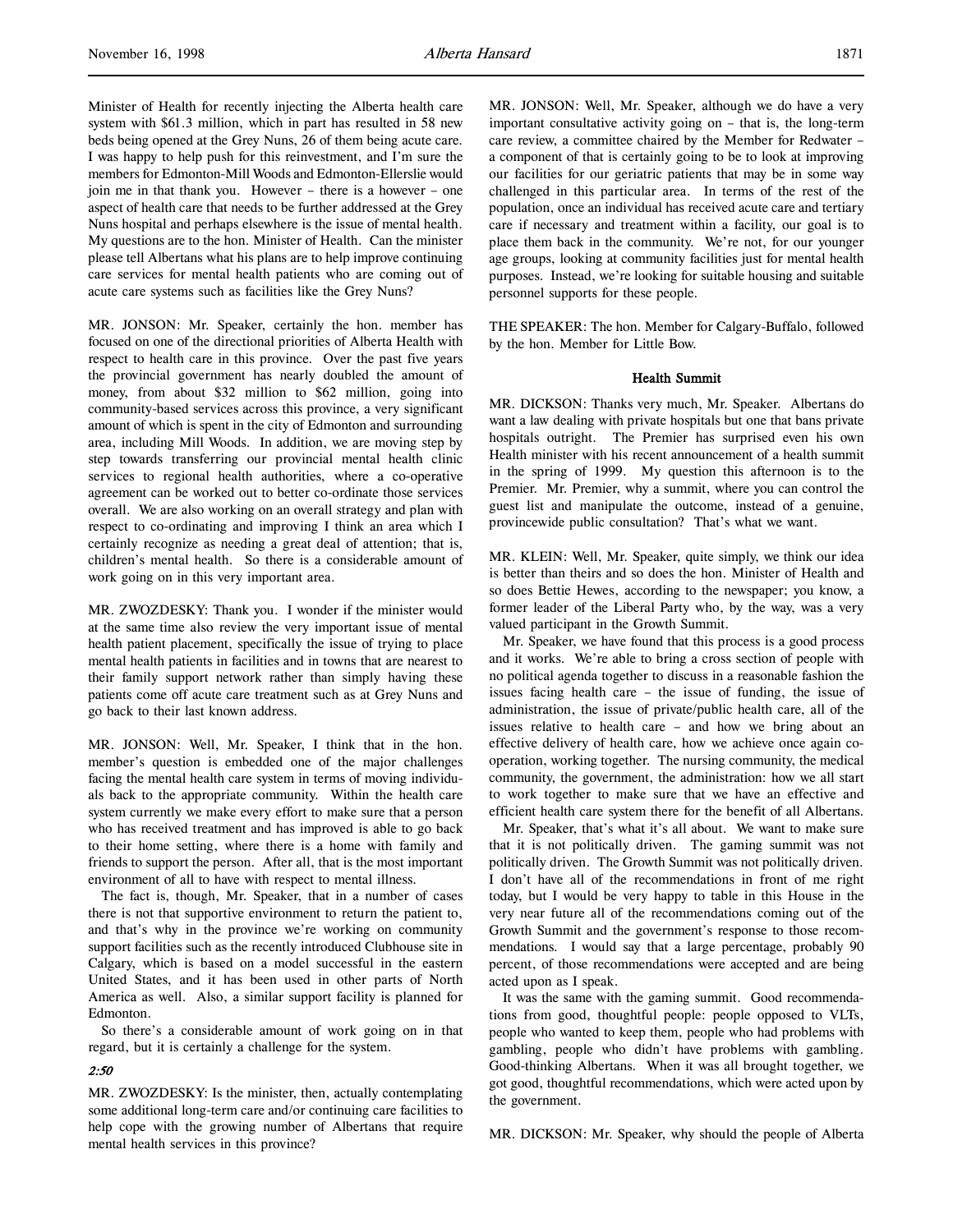believe that this Premier is going to listen to their health care concerns sometime in 1999 when he totally ignored what they told him about electing people to regional health authorities, totally ignored the 1994 roundtables on health care, and totally ignored the recommendations of his own nonpartisan Provincial Health Council?

MR. KLEIN: Mr. Speaker, that is nonsense. We have been listening, and we have been consulting with health care providers. As a matter of fact, we put well over \$700 million back into the health care system, reinvested significant dollars into health care. I'll tell you what we have done. This is on the basis of what Albertans told us, and this goes back to 1993. They said: you are spending too much on the administration of health. [interjections] The Liberals would like to go back to 200 health boards – I'm sure they would – 200 separate administrations, all with their own letterhead. I see them clapping. This is so typical: administration, administration, administration. You know, the more bureaucracy the better. This is the Liberal motto.

Mr. Speaker, we have come a long way in terms of reorganizing health. Yes, there is still some distance to go. We have not reneged on our commitment to elect health boards; we have postponed that decision. We have postponed that decision on the good advice of health authorities who were doing a tremendous job in developing new pathways to health but simply were not there yet and felt they had some work to do. We thought as a government that it would be prudent to postpone the elections until we got the basic and fundamental restructuring under way.

Mr. Speaker, the efficient administration of health, in order to make sure that it is effective . . .

MR. SAPERS: . . . is best served by publicly funded, universally acceptable health care for all Canadians.

MR. KLEIN: Mr. Speaker, he just completed my sentence. Thank you.

MR. DICKSON: Mr. Speaker, my final question to the Premier. Since the Premier was musing recently in Banff that he would let Albertans know soon exactly what health services they should be able to expect from their public health care system, I'd like to ask the Premier to share with Albertans and share with members in the Assembly this afternoon just what services we can expect to be delisted. What services are going to be taken off the list of insured services to pave the way for private health care in this province?

MR. KLEIN: You know, Mr. Speaker, again this is misinformation, false statements. What we want is to make sure that we have an effective and efficient quality health care system for people when they need it. I believe that people who get smashed up in car accidents should have immediate and absolutely urgent, no-questions-asked access to health care, and I think that this member agrees. Do you agree? I agree that people with heart attacks should have immediate and no-questions-asked access. People with serious diseases like cancer or any other serious illness should have immediate access. The list goes on and on and on and on. I have a little wart right there. I don't know if a person with a little wart like this – and I've had it for a long, long time – should have immediate, emergency access to the health care system. If he thinks that that's what should happen, then his values are a lot different than mine.

# 3:00

THE SPEAKER: The hon. Member for Little Bow, followed by the hon. Member for Edmonton-Calder.

Little Bow.

### Freedom of Information Legislation

MR. McFARLAND: Thank you, Mr. Speaker. R.I. Baker school in Coaldale was built in 1948. In its main hallway are 50 pictures depicting graduating classes for the past 50 years, part of their history. Staff from this school were informed at FOIP, freedom of information and protection of privacy, informational meetings that these pictures did not conform with the act and consequently would have to be taken down and destroyed.

On November 10, I attended a powerful, thoughtful Remembrance Day service. Thirty students had forgotten to return their freedom of information and protection of privacy release forms. They were unable to attend the service in the gymnasium with the rest of the school simply because they did not complete their freedom of information release. My question is to the Minister of Labour responsible for this act. Is the intent of this legislation to waste valuable time, energy, and history of this school, or is the onus being put where it should be, on those individuals who feel the need for protection?

MR. SMITH: Thank you very much. It's a great pleasure to be back. I've enjoyed the first hour and 40 minutes.

Mr. Speaker, I'm glad the member brought the question up, because in fact by doing so, he probably saved some very valuable archival information that adds to the rich fabric and culture of this province. There is a commonsense side to the Freedom of Information and Protection of Privacy Act. All that we ask is that people look at it and interpret from a commonsense perspective. In fact, Mr. Speaker, there's a web site; there are frequently asked questions that went out through the Minister of Education's communication network. There are people on staff at the school boards. But it is the decision of individual schools. We think that as the act rolls out and rolls out effectively in the hopes of both protecting people's privacy and ensuring a reasonable access to government information, there can be a commonsense denominator applied to each and every case. Certainly a public event that's being held to commemorate Remembrance Day, a very, very important time in our history and in Alberta, that's a reasonable expectation for media to come in, take pictures, in fact celebrate the efforts of the school. So there is no intent by the legislation, but I would ask those in the schools that have doubts to look to a freedom of information co-ordinator at the school board or, indeed, the government of Alberta through the Department of Labour or the Department of Education. Let's just work with the legislation as it benefits Albertans.

MR. McFARLAND: Thank you. Mr. Speaker, will the Minister of Labour or the Minister of Education provide me with a list of the personnel and the criteria used in communicating the dos and don'ts of this FOIP legislation, especially as it was relayed to the staff in the Palliser regional school division?

MR. SMITH: Mr. Speaker, I would certainly take it upon myself to work with the Minister of Education to provide that data to the Member for Little Bow at his convenience.

MR. McFARLAND: Thank you. Finally, Mr. Speaker, will the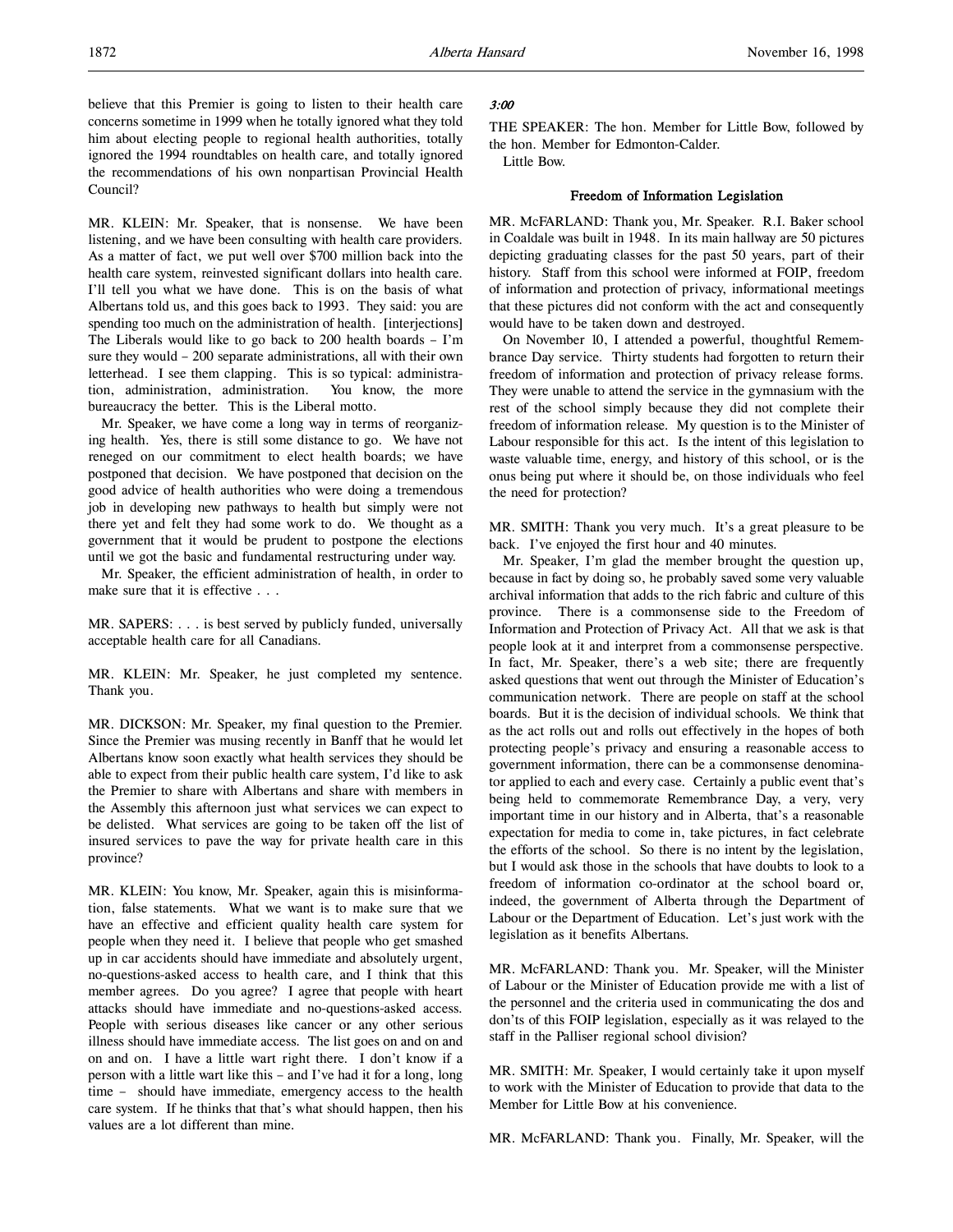Minister of Labour and the Minister of Education commit to me and other members that they will clarify any misunderstandings in this legislation to all parties and either rescind or amend the freedom of information and privacy act?

MR. SMITH: Mr. Speaker, I think perhaps the Minister of Education will add to these important questions, but certainly the member can and is invited to make his own application to the special select standing committee chaired by the hon. Member for Peace River, an all-party committee, as well as work with us on the ongoing dialogue to make this act efficient, effective, and affordable.

MR. MAR: Mr. Speaker, I will also make that commitment to work with the Minister of Labour on this particular issue.

THE SPEAKER: The hon. Member for Edmonton-Calder, followed by the hon. Member for Fort McMurray.

#### Electric Power Generation

MR. WHITE: Thank you. So far the only explanations for the power blackouts are either, one, the Alberta economy grew too fast to predict; two, there was collusion amongst the power companies in order to withhold power; or three, there was something about some perceived miscommunication. Mr. Speaker, the Premier has guaranteed that there shall be no further blackouts. Commendable. In this province, sir, of plentiful resources, how could your government allow the lights to go out?

MR. KLEIN: I'd better be very careful how I answer this question, Mr. Speaker.

You can't guarantee that there's not going to be a power blackout. I mean, all kinds of things happen. Power stations get hit by electricity. I mean, there are so many causes for power blackouts. Relative to a brownout or a blackout as it relates to a number of generators being down at the same time, the hon. Minister of Energy has had a discussion, as I understand it, with the power generators, and he might like to supplement.

DR. WEST: Well, Mr. Speaker, the hon. member is a little behind the times. We had an investigation into the power outage of October 25. We called for that investigation on October 27. Of course, we had on November 4 the release of the investigation. I'm sure the hon. member can look up his copy, because he had one before, and he can see that the summary of that said that additional generation is due to come onto the system in '98 and early 1999 and that the new generation combined with the actions outlined in the following sections make it unlikely that the type of outage that occurred on October 25, 1998, will ever happen again.

We have taken steps, as I speak, to work with the transmission administrator, the power pool, the generators, and the systems controllers to ensure that services to Albertans are maintained, and as we move through in the next year and a half to two years, some 2,000-plus new megawatts of power – that's a considerable amount of power; it's about 25 percent of the production of the grid today – will come onstream on a graduated basis. We will actually be looking at surplus power before we're looking at outages.

MR. WHITE: Thank you for the response. That was a good description of what the plan is. But what in fact is the cost of that plan to the average Albertan?

DR. WEST: Mr. Speaker, the power pool works on bidding every 15 minutes of power into the pool and out on an ongoing basis, on a yearly basis. Of course I'll send the hon. member a detailed explanation of how our power pool works. Besides that, over the history of the power pool as well as the grid in Alberta the increased costs of new power coming in and out on a given demand basis has been about 1 percent up and down, depending on where the load was on an individual day. For example, traditionally we've had companies that have put power back into the pool when there were shortages, and they got paid to do that. It's called load curtailment, and we have had contracts with different companies to do that. We're investigating that right now, and we will also be investigating to ensure that the contracts we have for dumping power into the pool and shutting down their factory, that the payment for that won't exceed the 1 percent average, roughly, that's been there for the last 10 years.

3:10

MR. WHITE: Mr. Speaker, to the Premier: how, sir, do you explain the fact that since your government began the deregulation process in 1994, there have been absolutely no new power plants built in this province?

MR. KLEIN: Well, Mr. Speaker, it was deemed – and I think it is true today – that there are about 2,000 megawatts of excess power. So obviously there was deemed not to have been a need until now for power, but as I understand it, that power generation is now coming onstream. Again I'll have the hon. minister supplement.

DR. WEST: That's perfect, Mr. Speaker. I enjoy this hon. member's questions. They give us an opportunity to educate people as to what's going on in the province. This hon. member is the critic for the loyal opposition, and I would expect that he would do a little more research on this. In fact, I had him in my office a year ago, and I outlined not only how Bill 27 was going to work and electrical deregulation but also explained how the proposed generation was coming onstream.

Now, just so that we can get it straight, I'll read it into the record. The new proposed generation, which is now before the utilities board and some of it in construction, is as follows: Amoco at Primrose has 84 megawatts coming on in 1998. That's this year. Alberta Power at Rainbow Lake has 45 megawatts, a gas turbine, coming on in 1998. That's this year. Alberta Power at Poplar Hill has another 45 megawatts. It's a gas turbine, and it's coming on this year. Nova at Gold Creek has 6 megawatts out of a waste heat program coming on this year. Vision Quest, out of wind power, opened two wind towers yesterday, and they have another seven megawatts coming on this year. TransAlta at Fort Saskatchewan in a cogeneration plant has 120 megawatts coming on in 1999. Nova at Joffre – it's in construction; I was on the site only three weeks ago – has 400 megawatts coming on, and it should be completed in the next year to the year 2000. Syncrude at Fort McMurray has 320 megawatts of cogeneration coming on in 2000; TransAlta at Sundance, 370 megawatts of cogeneration in 2000; Imperial Oil at Cold Lake, 220 megawatts of cogeneration in 2001; Suncor at Fort McMurray, 350 megawatts of cogeneration in 2002.

When I was talking recently to Guido Bachmann, the head of the Independent Power Producers, he indicated to me that it would be with very little effort that 500 to 1,000 megawatts could be put on in capturing flaring out of gas plants on small gas-fired generators. One of the task groups is working with the Independent Power Producers so that there is no impediment to them getting into the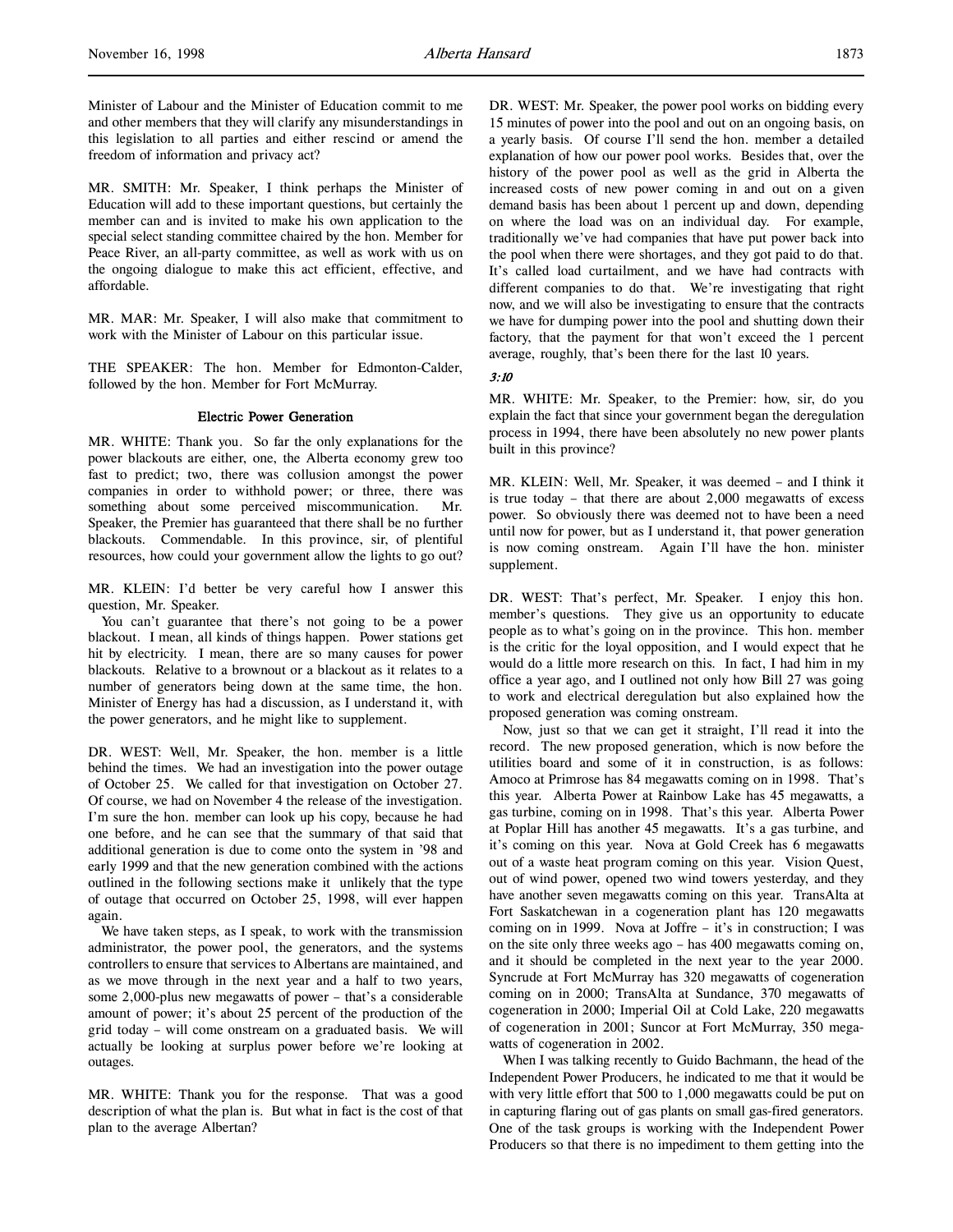pool and getting through on the transmission lines to customers to contract that power. I would say that we'll report very shortly on how the Independent Power Producers are now going to go ahead and generate a tremendous amount of power. They assure us that if they were given the green light, they could bring power on in three to six months.

THE SPEAKER: Hon. members, we'll begin recognitions in 30 seconds from now. We'll proceed first of all with the hon. Member for Calgary-Lougheed. In 30 seconds I'll call on the hon. member.

First I'd like to call on the hon. minister responsible for children's services. She has provided notice that she would like to do an introduction. Hon. member.

head: Introduction of Guests (reversion)

MS CALAHASEN: Thank you very much, Mr. Speaker. It's my pleasure to introduce to you and to members of the Assembly nine visitors, of which only three were able to make it in today. They are from the MD of Big Lakes, from the constituency of Lesser Slave Lake. I've got some really key people who are newly elected as well as veterans of politics. The newly elected individuals are Helen Henderson, the reeve of the MD of Big Lakes; the deputy reeve, Ken Killeen, who is also sitting in the members' gallery; and David Marx, who is a councillor. Could you please give them a warm welcome to the Assembly.

THE SPEAKER: Just a little correction, hon. minister. I do believe that part of the MD of Big Lakes rests in the constituency of Barrhead-Westlock.

### Recognitions

THE SPEAKER: Seven individual members have indicated they want to participate in Recognitions today. We'll proceed in this following order: first of all, the hon. Member for Calgary-Lougheed, then the hon. Member for Edmonton-Centre, then the hon. Member for St. Albert, then the hon. Member for Spruce Grove-Sturgeon-St. Albert, then the hon. Member for Calgary-Mountain View, then the hon. Member for Edmonton-Meadowlark, and then the hon. Member for Calgary-Glenmore.

#### Jack Perraton

MS GRAHAM: Thank you, Mr. Speaker. It is with pride and appreciation that I rise in the Assembly today to recognize Jack Perraton for two special distinctions bestowed upon him earlier this year. In April Jack was named the city of Calgary citizen of the year for his outstanding contribution as voluntary chair and CEO of the Expo 2005 exhibition board of directors from 1995 to 1997. Jack and his team of 874 volunteers put forward a polished bid presentation, which showcased the city of Calgary, the province, and Canada on a competitive international stage.

In June Jack assumed his new role as chancellor of the senate at the University of Calgary. He has been an effective advocate for the university, most recently in the context of the Maclean's magazine annual ranking of universities. Jack Perraton, QC, was born in Edmonton and graduated with a law degree from the University of Alberta in 1973.

On behalf of all members of the Assembly I wish to thank Jack for his service to Albertans and to extend to him our congratulations on being named Calgary citizen of the year and chancellor of the U of C.

THE SPEAKER: The hon. Member for Edmonton-Centre.

### Del Marlow

MS BLAKEMAN: Thank you, Mr. Speaker. I would like to recognize an Edmonton woman who received a national volunteer award sponsored by Flare magazine. Del Marlow was one of six women to receive the Flare volunteer award, which honours Canadian women who have dedicated a substantial portion of their personal time to enrich the lives of others and make their communities better places to live.

Del's paid work as the co-director of the northeast youth project brings her into daily contact with challenging human situations, yet she also volunteers much of her free time to personally support people in distress. Now also the volunteer co-ordinator for the Sexual Assault Centre of Edmonton, she has in the past volunteered there on the crisis line, in an administrative role, and as a counseling group co-facilitator. She is a volunteer mentor at the women's prison in Edmonton, where she is helping to prepare one woman for her release. During 1997 Del also mentored a pregnant teenager through Terra Big Brothers, Big Sisters. For most of last year Del assisted the constituents of Edmonton-Centre as the caseworker in my office.

Congratulations, Del.

THE SPEAKER: The hon. Member for St. Albert.

### Sandy Mactaggart and Donald Stanley

MRS. O'NEILL: Thank you, Mr. Speaker. Last month Dr. Donald Stanley and Mr. Sandy Mactaggart, both of Edmonton, received our province's highest honour. They were inducted into the Alberta Order of Excellence.

Mr. Sandy Mactaggart is an entrepreneur and philanthropist with national and international achievements in business, the arts, and education. He is one of four founders of the Citadel Theatre, Edmonton's first professional regional theatre. He continues to support the Citadel as a governor and through the sponsorship of one production each year on the Maclab stage, which is named in recognition of his company's contributions to its construction. Sandy Mactaggart is a former chancellor of the University of Alberta and has served on the University of Alberta's board of governors. He was recently appointed honorary lieutenant colonel of the Loyal Edmonton Regiment.

Dr. Donald Stanley has been a leader in the field of environmental engineering and has been recognized for numerous community, athletic, and business endeavours. Dr. Stanley has had a distinguished career in business. I ask all members of this Assembly to join me in congratulating these two outstanding Edmontonians, Albertans, and Canadians.

THE SPEAKER: The hon. Member for Spruce Grove-Sturgeon-St. Albert.

### 3:20 J.J. Nearing School

MRS. SOETAERT: Thank you, Mr. Speaker. It's my honour today to recognize the new J.J. Nearing Catholic elementary school in my constituency, in the northwest corner of St. Albert, opened to students August 31, 1998. This is a kindergarten to grade 6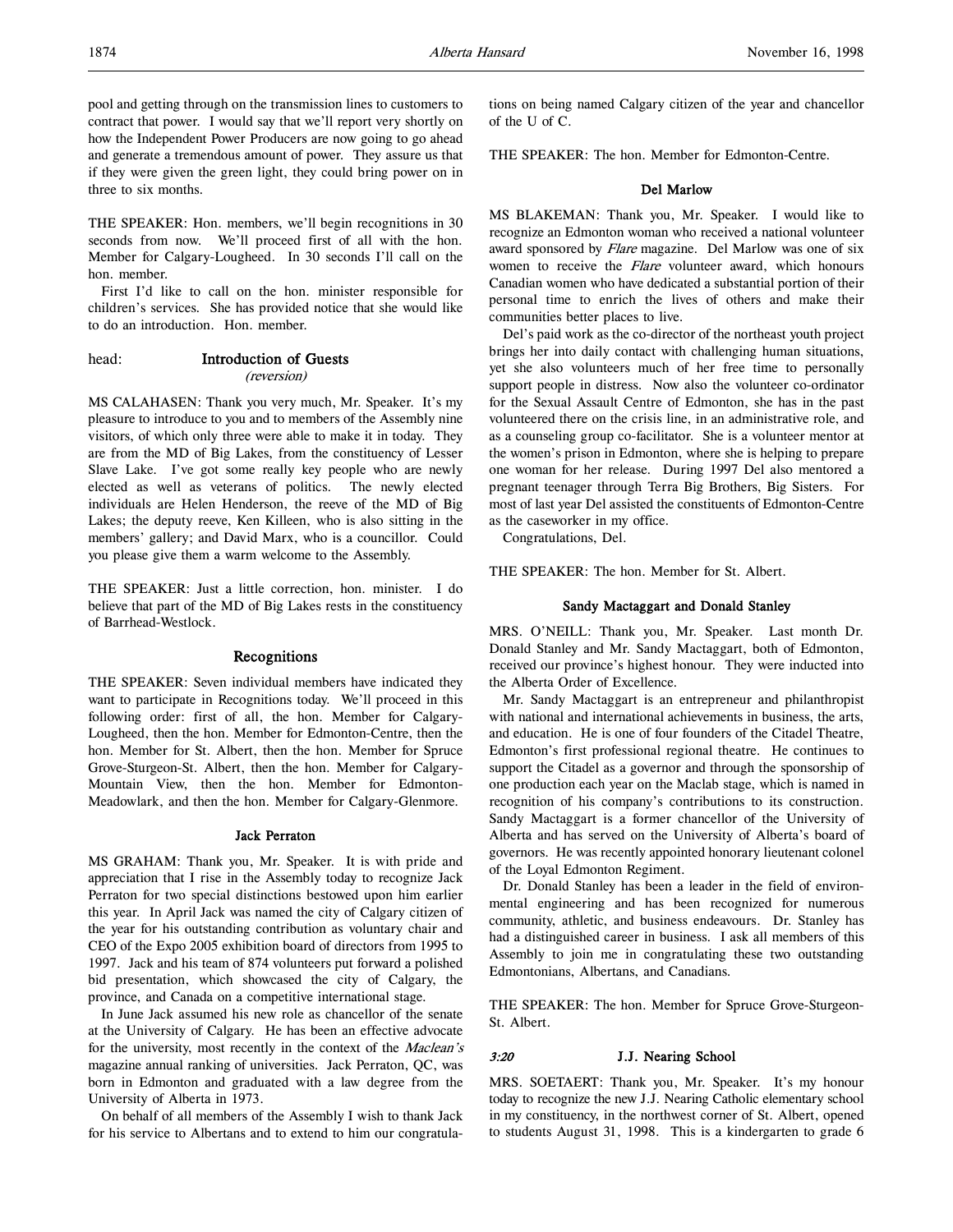school and is the newest school in greater St. Albert Catholic regional division 29. The school is named after Dr. Jack Nearing, former superintendent of schools and a much respected leader in Catholic education in the province of Alberta. The school as built has a capacity for 275 students but has 313 students already attending. In fact, a grade 4 class is already occupying part of the library space. This school, under the leadership of principal Donna Fedoration, is already known for its enthusiastic spirit and stakeholder involvement. The design committee included parents and school division staff. Prior to opening, the principal established four key parent committees to plan for the school opening, and as of September the school council is already up and running.

This new school is using the concept of school as family, thus the motto: we're growing a new family tree . . . rooted in God's love. Those who were attending the official opening at the school were witness to that family feeling already, which I was fortunate to be a part of.

Thank you.

THE SPEAKER: The hon. Member for Calgary-Mountain View.

### Harley Hotchkiss

MR. HLADY: Thank you, Mr. Speaker. Last month four distinguished Albertans were invested into the Alberta Order of Excellence. This is the highest honour the province of Alberta can bestow on a citizen. These outstanding and extraordinary Albertans included Harley Hotchkiss of Calgary. Mr. Hotchkiss is a business and community leader who has made great contributions to health and sports in Canada. As one of the owners of the Calgary Flames Hockey Club Mr. Hotchkiss is among the people responsible for bringing professional hockey to Alberta. Through a commitment of \$5 million the Flames' owners contributed to the development of the international hockey centre for excellence in Calgary. In conjunction with Hockey Canada and the Canadian Olympic team the centre for excellence offers coaching clinics and videos, research in hockey development and sports injuries, and athletic scholarships to Canadian universities.

From 1994 to 1997 Mr. Hotchkiss cochaired the Partners in Health campaign, a \$50 million fund-raising project to support health-related initiatives in the Calgary area. Funding from Partners in Health supported the development of the first intraoperative MRI centre in Canada, helped attract world-class researchers and clinicians to Alberta, and bought state-of-the-art medical equipment that has enhanced health care for all Albertans.

I invite all members to join me in congratulating Harley Hotchkiss on being named to the Alberta Order of Excellence.

THE SPEAKER: The hon. Member for Edmonton-Meadowlark.

#### Elmwood School

MS LEIBOVICI: Thank you, Mr. Speaker. It's my pleasure this afternoon to recognize and congratulate the students, staff, and parents of Elmwood elementary school in my constituency of Edmonton-Meadowlark. Elmwood has undertaken the challenge to become an environmental green school by participating in the society, environment, and energy development studies program. Students, their families, and the staff at Elmwood completed 100 projects on December 17, 1996, and achieved green status and most recently achieved jade status on June 1, 1998, by completing 200 projects. Currently they're working on achieving their emerald status, which is the completion of 500 projects. This school's

dedication to ensuring the sustainability and enhancement of our environment is most worthy of both the Assembly's recognition and congratulations.

### Aron Eichler and Sidney Cyngiser

MR. STEVENS: Mr. Speaker, this upcoming Wednesday, November 18 in Ottawa two very deserving Calgarians, Aron Eichler and Sidney Cyngiser, will receive a special honour bestowed on survivors of the Holocaust. These gentlemen are among a symbolic group of 50 Holocaust survivors who will represent the thousands who made their home in Canada and who overcame the greatest human tragedy and personal difficulties to contribute significantly to Canadian society.

The honour is given not only to celebrate the achievements of Holocaust survivors but also to commemorate the 50th anniversary of the United Nations proclamation of the universal declaration of human rights, which speaks of guaranteeing equality and liberty to all men, women, and children. Both Mr. Eichler and Mr. Cyngiser rebuilt their lives in Calgary and through strength of spirit, talent, and commitment have contributed incredible energy to both the Jewish and general communities. Zachor. We remember. Congratulations to both of you.

THE SPEAKER: Before proceeding with Orders of the Day, we now have some administrative work to do. I have received notice of three points of order. We have at least one question of privilege, and we have some other items as well.

So the three points of order we'll deal with first. The first one of these is the hon. Member for Edmonton-Glenora.

# Point of Order Sub Judice Rule

MR. SAPERS: Thank you, Mr. Speaker. Earlier today, before question period commenced, you made a statement regarding sub judice and made reference to Standing Order 23(g). It's in reference to 23(g) that I rise on a point of order this afternoon.

In a response to a question that was originally put to the Premier but then handed off to the Attorney General, the Minister of Justice read from a prepared text, clearly in anticipation of wanting to answer a question about why we couldn't have a public inquiry, but the prepared text didn't mesh very well, I don't think, Mr. Speaker, with your previous cautions about the use of the sub judice rule. I would like to say that when the question was put to the Premier regarding the need for a broad public inquiry regarding the Alberta Treasury Branches and its involvement in the refinancing of West Edmonton Mall, as it was directed to do, I would argue, by members of the Executive Council, the Minister of Justice talked about how this could somehow get in the way of a subsequent proceeding. I'd like to say that there have been lots of examples of public inquiries, royal commissions, commissions of inquiry going on at exactly the same time when there have been matters brought before the courts. The Minister of Justice was very selective in his reading of some case history and case law. I would argue that there are several other cases, and he could have mentioned, for example, the Krever inquiry and the lawsuits there.

So, Mr. Speaker, I would hope that the Minister of Justice will recognize that that is not going to be a productive argument and that he won't take up time in the Assembly again to trot out an argument that really he's already been cautioned not to use and try to deflect attention away from legitimate questions about the behaviour of the Premier and the government in relation to a significant matter of public interest.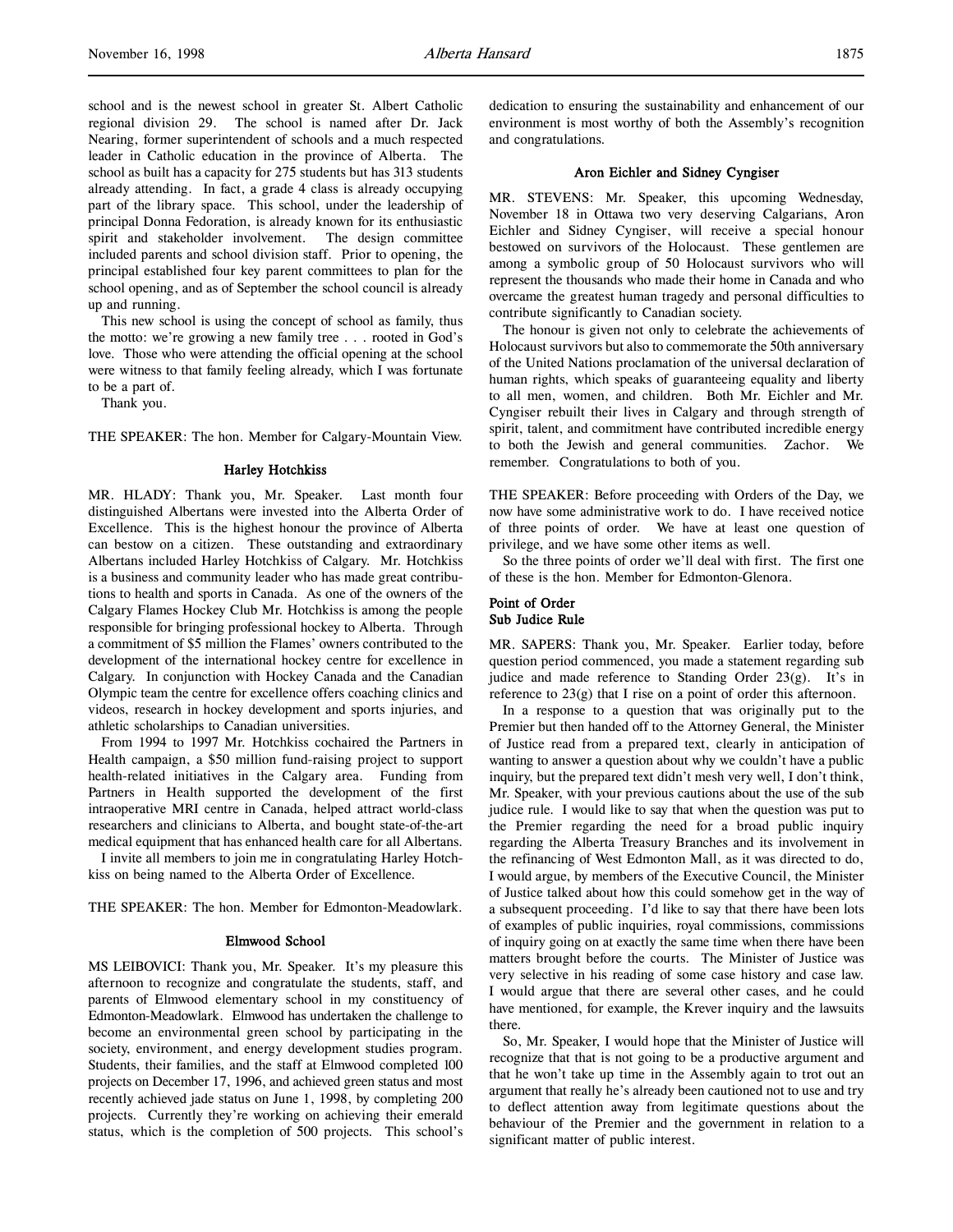MR. HAVELOCK: Well, I stand here waiting for the point of order, and I haven't heard it, Mr. Speaker. I don't know what he's raising. Is he arguing sub judice? If that's the case, all I simply pointed out is that the RCMP had indicated publicly that they are investigating the matter. Then I went on to indicate how, if a public inquiry were to be held, it may jeopardize that investigation. That's all that was stated, nothing I see that offends against the Standing Order. If this is the way that the session is going to go – I've been here for a year and a half as House leader, and I have to suggest it's probably his weakest argument I've heard yet.

MR. SAPERS: You said that last time.

MR. HAVELOCK: Well, you're getting worse.

THE SPEAKER: Hon. members, I fully anticipated another form of argument with respect to this when the hon. member rose on the point of order.

MR. SAPERS: Well, what I meant to say . . .

THE SPEAKER: No. You don't get a second chance.

One caution I'll give. I listened very, very carefully to the question. I listened very, very carefully to the answers, because there were two answers. If I would make one comment, it would be that the answers tended to be rather long, but then the question was rather expansive. So brevity is the only message I give with respect to that particular one. I think we'll move on.

The hon. Member for Calgary-Buffalo.

# Point of Order Imputing Motives

MR. DICKSON: Thank you, Mr. Speaker. I'm citing 23(h), (i), and (j) in Standing Orders. I'm taking issue with comments made by the Premier when in fact he quoted from Hansard of I think it was April 6, 1998. I'm always flattered when the Premier pays attention to what I've said in the Legislature, but I regret that he didn't read more than the first 30 lines on page 1368. If he'd read beyond the first 30 lines, he would have seen that this is what I said: "The difficulty is whether in fact Bill 37 that we're looking at now is the vehicle to be able to do that."

I've always said – and I'd be astonished if anybody in this Assembly felt otherwise – that there is a need for a piece of legislation to specifically address private hospitals. What I went on to say in the balance of my 20 minutes was that Bill 37 isn't the vehicle. So one of two things: either the Premier read my entire speech and selectively chose to read out only the first part, which gave a wholly distorted meaning, or he may have gotten exhausted after reading the first 30 lines and wasn't able to continue. But in either event, Mr. Speaker, the inference and suggestion from the hon. Premier that I had supported Bill 37 in second reading is patently false, and I'm happy for the opportunity to be able to raise that at this time.

Thank you.

### 3:30

MR. HAVELOCK: Well, Mr. Speaker, to begin with, the hon. member has no idea what portions of the hon. member's remarks in Hansard the Premier read, although if it's like most of his other comments, I'm sure he couldn't get past the first 30 lines.

Nevertheless, what I'd like to suggest is that all he's doing is just really trying to clarify for the House why he supported Bill 37. It's

a question of interpretation; it's a question of clarification. There's no point of order here, and I think you need to set a tone very early in this session that we shouldn't have the process of raising points of order as a means to simply clarify one's position. They're abusing the process.

THE SPEAKER: Well, the fascinating thing is how does one know if one is using a point of order to clarify anything unless you've first of all heard the argument put forward by the individual in support of the point of order, wherein lies the whole dilemma, hon. Government House Leader. I concur, though, with the Government House Leader that this was not a point of order. The hon. member has corrected the record, I think, which was the intent, but under the guise of a point of order for clarification.

One is really fascinated, you know. Perhaps maybe in the next several months one should actually take the Standing Orders again and review them. Perhaps there are some clarifications, and this might be one that we would want to actually take a look at. Again, when one asks for brevity with respect to an answer and then one reads only a portion of somebody's text and doesn't give the rest, then it becomes an argument from the hon. individual saying: well, you need to clarify my whole argument. I think the hon. Member for Calgary-Buffalo did that. Again, no point of order. Let's move on.

The hon. Leader of the Official Opposition.

### Point of Order Clarification

MRS. MacBETH: Thank you, Mr. Speaker. I rise on a point of order under Standing Order 23(h). It was in reference to some remarks made by the Premier that health care costs were out of control previous to 1993. I want to table a document which shows the annual average percent change in real per capita health spending in Canada and the provinces for the period of 1987 to 1991, from the health information division of Health Canada, which shows that in fact Alberta had the best cost-control spending record in the country.

As well, I'd like to table a document out of the Treasury Department's own documents called a Fiscal Overview Presentation, which shows that health care costs for the period 1985 to 1993 held very steady in this province.

MR. HAVELOCK: Well, the dilemma continues, Mr. Speaker, again using a point of order to clarify a particular position. There's no point of order here.

THE SPEAKER: Well, 23(h) says: "makes allegations against another member." I listened very, very, carefully. I didn't see any allegation against any other member. There certainly was a discussion in terms of dollars and what have you. The reality is that there was no individual money being spent by anybody in this Assembly on behalf of health; this is public money. Okay. We raised it, dealt with it. Move on.

# Privilege

## Allegations against a Member

THE SPEAKER: In the last day of the spring session some event occurred that the hon. Minister of Transportation and Utilities and as well the hon. Government House Leader corresponded with the Speaker on with respect to a point of privilege. We shall now deal with it here.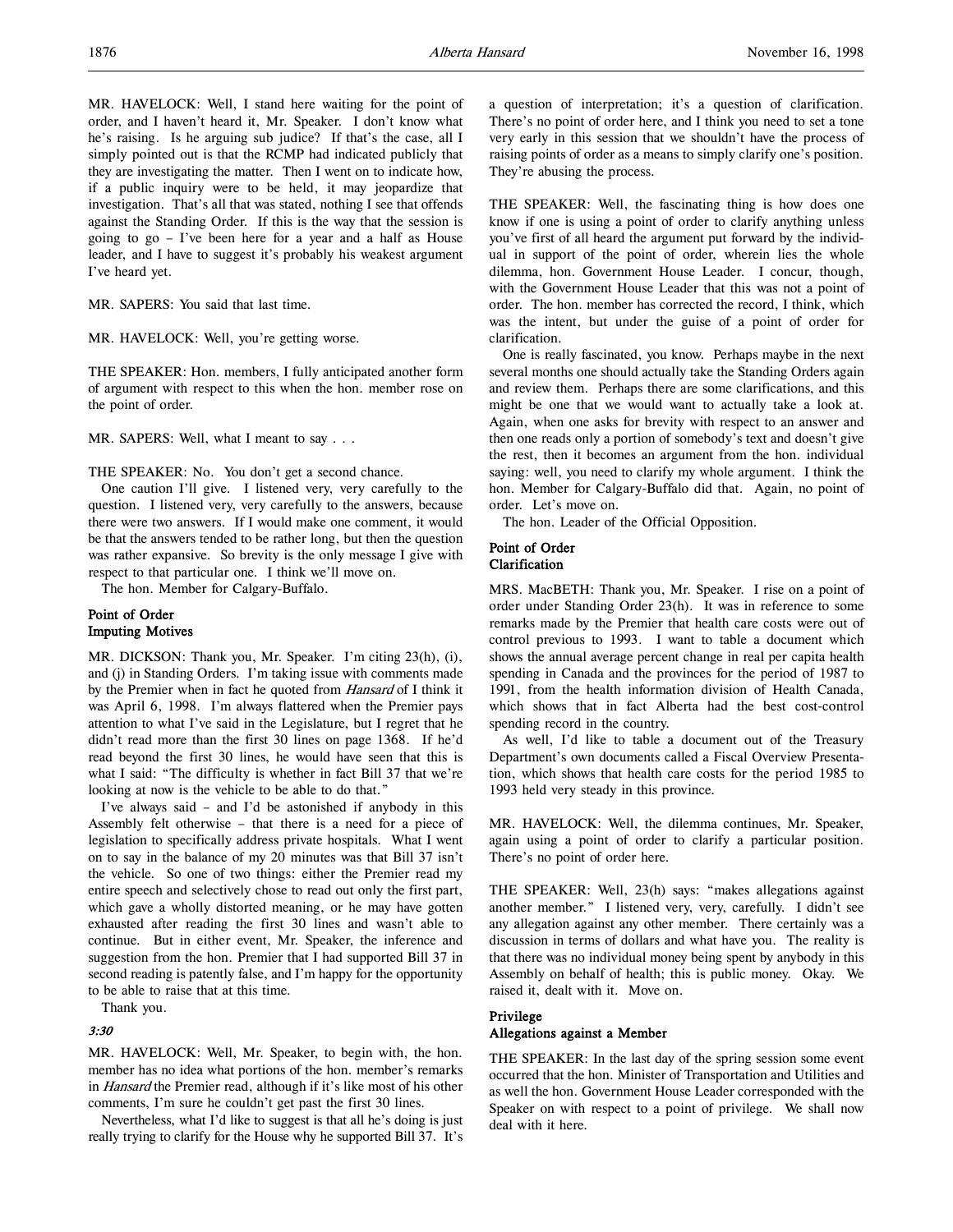MR. PASZKOWSKI: Thank you, Mr. Speaker. It was a question of privilege on April 29, 1998.

Mr. Speaker, I stand to raise a question of privilege pursuant to section 15 of the Standing Orders. Section 15(1) provides that "a breach of the rights of the Assembly or of the parliamentary rights of any member constitutes a question of privilege." Pursuant to section 15(2) I provided written notice to the Deputy Speaker before 11 a.m. on April 30 of my intention to raise a question of privilege in this Assembly. A copy of my notice was also sent to the hon. Member for Spruce Grove-Sturgeon-St Albert, who, as I will submit, breached my privilege as a member of the Assembly.

As you know, Mr. Speaker, the spring sitting of the Legislature adjourned on April 29. This being the first day of the fall sitting, it is the first opportunity that I could speak to this matter. My privilege as a member of this Assembly was breached as a result of the comments made about me by the hon. Member for Spruce Grove-Sturgeon-St. Albert during question period on April 29, 1998, at approximately 2:35.

During the first supplementary question on highway 794, as reported on page 1810 of Hansard, the hon. Member for Spruce Grove-Sturgeon-St. Albert asked: "How many deaths does it take? What's the magic number?" That is presumably the number of deaths before secondary 794 is upgraded to, essentially, primary highway status. There is no doubt in my mind that the hon. member implied that I as a member of the Assembly and as a minister of the Crown do not care about the lives of Albertans. The hon. member not only implied that I don't care about the lives of all Albertans; she went on in her final supplementary question with a clear and explicit accusation. She said:

Why do you put partisan politics ahead of the safety of people? Are the lives of the people in Westlock more important than the lives of the people in Sturgeon?

The hon. member has clearly accused me of approving and rejecting road improvements based on partisan politics and recklessly putting the safety of Albertans at risk. Mr. Speaker, this is clearly not true. The statement made by the hon. member was libelous. The hon. member has clearly and explicitly insulted my reputation and my integrity as a member of this Assembly and as a minister of the Crown.

Mr. Speaker, section 10 of the Legislative Assembly Act deals with breaches of privilege and contempts of the Assembly. Subsection (2) states in part:

The following acts constitute breaches of privilege or contempts . . .

- (a) an assault, insult or libel on a Member;
- (b) obstructing, threatening or attempting to force or intimidate a Member in any matter relating to his office.

The statement made by the hon. member is clearly insulting and libelous as well as "attempting to force or intimidate a Member in any matter relating to his office." Therefore, the action taken by the hon. member falls squarely within section 10 of the Legislative Assembly Act.

The Legislative Assembly Act is a statutory authority enacted by Her Majesty by and with the advice and consent of this Assembly to govern the conduct of the Assembly. Given the seriousness of this accusation made by the hon. Member for Spruce Grove-Sturgeon-St. Albert, I submit that section 10 of the Legislative Assembly Act is paramount should there be a question about the applicability of section 23 of the Standing Orders.

I also wish to point to another source of authority on this question, Mr. Speaker. On page 50 of Bourinot's *Parliamentary* Procedure and Practice, fourth edition, it says in part:

. . . any scandalous and libellous reflection on the proceedings of

the House is a breach of the privileges of parliament, but the libel must be based on matters arising in the usual transaction of the business of the House. So, libels or reflections upon members individually have also be considered as breaches of privilege which may be censured or punished by the House, but it is distinctly laid down by all the authorities: 'To constitute a breach of privilege such libels must concern the character or conduct of members in that capacity.'

Mr. Speaker, the insult and libelous statement of the hon. member related to my capacity as the Minister of Transportation and Utilities and therefore is a breach of my privilege as described on page 50 of *Bourinot's*. I want to mention that this passage from Bourinot's was recognized by the former Speaker when he ruled on a question of privilege on May 11, 1994. That ruling was reported on page 297 of the 1994 Hansard.

In conclusion, Mr. Speaker, I believe that the actions of the hon. Member of Spruce Grove-Sturgeon-St. Albert constitute a serious breach of privilege.

#### 3:40

THE SPEAKER: We had, as I'd indicated a little earlier, two notices that came to the office of the Speaker with respect to this matter. I do believe, unless further advised, that they both deal with the same issue, so I think we'll recognize the Government House Leader on this matter and see if they both work together.

### Privilege

# Allegations against a Member

MR. HAVELOCK: Thank you, Mr. Speaker. I stand to raise a separate though related question of privilege pertaining to the same allegations made in this Assembly on April 29, 1998, by the hon. Member for Spruce Grover-Sturgeon-St. Albert against the Minister of Transportation and Utilities. I provided written notice to the Deputy Speaker on April 30, 1998, of my intention to raise a question of privilege in this Assembly. I also sent a copy of my notice to the hon. Member for Spruce Grove-Sturgeon-St. Albert. This being the first day of the fall sitting, it is the first opportunity that I can speak to this matter.

Mr. Speaker, I believe the Minister of Transportation and Utilities has firmly established a prima facie case of privilege based on the allegations made against him by the hon. member previously referenced on April 29, 1998. In addition, I submit that the same allegations made by the hon. member also constitute a breach of privilege or a contempt of this Assembly as a whole. Section 10 of the Legislative Assembly Act states in part that in addition to being a question of privilege, an insult or libel toward a member is also a contempt of the Assembly which the Assembly may inquire into, adjudicate, and punish.

Furthermore, Mr. Speaker, on May 11, 1994, the chair was similarly confronted with a question of privilege regarding statements made toward another member. At that time the Member for Edmonton-Glengarry accused two ministers of interfering with the regular process of awarding contracts. The chair, in finding a prima facie case of privilege, indicated that while a dispute over facts does not give rise to a question of privilege, an allegation based on those facts may. In other words, as the chair indicated, the truth of the statement is not at issue. The issue is the impact of the statement on the member's and the Assembly's status in the eyes of the public. The chair's ruling on the question of privilege appears on page 295 of the *Journals*.

Mr. Speaker, the accusations made by the hon. Member for Spruce Grove-Sturgeon-St. Albert against the minister were mean spirited and reckless, and although they were designed to insult only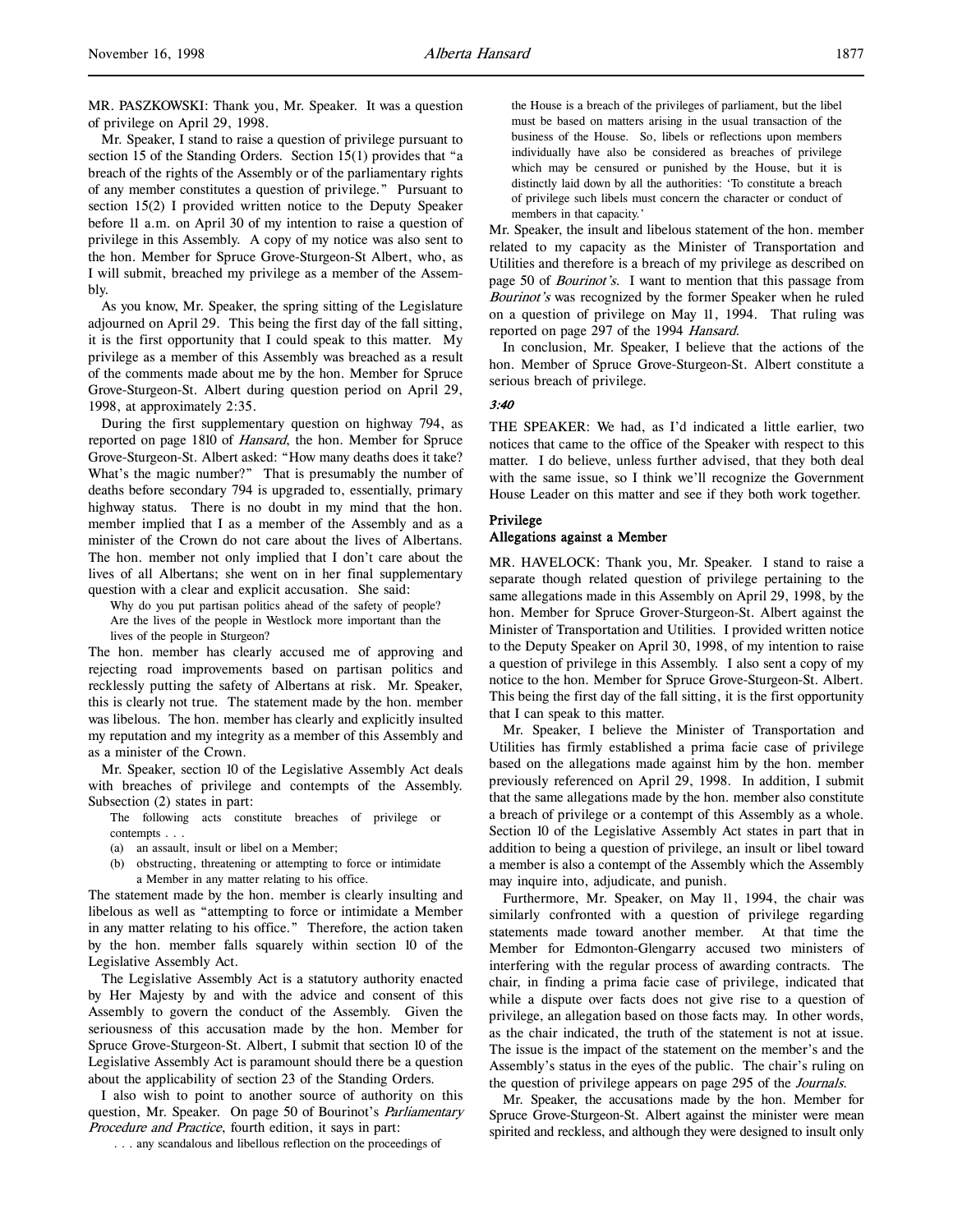the minister, their effect was to insult the good work and decency of all members and to diminish the respect due to this Assembly.

In closing, Mr. Speaker, I believe that a prima facie case of privilege has been established, not only in respect to the minister's privileges but also in respect to the Assembly's privileges. Therefore I would ask the chair to find the same.

Thank you.

THE SPEAKER: The hon. House leader of the Official Opposition.

MR. SAPERS: Thanks, Mr. Speaker. This is a very, very serious matter and one that I've taken some time over the summer to review. First of all, I thinks it's important to take a look at Alberta Hansard for the accurate record of exactly what was said on April 29, 1998, because when that record is reviewed, one can find no accusations, just very serious, hard-hitting, and heartfelt questions, questions that really arise as much from my colleague's own personal experience, as that is the experience of so many of her constituents who have come to her on the matter of highway 794.

If we look at page 1810 of Hansard on April 29, 1998, we see a question put:

Given that people are on the verge of blocking off highway 794 in protest, what is it going to take for the minister to do the right thing? Make it safe. Plan it this year. How many deaths does it take? What's the magic number?

There's not an accusation there. There's a request for information put in a very aggressive way but not in a way that in any way impugns the hon. minister of transportation's reputation, unless the minister for whatever reason reads more into the question than is there. In section 25 of Beauchesne the description of privilege ends with the following quote:

In my view, parliamentary privilege does not go much beyond the right of free speech in the House of Commons and the right of a Member to discharge his duties in the House as a Member of the House of Commons,

again reminding us that the privilege has to pertain to the blocking of a right or a duty in the Assembly, which clearly didn't happen. The minister went on to answer questions, participated in debate subsequently, and was here when we adjourned for the summer.

# 3:50

Mr. Speaker, if you turn that argument on its head just a little bit, what you'll see is that this argument, this claim of privilege would threaten the free speech of my colleague from Spruce Grove-Sturgeon-St. Albert, because what my colleague was doing was reflecting her constituents' concerns regarding the safety of that highway, which cuts through her constituency. Since the most sacred thing that we have in this Chamber is freedom of speech, I find it hard to accept an argument that is simply based on being made to feel uncomfortable about a serious, serious issue as the basis of a question of privilege.

Now, Beauchesne is also instructive, Mr. Speaker, in another way, because if we review section 26 of Beauchesne, we will learn the parliamentary tradition of the distinction between a question of privilege and a question of order. Section 26 reads:

(1) A question of order concerns the interpretation to be put upon the rules of procedure and is a matter for the Speaker or, in a committee, for the Chairman to determine.

(2) A question of privilege, on the other hand, is a question partly of fact and partly of law – the law of contempt of Parliament . . .

which we'd previously reviewed,

. . . and is a matter for the House to determine. The decision of the House on a question of privilege, like every other matter which the House has to decide, can be elicited only by a question put from

the Chair by the Speaker and resolved either in the affirmative or in the negative, and this question is necessarily founded on a motion made by a Member.

Now, section 27, more to the point, says:

A question of privilege ought rarely to come up in Parliament. It should be dealt with by a motion giving the House power to impose a reparation or apply a remedy. A genuine question of privilege is a most serious matter and should be taken seriously by the House.

Mr. Speaker, it would therefore only be in the most extreme case, with the most obvious evidence of a right being taken away from a member and a right that has to do with that member's duties and responsibilities in the House, that a question of privilege ought to be raised. Again, I would argue that not only is there no evidence that any right has been offended by the question put on April 29, but certainly no right as it pertains to the duty of any member of the front bench in this House was affronted.

Mr. Speaker, in section 28 of *Beauchesne* it reads:

It is clear that many acts which might offend against the law or the moral sense of the community do not involve a Member's capacity to serve the people who have chosen him as their representative nor are they contrary to the usage nor derogatory to the dignity of the House of Commons.

In other words, some things may offend on a personal level, but they are not necessarily contrary to the dignity of the House, and they certainly do not constitute privilege.

Mr. Speaker, if I can have your indulgence for just a minute or two more, I'll go on to refer to at least one more section of Beauchesne, section 31, where it says, "A dispute arising between two Members, as to allegations of facts, does not fulfill the conditions of parliamentary privilege." Essentially what we have here is a dispute pertaining to the reasons why or why not a secondary highway would be paved or not paved. There is a difference in perspective. There is the reality of my colleague who lives in that constituency, who travels that highway, and who hears on almost a daily basis from people who have fears for their safety about that highway. Then there is the view from the minister of transportation's chair, where he has a rather dispassionate ability to stand back and say, "Well, it's not my decision," or "It's not up to me," or "Maybe it's up to the municipality," or "Maybe it didn't make it onto a priority list" and doesn't have to deal every day with the concerns being brought forward by people who believe that their lives may in fact be at risk because of the condition of that piece of road. So section 31 I believe also gives us some guidance that a dispute as to facts does not constitute parliamentary privilege.

It's always a somber occasion when a question of privilege is raised in the House. It would be a particularly sad occasion if a question of privilege was actually established. There is no prima facie case of privilege. In fact there's not even a glimmer of a case of privilege. What we do have, I believe, is a dispute about facts, facts about a very, very sensitive issue, an issue, I'll add, Mr. Speaker, that has still not been resolved, an issue that may in fact come before this Assembly again.

Thank you.

THE SPEAKER: Hon. members, questions of privilege are the most serious questions that can be raised in the Legislative Assembly and in a parliament. Arguments have been raised by the Minister of Transportation and Utilities and also by the Government House Leader, and a position has been set forward by the House Leader of the Official Opposition.

Does the hon. Member for Spruce Grove-Sturgeon-St. Albert wish to contribute to this? [interjection] No. Please. That's her choice. Everybody has a choice.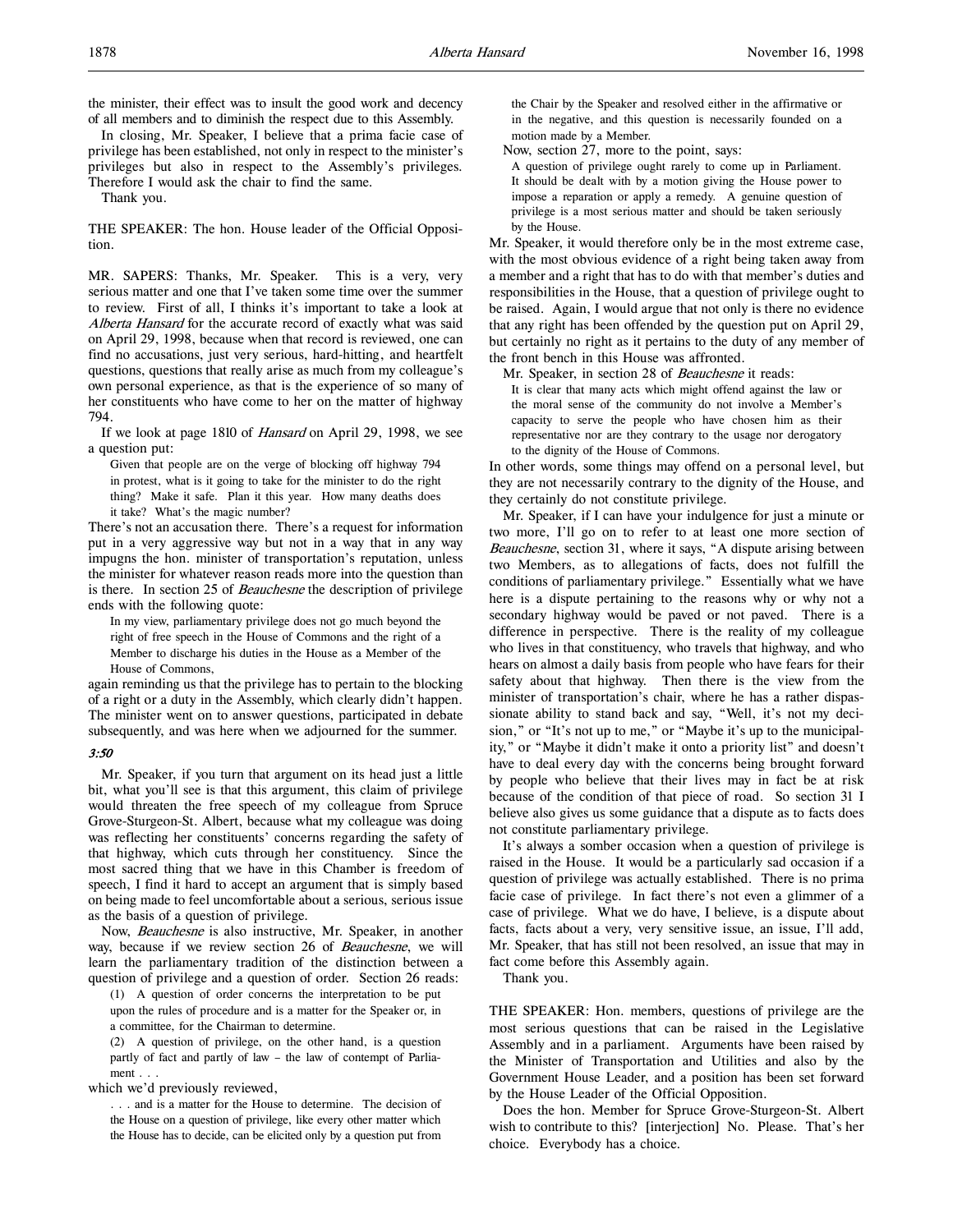Well, on the basis, then, of the positions set forward, I think I'm going to take that information. The Blues will be available to me very, very shortly. There are allegations made and a fair amount of quotations that have come from various texts, and one will have to consult with them, and I shall now attend to that matter. I will defer a decision on this matter today and in all likelihood, hopefully, will be in a position to deal with it tomorrow afternoon at the conclusion of question period. Hopefully it will be by that point in time. So I shall now attend to that matter of business and invite the Deputy Speaker to be Speaker.

#### [The Deputy Speaker in the chair]

THE DEPUTY SPEAKER: We have before the Assembly five motions, the first one from the hon. Leader of Her Majesty's Loyal Opposition, a Standing Order 30. Would you care to make your comments?

#### head: Request for Emergency Debate

### Government Interference in Treasury Branches Operation

MRS. MacBETH: Thank you, Mr. Speaker. I move under Standing Order 30 the following motion:

Be it resolved that this Assembly adjourn the ordinary business of the Assembly to discuss a matter of urgent public importance; namely, government interference in the management and operations of the Alberta Treasury Branches and the role of the Executive Council and its members in the management and operations of Alberta Treasury Branches.

Mr. Speaker, this clearly is a motion which meets the requirements of the Assembly with respect to urgency. The first paragraph I'd like to quote is under Standing Order 30(7)(a), which is "a genuine emergency" and, number two, "immediate and urgent consideration." Certainly the genuine emergency in this debate is about the integrity of the operations of the province's major deposit institution. The genuine emergency also relates to the role of Executive Council in the operational decisions of a for-profit corporation.

Standing Order 30(7)(b) speaks of only one motion per day, which is certainly being met in this instance.

Standing Order  $30(7)(c)$ , that it be a matter of a single matter, and it is certainly that, Mr. Speaker.

Standing Order  $30(7)(d)$ , that it not be a matter of a previous Standing Order in the session. There has of course been no previous Standing Order on the Alberta Treasury Branches in this session.

Standing Order  $30(7)(e)$ , that the basis of a question of privilege, while not applicable, should be mentioned as not arising in this case.

Standing Order  $30(7)(f)$  says it must not raise an issue that "can only be debated on a motion on notice." There are no outstanding notices of motion on this same issue as is raised in the present Standing Order. On the Order Paper for the 29th of April there are no written questions, motions, or notices of motions.

### 4:00

Turning then to *Beauchesne* and the requirements to meet the argument for a Standing Order 30, Mr. Speaker, I turn to Beauchesne 387. It refers to the "administrative competence of the

Government." Certainly it does that.

Under Beauchesne 389 the public interest suffers "if it is not given immediate attention." Well, certainly the public interest is the intense scrutiny and cloud under which the Alberta Treasury Branches are now operating. The government is the sole shareholder in Alberta Treasury Branches, and the public needs to know whether it is a public asset or a public liability. The public interest is in knowing whether the manager of the ATB operates it or whether members of Executive Council operate it.

With respect to a further argument for debate, under Beauchesne 390 the rules of the House do not permit early debate. Of course, we know that the Speech from the Throne, the budget, and the estimates have all passed, and there is no bill before the Assembly on ATB which would afford us an opportunity to discuss this matter.

Under Beauchesne 390, a matter of urgency. The urgency is not the matter itself. The urgency is on the need to debate the matter, Mr. Speaker.

Under Beauchesne 391, the sub judice exception, the matter for debate is the role of the members of Executive Council in the ATB operation and management. The subject matter of the lawsuit is a guarantee agreement respecting Triple Five Corporation's debt in which the Alberta Treasury Branch is the guarantor, the loan agreement between Triple Five and the Alberta Treasury Branches, and the failure of Triple Five to maintain the mall and certain ancillary side agreements. Relief as sought is the appointment of a receiver/manager to operate the mall and the voiding of certain agreements, documents which were all tabled in the Assembly today. So it doesn't apply.

Under Beauchesne 395, member conduct. This motion examines the role of the Executive Council and not the conduct of a particular member thereof. Frankly, there's not enough information in *Beauchesne* to determine what is meant by this exception.

Mr. Speaker, I read into the record the motion that we have before us pursuant to Standing Order 30. Trust and credibility are at the core of a government's relationship with its citizens. This government's actions over the past four years to cover up, to hide, and to deny its political involvement in a \$418 million refinancing of the West Edmonton Mall is a shameful exercise, a fundamental breech of trust resulting in a credibility gap between this government and Albertans. To put it in terms that the Premier and the government can fully understand: their denial, their cover-up, and their willful actions to hide the truth from Albertans has created this deficit of credibility and trust. I would think that members of the government would be as eager, as we are, to eliminate this deficit of credibility and trust as they were to eliminate the fiscal deficit and debt.

Mr. Speaker, there is no greater sense of urgency than to rebuild credibility and trust between government and its citizens. It has been lost. It is time for the Premier and the government to come clean before Albertans, to tell the truth and nothing but the truth about their involvement, their direction, their interference in the Alberta Treasury Branches' lending decisions, and their approval of a refinancing arrangement that has been kept hidden away from Albertans for over four years.

The Premier of this province has stressed the urgency of this matter. On September 12, 1998, he stated, and I quote: I'd like to get to the bottom of this as soon as possible. Well, we have that opportunity today before the people of Alberta, Mr. Speaker. We need this debate to take place and these questions to be put within the cradle of democracy, the Legislative Assembly of this province, in the court of public opinion, not the Court of Queen's Bench. We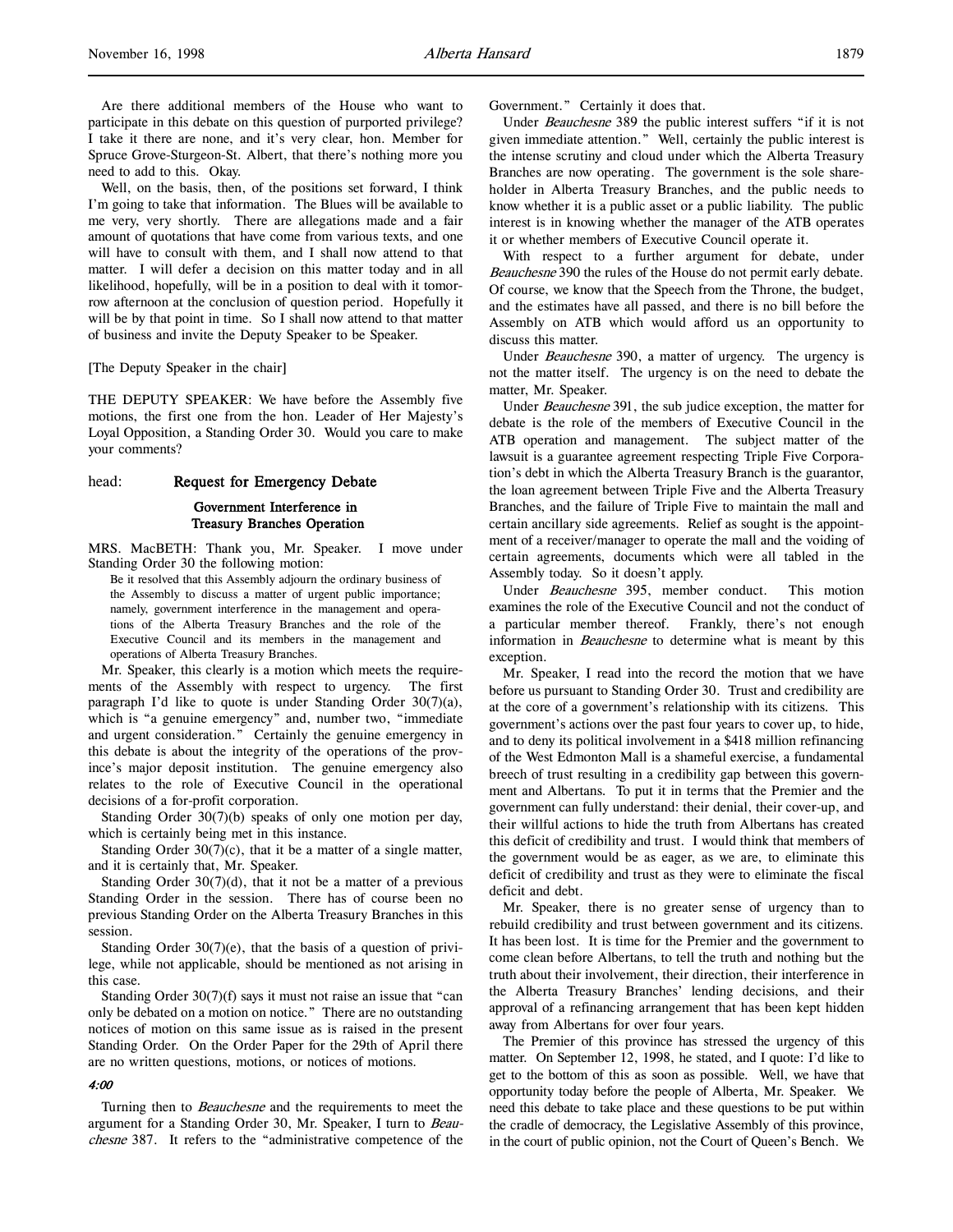need a frank, open, and truthful discussion about the issues in this House for Albertans, not sworn affidavits and statutory declarations taken behind closed doors where no questions can be asked.

There are two other matters I would like to briefly raise that point to the urgency of this matter. A former Provincial Treasurer who departed this House some 20 months ago once said that the Treasury Branches are near and dear to the hearts of Albertans. Mr. Speaker, I agree. Albertans have placed their trust and their confidence in Alberta Treasury Branches for the past 60 years. They believed that Alberta Treasury Branches operated at arm's length from this government, but tragically this government's involvement in the lending decisions of the Alberta Treasury Branches on the West Edmonton Mall has caused uncertainty, concern, and despair amongst Albertans.

I have heard the uncertainty and the concern expressed by many Albertans in my travels across this province. As elected officials we have a responsibility, Mr. Speaker, to the 978,000 depositors, the 209,000 loan account holders, and the 2.8 million Albertans who are shareholders in the Treasury Branches to set the record straight here in the Legislative Assembly at the earliest opportunity. That is why we bring forward this motion. The future of the Alberta Treasury Branches is too important to Albertans that we can leave the extent of this government's involvement in the matter to be determined by the courts over the next several months or even several years. In the financial sector, confidence is extremely important. We need to ensure that Albertans continue to have the greatest confidence in the independence of the Alberta Treasury Branches.

Finally, Mr. Speaker, I would like to address the issue of government openness, accountability, and transparency, all hampered by these actions of this government. We've heard these words used often by the government, but their actions speak louder than their words. Just last December the Alberta Official Opposition asked the Premier's office for correspondence, memoranda, and other supporting documents on the refinancing of the West Edmonton Mall. You know what we were told? We were told by Executive Council that the Premier's office had no correspondence, no memoranda, and no supporting documents. Albertans will never know what is hidden unless . . .

THE DEPUTY SPEAKER: I'm sorry to interrupt the hon. Leader of the Official Opposition. I have two people who have indicated their wish to make a point of order.

# Point of Order Relevance

MR. HAVELOCK: Mr. Speaker, I just want to get the member back onto the issue of urgency as opposed to a debate with respect to the matter itself.

THE DEPUTY SPEAKER: On the point of order.

AN HON. MEMBER: It's not a point of order, I don't think.

THE DEPUTY SPEAKER: Okay. Could you move as quickly as possible to the conclusion?

#### Debate Continued

MRS. MacBETH: It's clear, Mr. Speaker, that we get this urgent matter before the Assembly. Otherwise, Albertans will never know what else is hidden behind the basement vaults, in the Premier's office, behind the doors of the Ministry of Economic Development, in Alberta Treasury, or for that matter what evidence may have hurriedly been stuffed down government shredding machines before it was able to be received by the freedom of information process, which this government, of course, put in place.

Alberta Liberals believe that government openness, accountability, and transparency are urgent matters, Mr. Speaker. The question that Albertans are being asked here today is whether this government is willing to walk their talk on openness, accountability, and transparency before this Assembly or whether it's simply just another empty slogan to hang alongside the billboards of: he won't let you down, he cares and he listens, or getting out of the business of being in business.

Thank you, Mr. Speaker.

MR. DAY: Mr. Speaker, in entering this discussion, I'd first like to preface my remarks, as I always do when there are questions related to Treasury Branches, by underlining the fact that this is a very profitable organization. It is a strong organization. As a matter of fact, in stark contrast to a suggestion that the public interest may be suffering, this particular institution continues to – continues to – post profits and improve their bottom line. The reason I say that right up front is because some – I'm not suggesting any here – would take this argument and deal with it in a way which is not sensitive to the fact that people's financial interests, their savings and their deposits and their loans, are very important to them. Let's make it very clear – and I know this discussion will continue as we're here day to day – that this institution is in no way at peril. As a matter of fact, it is in an improving bottom line situation all the time. I send a message, as do the profit statements themselves, to all present depositors, loan holders, and to people doing business with ATB and those considering it that this indeed is a strong institution. A strong institution and continuing strong.

### 4:10

I'd also like to direct remarks specifically to Standing Order 30, which talks about urgency. Now, Mr. Speaker, this, I want to say, is an important matter, and I agree with the member raising it as a matter of importance. It is very important. When we look at Standing Order 30, the emphasis is on urgency – on urgency. So let's make it clear. This is important, but is it so urgent that the business of the Legislature should grind to a halt – how could that ever happen? – and we put aside such things as a discussion on Bill 37, which I'm hearing from members opposite is also of high urgency? I don't hear a Standing Order 30 from the member opposite to do that.

Mr. Speaker, we need to concentrate on the question of urgency, and it would indeed be urgent if there was a suggestion that nothing was being done about this particular matter, if there was nothing being done to look into the concerns that have been raised, if there was nothing being done to explore the involvement of Executive Council related to this particular loan. If nothing was being done, then I would be in agreement with the member that there would be a high level of urgency on this particular matter.

In 1994 there was discussion, discussion which the Premier was involved in, discussion which he is very open about talking about. When a very sensitive matter related to this loan came up for discussion, it was the Premier who said: if possible and before finalizing another deal, see if there's an Alberta solution to that. That's a Premier who very openly spoke about that at that time, very openly speaks about it to this day. As a matter of fact, the particular memo which he sent addressing that particular fact was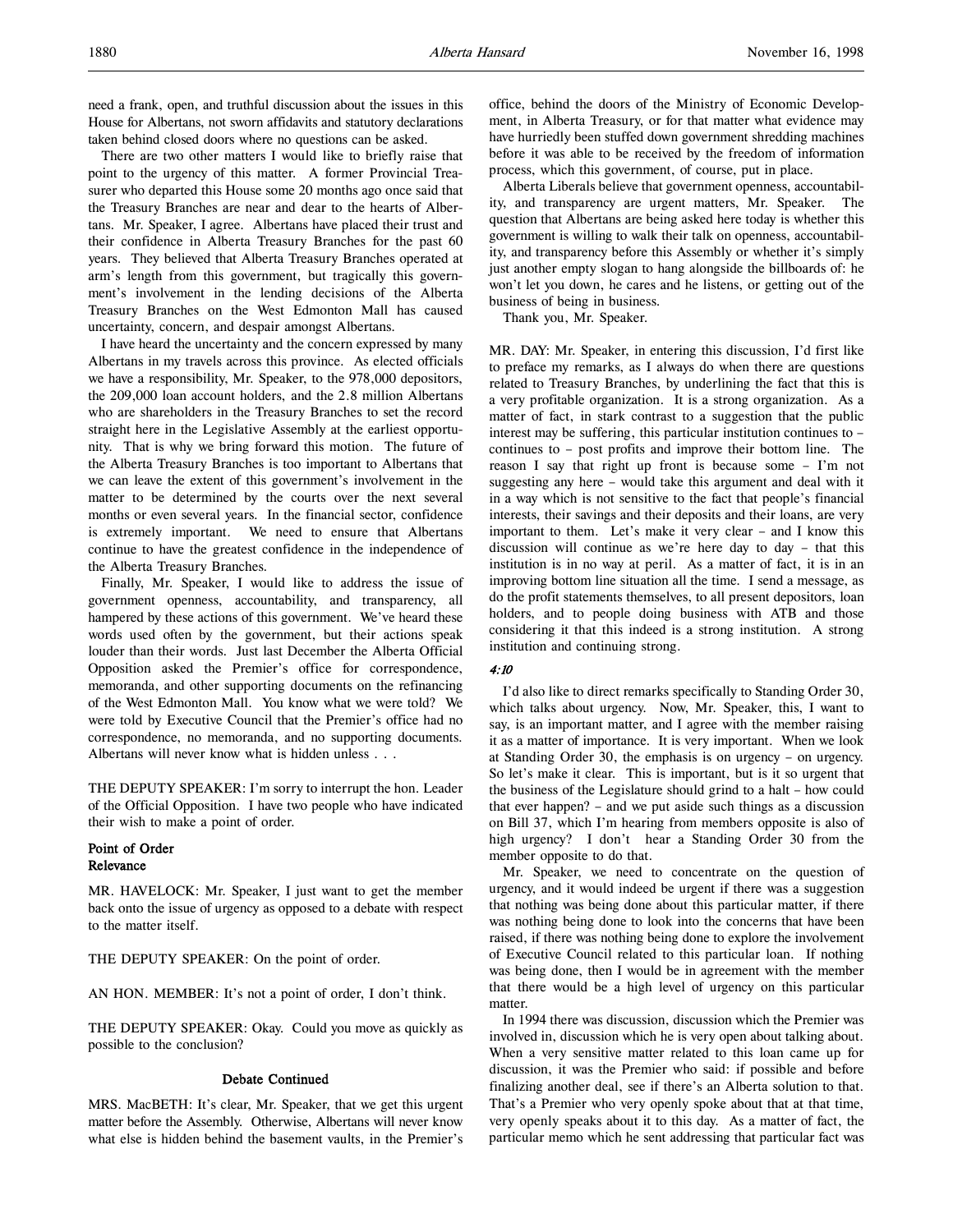That was back in 1994. In 1995, Mr. Speaker, legislation was brought in which set up a board of directors for this particular asset, the Alberta Treasury Branches.

#### MR. SAPERS: Mr. Speaker, is this on urgency?

MR. DAY: Mr. Speaker, it was very interesting that that organization continued for some 60 years, almost 60 years, just short of that, before it even had in fact a board of directors.

This is directing to the question of urgency. Is anything being done? I listened patiently to the remarks opposite. I did not interject. I did not do any catcalls, as I'm hearing now. All we ask is for similar respect from the leader. We sat patiently listening to her remarks.

Now, Mr. Speaker, this board was put in place in 1995. Legislation was put in place to do that. In 1997 more legislation was introduced related to governance, related to accountability, related to openness, related to investment procedures, corporate procedures, and financial procedures. The reason that was done was to improve the accountability, the transparency, the operation, and the performance of this particular asset.

When that happened, a new board and new legislation, the board enacted and brought in new management to deal with all of the loans, not just West Edmonton Mall but in fact to deal right across the board, an entire review. As Mr. Speaker I'm sure will recall, about two years ago there were substantial losses reported with the loan loss review, which most financial institutions had done in terms of their own institution, the main chartered banks back in 1992 and 1993. Most banks then took a substantial writedown on their loan loss provisions, getting a much more realistic point of view of where they were at. Treasury Branches enacted that particular process a couple of years ago and very openly and accountably took some loan loss, got very realistic about the loans that were out there.

That particular practice that they went into is normal practice for a financial institution. But with all those other chartered banks, when they did their loan loss reviews, it wasn't reported. There was no political tie-in. So even though those institutions took losses, none of that was deemed worthy of reporting, because the politics was out of the particular equation. But anything that's done towards Treasury Branches quite rightly gets the glare of the public spotlight, and so it should.

As a product of that review the question of the West Edmonton Mall loan came into very intense consideration by the board, so intense, Mr. Speaker, that legal action began, instituted by the Treasury Branches, on matters related to that loan. Further to that, when the Treasury Branches began certain proceedings to indicate that they would be open and wanting to look at a new financial arrangement that would affect the present owners of the mall, it was at that time that a caveat surfaced into public view, a caveat of which there had been no copy in the Treasury Branch files, no copy in any government files, but in our view it somewhat mysteriously surfaced from the West Edmonton Mall files.

That particular caveat was so alarming to the government, not to the opposition – it had been out for a month, and they expressed no alarm whatsoever. [interjections] Mr. Speaker, on this point of urgency being pursued now, today, in a far more effective way than the debate as articulated by the member opposite, when that came to the knowledge of the government, I immediately contacted the Premier. We looked at that caveat, which had some very disturbing suggestions, totally unbusinesslike, and some suggestions reflecting political involvement. At that point it was the Premier's desire that something even more rapid than what the present court cases would allow for take place regarding all circumstances related to that loan, and that included any involvement of members of Executive Council.

We're hearing from the opposition that they want to have a debate today about a situation which the Premier said we must begin an investigation on right away. He said that this summer and asked the Auditor General, through a letter to me, to immediately explore all circumstances related to this loan. I'll tell you what the Auditor General has done.

### MS OLSEN: All circumstances?

MR. DAY: Yes, all circumstances. It's very clearly in the letter: all circumstances.

Mr. Speaker, what the Auditor General has done, realizing that some of the circumstances were actually tied up in matters noticed before the court but wanting to deal specifically with the very question being raised by the opposition, involvement of Executive Council or government interference and was it inappropriate – that focused question was taken up by the Auditor General to pursue with all haste, not so hastily that things would be overlooked but to pursue with intensity and haste. Our indications are that possibly by the end of this month – I'm saying possibly because I cannot dictate to the Auditor General when he has to have a certain report out – he will be tabling a report which will reflect on whether or not the Executive Council involvement, any former or present members, related to this loan was appropriate or not.

The Premier himself today talked about 16 pages of questions which the Auditor General has given to him so that they can be documented and he can be held to account, because he wants to be held to account on this. He wants to be seen and heard on this issue in terms of everything that he did and what other members of Executive Council may have done related to this loan. That is urgent. The government has taken urgent action, Mr. Speaker. It is a priority.

As I close on this issue, Standing Order 30(2) talks about, again, urgency, not importance. Though this is important, it talks about urgency. A suggestion that nothing is being done. Standing Order 30(6) itself says that the "debate does not entail any decision" at all. Mr. Speaker, this is not a matter that should stop the business of the Assembly because the Auditor General, and the court cases which are working their way through but mainly the Auditor General, is proceeding forthwith with a very extensive survey and questioning of all members of Executive Council, a report which will be before us in a matter of days, if not weeks.

I suggest, Mr. Speaker, that the reference made by the member opposite about this taking several years has no substance at all in fact. The Auditor General has said that the portion of his report dealing with members of the Executive Council and their involvement with this loan is proceeding expeditiously and will be before us if not in days within weeks. I suggest that this is not a matter of urgency qualified under section 30, which means all debate and all of the business of the House stops, and that we continue on with the pressing matters of business of state before us today and we wait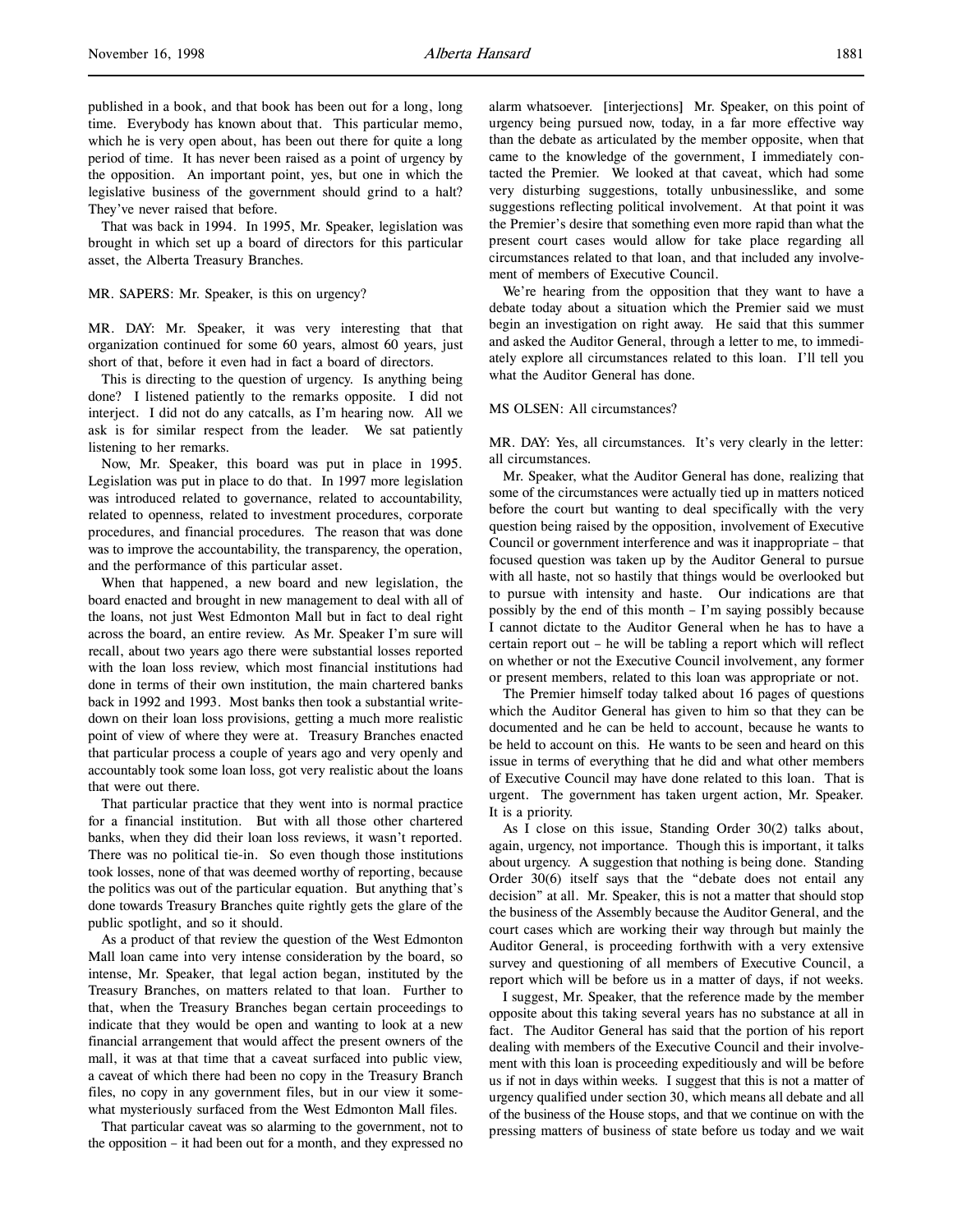for the Auditor General's report on this matter.

# 4:20

THE DEPUTY SPEAKER: The chair has received indications from at least three members that they wish to speak to the urgency. It appears that we're almost having the debate in the urgency. It's sometimes a bit difficult to tell where a member may go in their addressing of the urgency, to note whether in fact what they're saying is really applying to the urgency, until after they have concluded that particular trend of thought, should it be called so.

The hon. leader of the ND opposition has asked to speak to the urgency. Hon. member.

MS BARRETT: Thank you, Mr. Speaker. In speaking to the urgency, I think we need to identify just a couple of plain facts here. Number one, we don't know when the Auditor General's report is going to be available. Number two, we don't know how long this session is going to last. As far as I'm concerned, if the government pulled Bill 37, we can get their supplementary estimates done and let them out of here. But we don't know. I don't know that the Health minister is going to do that. I hope he will, but I don't know that.

Then the issue is: at what point can we, all members of the Assembly, have a thorough accounting in a fashion outside of question period? It couldn't be done during the summer because the House wasn't sitting. I'm grateful to the Provincial Treasurer for releasing that most indicting memo on August 4. I think he did the right thing, but since then there have been a number of allegations and questions raised. We know, for example, that when the provincial government first sued that great patron of the city of Edmonton, Peter Pocklington, it took nine years before the very first of those suits – and there were several suits – got to trial. Nine years. We know we're not going to wait nine years. It is true that we will be getting an Auditor General's report. Now I understand that there are possibly two reports that we will get, the first half and then the other half, that we may not get at all. Well, if we don't get that while the House is sitting, how are we going to hold the former Executive Council accountable for its actions?

Now, I suppose you could logically rule: well, let's just wait and see when the Auditor General's report comes out. But if it comes out on the day that the government and the opposition have agreed to adjourn this session, guess what? It's too late to sponsor a motion calling for a debate of urgent public importance. The issue, then, is that I think the government is logically cornered on this one into agreeing with and upholding the argument of urgency. It boils down to: we don't know. The government says: trust us. Aah, Mr. Speaker, that's pushing it, you know. No, I don't trust the government. I know that the Provincial Treasurer can't tell the Auditor General when to make his report, but the fact of the matter is that the Premier just signed a 16-page statutory declaration today. How long is it going to take to process? How many other cabinet ministers and former cabinet ministers does he have yet to process before he can submit his final report?

I think it's pretty obvious. The matter is of urgent public importance, as is Bill 37. So if I don't win my motion today, I'm looking forward to raising that tomorrow.

Thank you.

THE DEPUTY SPEAKER: The hon. Government House Leader.

MR. HAVELOCK: Yes. Thank you, Mr. Speaker. I'll be brief. I'd like to simply refer the House to Standing Order 30(7), which clearly states that "the matter proposed for discussion must relate to a genuine emergency." As described in the hon. Leader of the Official Opposition's request for Standing Order 30, this is clearly not the case. There is no genuine emergency as the issue relates to the Treasury Branches and the role of Executive Council, and I think that's been very well explained by the Provincial Treasurer in his remarks.

We need to also be mindful of the fact, Mr. Speaker, that the Auditor General is conducting a full investigation of this matter, including the political ramifications and implications, and we expect to see that report coming out in the near future. Also, there is a criminal investigation ongoing, and there's a civil matter before the courts.

So quite frankly this issue is covered off every way it possibly can be, and therefore there's no real need to have the debate in this Legislature. I think the government has taken all the prudent steps that it could and should with respect to this matter, and I would therefore urge you to rule that there is no urgency nor any genuine emergency, as the Standing Orders require.

THE DEPUTY SPEAKER: The hon. Member for Edmonton-Glenora.

MR. SAPERS: Thanks, Mr. Speaker. If it were up to this government, we would never have a debate on the role of the Executive Council in the operations of the Alberta Treasury Branches. There has never been a public debate on that point, and if we left it to the government, to the front bench, to decide, that dirty laundry would never be aired in public.

Mr. Speaker, I want to point out through you to the Attorney General and to the Treasurer that a careful reading of the Standing Orders and even a cursory understanding of parliamentary tradition would indicate that the purpose of an emergency debate is for the House, for the Assembly, to have some ownership of an issue. It is absolutely irrelevant to talk about what the Premier may or may not say in some form of a written statement to some inquiry that is taking place outside the precincts of this Assembly. The purpose of the motion for a Standing Order 30 debate on the interference of Executive Council into the operations of the Alberta Treasury Branch is so that that debate can be held in this Chamber in the light of day, in public with members of the media and the public here to hear it, to witness it, and to hold accountable those members who make their arguments.

The Treasurer mentioned that the Treasury Branch behaved as some normal bank would in the early 1990s in terms of writing off bad loans. Well, two points, Mr. Speaker. First of all, the Treasury Branch isn't a bank; it's a financial institution set up under provincial statute. The statute itself is being challenged; the constitutional validity of that is being challenged. That is not business as normal.

Number two, the second point, is that it is not normal for a financial institution to issue press releases when they update their quarterly earnings and single out a particular client and say that they have grave concerns around this particular part of their portfolio the way the Alberta Treasury Branch did recently with its quarterly update news release where they singled out the West Edmonton Mall. That's not business as usual, Mr. Speaker. It's not business as usual when a former Treasurer under oath in a matter involving Mr. Pocklington says, "Yes, of course we used the Alberta Treasury Branch as an extension of our policy. Why wouldn't we? It was ours to do with as we wanted," which was the gist of Mr. Johnston's testimony.

It is not business as usual and certainly speaks to an urgent need when the Auditor General year after year after year talks about the need to study the loan approval and monitoring process.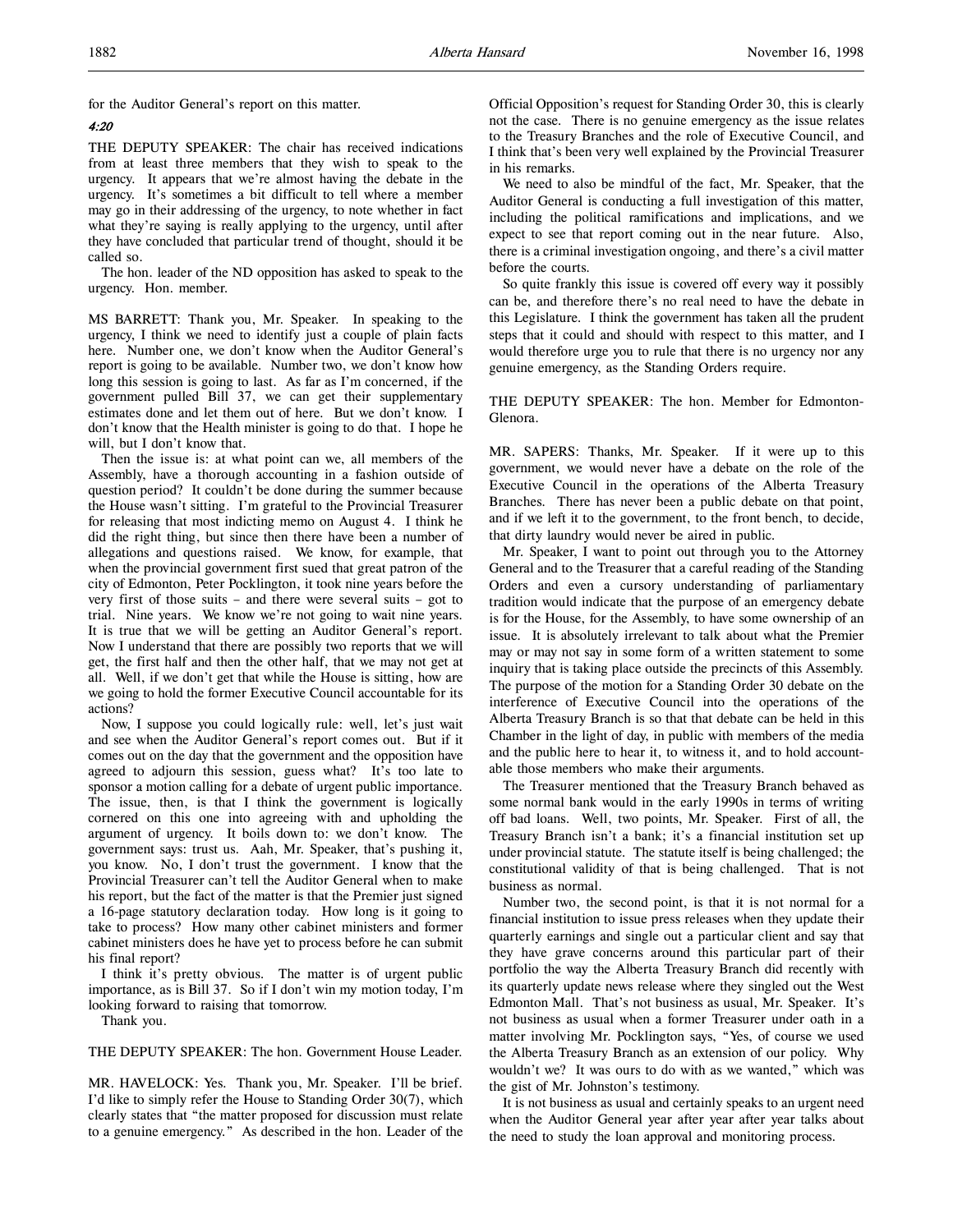THE DEPUTY SPEAKER: Hon. Member for Calgary-Egmont, excuse the chair for trying to keep up with all of the items that are being bandied back and forth. A point of order.

# Point of Order Relevance

MR. HERARD: I notice that you're very busy over there this afternoon. This part of the debate in my understanding is to urgency. I have yet to hear a single word on urgency in the hon. member's debate.

MR. SAPERS: On the point of order, Mr. Speaker.

THE DEPUTY SPEAKER: Yes, hon. Member for Edmonton-Glenora.

MR. SAPERS: Mr. Speaker, I listened very intently to the Treasurer's remarks on this matter, and I listened very closely for an intervention. Every matter that I am raising I am raising in response to issues put before the Assembly in this debate by the Treasurer and allowed by you, sir. I would suggest that if the Member for Calgary-Egmont has an issue with any of those points that are being raised, he should perhaps meet the Treasurer in the lounge and discuss that with him later and stop interrupting this most serious and important debate.

THE DEPUTY SPEAKER: I think the point of order brings to issue the fact that the chair has indeed allowed rather wideranging discussion on what might be classified as urgency. As the chair has allowed that, hopefully we could conclude very quickly further remarks on the matter, but I did want to allow people to have a say. I think your point of order probably is well taken, as your observations on the issues that gave rise to that point of order.

So we'd invite the hon. Member for Edmonton-Glenora to conclude his urgent remarks.

### 4:30 Debate Continued

MR. SAPERS: Thank you, Mr. Speaker. I will. As I was saying, the Auditor General year after year after year has warned members and all readers of his report about his concerns about cross-collateralization, about the loan monitoring and approval process, about accountability issues to do with the Alberta Treasury Branch. When the Treasurer speaks to the fact that nothing has been done and then talks about all of the things the government has done in relation to its relationship with the Alberta Treasury Branch, I am more convinced than ever of the urgent need for this debate at this point in time.

Mr. Speaker, the Treasurer through an order in council still appoints the boards of the Alberta Treasury Branch. Correspondence sent to myself from the CEO of the Alberta Treasury Branch is by way of policy copied to the Treasurer. It is clear that there is still a very tight relationship between the Alberta Treasury Branch and Executive Council.

Mr. Speaker, there is an old adage about justice: justice must not only be done; it must be seen to be done. When the Treasurer talks about openness and accountability, that can happen in this place better and quicker and easier than almost any other venue.

The performance of the Alberta Treasury Branch is not the issue. It's the performance of the government which is the issue. The Treasurer well knows that if the Alberta Treasury Branch makes a bad loan, it affects the taxpayers of this province. Mr. Speaker, this is urgent.

The Treasurer is wearing his sweat-soaked loonie pin, and that

sweat-soaked loonie pin is supposed to remind us all that our primary job is to watch over the decisions of the government when they spend those taxpayers' dollars. The balance sheet of the province of Alberta is affected by the actions of this government as they relate to Alberta Treasury Branch.

The Treasurer also spoke of the need to instill confidence in the Alberta Treasury Branch. If we are concerned about maintaining profitability for the Treasury Branch, the security of the depositors, then the Treasurer himself has made one of the most fundamental arguments in favour of an urgent debate. Confidence in the ATB must be restored as quickly as possible. This is in fact the country's ninth largest financial institution, with nearly a million depositors and over 200,000 loan accounts. This government has an obligation to come clean and end their meddling in the affairs of the Treasury Branch, and the way they can start doing that, the first step on the road to that recovery, Mr. Speaker, is to admit the urgent need for a public debate. Delay means more opportunity for memories to fade, for documents to be shredded or, as we've seen during other scandals, for documents actually to be burnt on a hillside.

Mr. Speaker, this is in fact the first opportunity that this Assembly has had to raise this issue in debate since we have seen the letters showing direct political involvement at the highest levels. It's our first opportunity to raise this matter since the court documents have been filed. It's the first opportunity that we have come together in this Chamber since the CEO of the Treasury Branch has speculated in public about the privatization of the Alberta Treasury Branch.

Mr. Speaker, the fact is that there are so many urgent matters pertaining to the Alberta Treasury Branch that I can think of no better way for us to spend our time this afternoon than to debate the future of this financial institution which in some way impacts on the hopes and the dreams and the aspirations of so many Albertans and Alberta taxpayers.

Finally on the matter of urgency, I would argue that retaining public confidence in their elected members in this Assembly is always urgent. Mr. Speaker, I know that every day in my constituency I am stopped and asked: "Is it true? Did the government interfere?" I'm being asked: "Did somebody take a bribe? Is somebody on the take? Am I safe to do business with the Treasury Branch? Is the mall a good place for me to establish my business?" There are so many matters of public concern before us, and one of those concerns is in fact the integrity of this whole Chamber, because any government misdeed reflects on all elected members in this Chamber.

The potential of an additional \$343 million of taxpayers' money being put at risk is indeed both serious and urgent. As members, when we leave here today or when we return to our home constituencies, we must be able to look our constituents in the eye and tell them what each one of us did to protect their – and I underline "their" – \$343 million.

Mr. Speaker, particularly in our small communities where the Alberta Treasury Branch is the only financial institution, where the ATB holds constituents' deposits and their loan accounts and their guarantees, maybe even their retirement savings accounts, we have to get to the bottom of how this government has interfered in their operations. How can anyone in this Assembly go back home and look those constituents in the eye and say, "No; protecting the security and financial soundness of your life savings, your business loan, or your retirement plan just wasn't very important to us today"?

The fact is, Mr. Speaker, the matter at hand is both serious and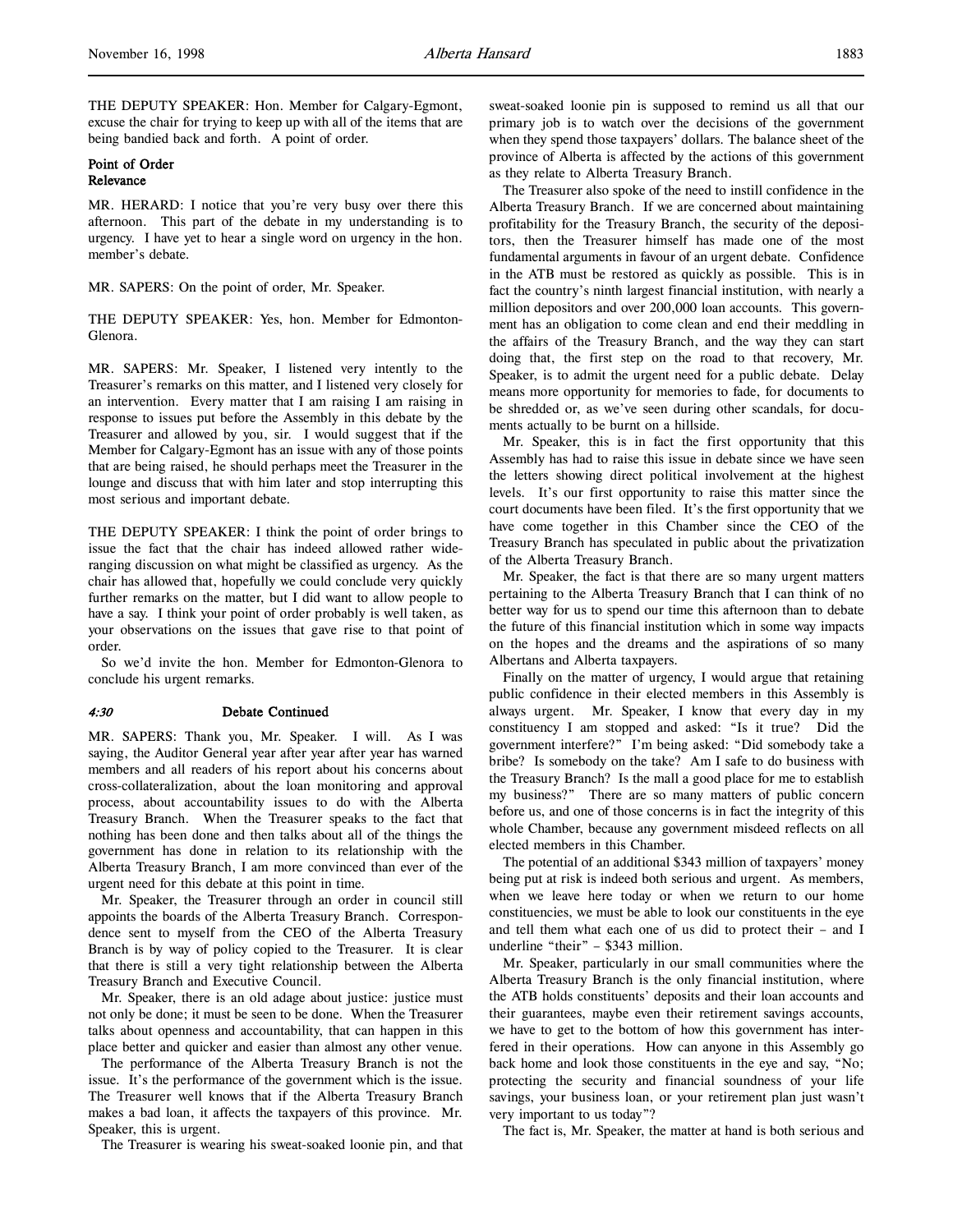urgent to individual Albertans and to the credibility of their government. As members of this Assembly we have a duty to show the people that we serve that we take their business very seriously. Simply put, to not deal immediately with the issues of political interference and denial by this government in its direction of Alberta Treasury Branches on an urgent and serious matter would be negligent to the extreme on the part of each member of this Assembly.

Thank you.

THE DEPUTY SPEAKER: Certainly a rather wide-ranging debate in the last almost hour. We started shortly before 4 o'clock, and it is now – what? – 22 minutes before 5.

The chair is prepared to rule on the issue of leave for the Standing Order 30 application and would thank all members who participated on the question, particularly those that reflected on urgency.

Firstly, the chair notes that the notice requirements of Standing Order 30(1) were met by the hon. Leader of the Opposition's letter providing notice, which was received on November 9, 1998. Before the question can be put to the Assembly, the chair must rule whether the motion contravenes any of the provisions of Standing Order 30(7). A motion of this Standing Order must relate to a genuine emergency. From the debate it appears that most of what they were talking about transpired in the past, so it seems doubtful if it in that sense would be an emergent problem.

As was noted by Speaker Schumacher some years ago, there is a difference between a matter that is controversial and one that's being a genuine emergency. There is no question that it is an important matter. I think all members speaking on the matter have indicated that this is an important issue; that is, the issue of the Alberta Treasury Branch.

Although the motion was not worded in this way, it would seem from the debate that it might contravene the sub judice rule. The leader referred to court documents filed in the West Edmonton Mall case, which is indeed as the hon. Government House Leader referred to.

The rules of debate found in Standing Order 23 apply to a motion under Standing Order 30, particularly 23(e). It seems hard not to see this as a motion of censure, which is prohibited as indicated in paragraph 394 in Beauchesne, sixth edition. Accordingly, the chair will not put the question, and the request will not proceed.

#### head: Motions under Standing Order 40

### Private Hospitals

THE DEPUTY SPEAKER: We now have a Standing Order 40 from the hon. Leader of Her Majesty's Loyal Opposition. The hon. Member for Edmonton-Glenora.

#### Mr. Sapers on behalf of Mrs. MacBeth:

Be it resolved that this Assembly recognize the urgent need for a broad public debate on the future of private, for-profit hospitals in the province of Alberta prior to any legislation being passed which enables these institutions.

MR. SAPERS: Yes. Thank you, Mr. Speaker. On behalf of the Leader of the Opposition I would like to begin debate on the urgent need to find my file. See, I expected a different ruling on the Standing Order 30 and had to reach down into my bag of tricks here to find my notes. But now that we're all together on the same page, the matter that we have to decide now by unanimous consent

is whether in fact this matter has urgency. I will reflect just momentarily on the Treasurer's comments in the previous debate, where he said: Oh, we've got the urgent matter of Bill 37 before this Assembly; is there urgent public business that perhaps we should get on to? So I'm assuming that the Treasurer agrees that we should get on to a debate quickly about the need for a broad investigation of the future of for-profit hospitals in the province of Alberta.

Mr. Speaker, the issue of an urgent debate is, I believe, very clear. It will be made so with absolute clarity when the Member for Edmonton-McClung . . .

#### 4:40

MRS. MacBETH: Do I move it or do you?

MR. SAPERS: It's been moved. All you have to do is just talk about it.

Mr. Speaker, we've had a moment of fun on a procedural issue here, because of course the Leader of the Official Opposition was talking to members of the public on this very matter. This is a motion that was put forward in the Assembly according to the Standing Order. I believe that when you review it, you will find that appropriate notice was given, that the wording of the motion is appropriate, and now what we have to do is find unanimous consent.

We would ask for that unanimous consent so that the trust of the Assembly and its members as it relates to the issue of health care can be restored. Because of this government's flirting with and ties to private hospital promoters, there is a lack of confidence in this government's commitment to Canada's public health care system, a system where all citizens receive care at a lower cost than an American system where some 40 million men, women, and children are left out. Seniors, parents with an ill child, in fact all Albertans must be reassured that the health services they need will be there when they are required. The stress and strains of an illness on a family weigh heavily upon each and every one of its members, Mr. Speaker, and that stress is only increased if they have to worry about their ability to pay before they seek out medical services. To increase this stress yet again because of doubts regarding a government's commitment to publicly funded, universally accessible health care is immoral to say the least.

This Assembly and this government must send a strong and unequivocal message immediately that they are rededicating their efforts to protect and to fortify public health care in Alberta and their commitment to each and every one of the principles of the Canada Health Act. Mr. Speaker, it is in fact urgent that we allay the fears of imminent U.S. private health care corporation invasions. Albertans and indeed all Canadians must be reassured that we will not be the jurisdiction in Canada that allows the foothold for American for-profit hospital providers. These U.S. health giants should be denied the opportunity to drive a wedge into our public health care system. NAFTA is a reality, and we cannot be blind to that reality. The eyes of Canada and North America are upon us. If this government allows Canadian private, for-profit corporations to run hospitals, then under NAFTA American private, for-profit medical corporations must be provided equal, nondiscriminatory treatment and the same access to what they perceive as nothing more than a lucrative market.

Mr. Speaker, we have already seen the disproportionate influence of private operations and private clinics in the health care system in Alberta. The lobbyists and the party contributors are small potatoes compared to the influence and dollars wielded by billion-dollar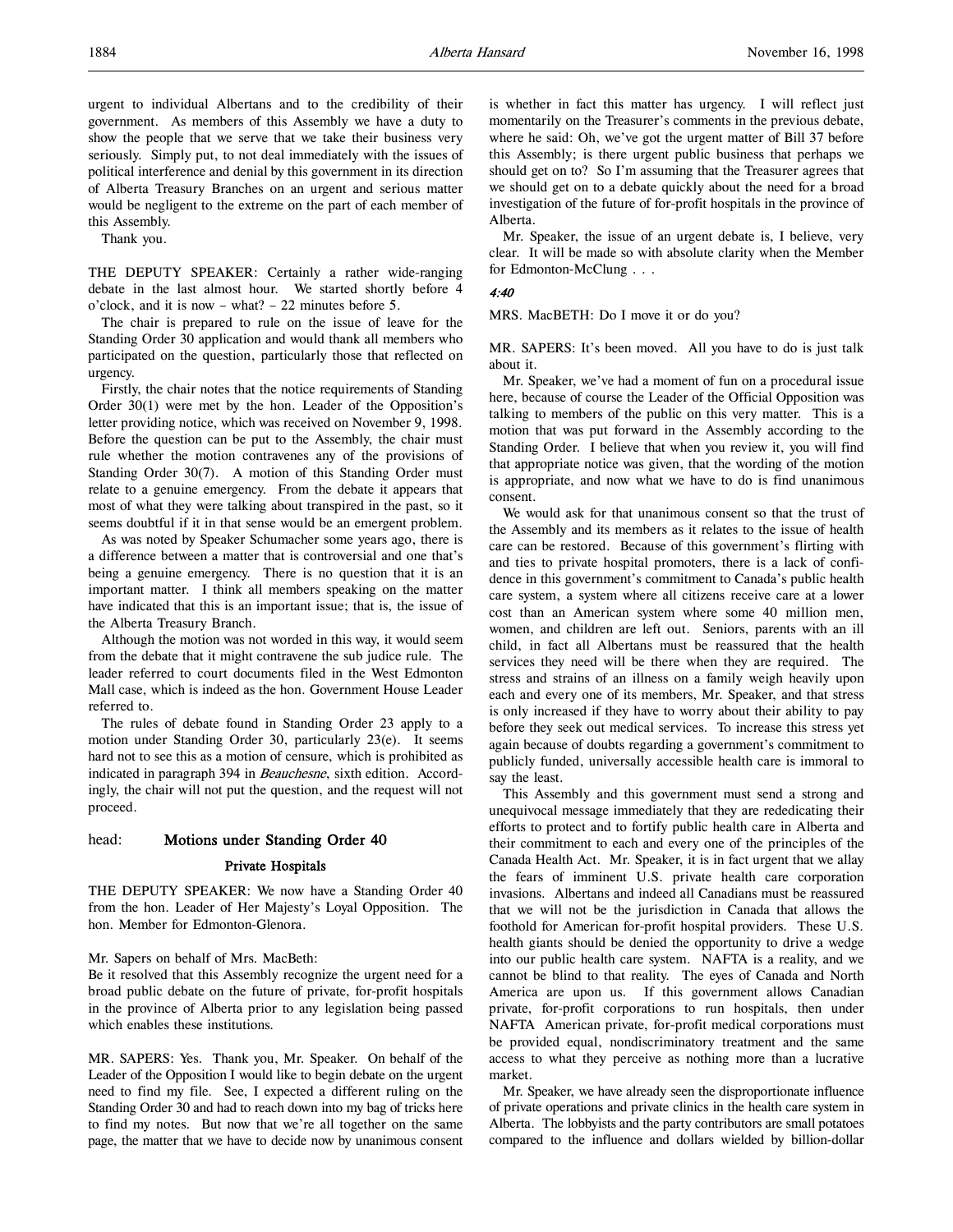health giants that will be coming at us from the south.

Mr. Speaker, I caught your eye advising me to deal with the issue of urgency. I am in fact underlining the importance of stopping private health care from coming any further into Alberta than it currently is. The time to do that is right now. This is an issue that can't wait a day or an hour or a minute.

This is urgent for people whose health depends on a healthy public system. There are constituents of mine and I daresay constituents of yours, Mr. Speaker, who are waiting on surgical waiting lists, waiting for diagnostic services, waiting for specialists, waiting for proper home care, waiting for community care, waiting far too long and increasingly waiting longer and longer and longer for similar services everywhere in this province. The waits for mental health patients are unconscionable. The waits for our seniors are unconscionable. The waits for our children needing pediatric specialities are immoral.

Mr. Speaker, we have to turn our full and immediate attention to meeting the needs of our constituents and our communities.

THE DEPUTY SPEAKER: Hon. member, I'm getting a little confused about the difference between a request for urgency and a speech. Can you sum it up in one moment? I know it's a broad topic.

MR. SAPERS: Thanks, Mr. Speaker. It is a broad issue, and I am trying. The bottom line on this debate is that there is a fear in this province, in all corners of this province, that private health care is at the door and that private delivery of health care is coming into this province . . . [interjection] Do you want to ask him to leave, Mr. Speaker?

### Speaker's Ruling Decorum

THE DEPUTY SPEAKER: Hon. member, the chair was not privileged, thankfully, to hear remarks made. Please ignore them. I can't hear them, so I can't make any comments about whether the hon. gentleman should leave or do anything other than to ask him to restrain himself in the few seconds remaining for the urgency call on this Standing Order 40.

# Debate Continued

### MR. SAPERS: Thanks, Mr. Speaker.

Yes, and as the minister of advanced education said, it might in fact be a conspiracy. If it is a conspiracy, it's a conspiracy of this government. So the issue is one of need for a public debate and a public consultation before we allow these profiteers to come in and take over our health care system.

Mr. Speaker, it is absolutely urgent that every one of us do everything we can to stop the further deterioration of our public health care system because of the greedy wants of a few profiteers.

THE DEPUTY SPEAKER: It's a Standing Order 40, hon. member. May we have unanimous consent, then, to proceed with the motion as proposed by the hon. Leader of the Official Opposition and moved by the hon. Opposition House Leader? All those in favour, please say aye. SOME HON. MEMBERS: Aye.

THE DEPUTY SPEAKER: Those opposed?

SOME HON. MEMBERS: No.

THE DEPUTY SPEAKER: The matter is defeated. [Several

members rose] I don't believe that Standing Orders permit a standing vote. It's unanimous consent, so it only takes one member.

Standing Order 30(7)(b) states that "not more than one such motion may be proceeded with on the same day." The first motion 30 did not proceed, so in the view of the chair, the second Standing Order 30, which was proposed by the hon. Member for Edmonton-Strathcona, may proceed. So if you wish to proceed, would you speak on that.

### head: Request for Emergency Debate

#### 4:50 Benefits for Former MLAs

DR. PANNU: Thank you, Mr. Speaker. I rise to request, pursuant to section 30 of the Standing Orders, that the matter of the Members' Services Committee Order 5/98 is of such urgent and grave importance that it be addressed in the House today. With your permission I would like to draw your attention to the urgency of the matter and give you a bit of a background on this.

Following the decision of the Members' Services Committee, I wrote a letter to the chairperson of the committee, the Speaker of this House. The letter was written on October 8, and it was written because I received a number of phone calls from my constituents asking me where I stood in relation to the decision that was made and made public by the Members' Services Committee the previous week. The Speaker was away, so my concern wasn't addressed until the Speaker's return. The letter that I received from the Speaker in this regard was dated November 9, so it took more than three weeks for me to get the attention of the Speaker. I understand that that was because the Speaker had been away.

In the letter to the Speaker I outlined several concerns with respect to the decision with respect to MLA allowances and remuneration. But the one issue that I feel most strongly about and which I think can in fact be addressed by this House and corrected right away has to do with the transition allowances. It's urgent that we address the matter today because the Members' Services Committee does not meet, as far as I know, when the House is in session. It met before the House was called into session.

THE DEPUTY SPEAKER: Hon. member, I know that the chair has allowed a rather wide range of latitude, but could you speak to the matter of urgency, why we need to debate this issue now, rather than the merits of the case.

DR. PANNU: Thank you, Mr. Speaker. That's precisely the point that I'm making right now, at this moment.

This House and members of this House will not have an opportunity either during this session or until after the next session before this matter can be addressed. The matter is urgent. This is the only opportune time to address it. So my submission to you, Mr. Speaker, is that you allow an emergency debate on the matter of order 5/98 today and at this moment.

Thank you.

THE DEPUTY SPEAKER: The chair is prepared to rule on the issue of leave for the Standing 30 application and thanks the hon. member for giving us notions for urgency. Not much further debate, then, is necessary. The notice requirements of Standing Order 30(1) were met, as the ND House leader's notice was received in the Speaker's office late in the afternoon of November 12 of this year. For the chair to put the question to members under this Standing Order, the motion must meet the requirements as set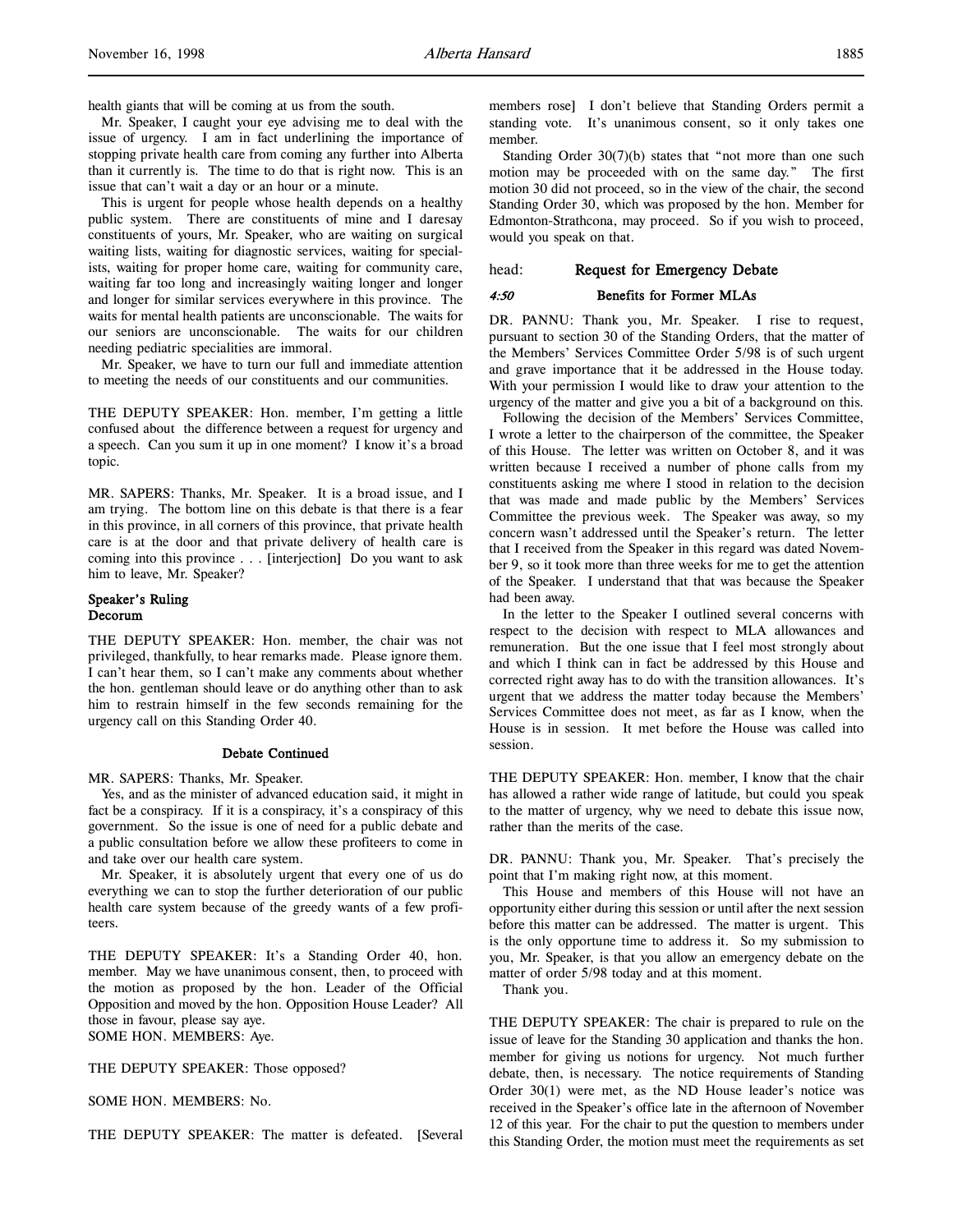out in subsection (7) of our Standing Order 30 regarding the urgency of debate and other criteria. However, even for getting to that point, it must be noticed that under subsection (6), "an emergency debate does not entail any decision of the House," yet that is how the motion is worded.

Furthermore, in the chair's view it raises a question that can only be debated on notice and therefore violates subsection (7)(f). Even if these problems were overcome, the chair cannot see how the motion relates to "a genuine emergency calling for immediate and urgent consideration." Accordingly, the request for leave is not in order, and the chair will not put the question on this Standing Order to the House.

# head: Motions under Standing Order 40

# Postponement of Bill 37

THE DEPUTY SPEAKER: We have a Standing Order 40 on record. Would the ND House leader wish to move that on behalf of his leader?

DR. PANNU: Mr. Speaker, the Member for Edmonton-Highlands is here, so I presume that since I haven't had a chance to say a word, maybe she can take over.

THE DEPUTY SPEAKER: Thank you. Since you haven't begun, then the apparent inconsistency is really just that. Hon. member, have you moved the motion? If you've moved the motion, then you must continue.

DR. PANNU: No, I haven't.

THE DEPUTY SPEAKER: You have not moved the motion? All right then. The hon. ND leader of the third party.

#### Ms Barrett:

Be it resolved that the Legislative Assembly urge the government to postpone further consideration of Bill 37 until after the health summit planned for early 1999.

MS BARRETT: Thank you, Mr. Speaker. I'm pleased to move this emergency motion.

Mr. Speaker, I think you know that I do not move emergency motions based on frivolous reasons.

#### MR. HAVELOCK: What?

MS BARRETT: That's correct. To the Government House Leader: that's correct; read my lips.

I am profoundly concerned about this bill, and the emergency part of it relates to an announcement by the Premier last Friday which he has subsequently reaffirmed in the House and to members of the media, and that is that it is the government's intention to hold a health summit. Mr. Speaker, first of all, I called for the health summit last February 26, and I'm pleased that the government is now responding to the New Democrat agenda. However, that proposed summit will not take place until late January or February, according to the words the Premier spoke today in his availability session with the media.

Now, I argue that if you have probably Canada's most controversial health care legislation on the Order Paper, which in fact will be called, apparently, in Committee of the Whole tonight first thing, at 8 o'clock, when you say you're going to consult with Albertans about health care, then my argument is: why don't you do the consulting first and the legislation later? The emergency part has to do with the actual nature of the legislation.

Finally last June the Premier affirmed what I have been saying about it since last January: yes, it could allow for private, forprofit hospitals. Well, my belief is that it is deliberately designed to do that. He argued today that no, no, we need to keep advancing this legislation because it also gives the minister the ability to say no. It's legislation that fills what he believed to be a statutory lapse. I asked him then: "Well, why don't you just say no to private for-profit? If you just say no, then we'll let it go." The Premier refused to do that. Therefore I'm forced into sponsoring this motion that asks that the government support me and the other opposition members support me in calling for, I guess, the death of this bill prior to the proposed health summit. I don't know how to make it any clearer than that. Either the government is committed to listening to people or it's not. I don't think you can say one thing and do another.

#### 5:00

The Premier says: we're going to have a health summit. I say: drop Canada's most contentious health care bill until you've been through that health summit. It's pretty obvious to me that that's a logical thing to do, and if the government has any reasons otherwise – perhaps the Health minister would like to tell us why it is that he'd like to push this legislation despite the fact that it is universally opposed in this province and the opposition to the bill is deep and profound. Why would they want to do that in advance? Just a couple of months, Mr. Speaker. Just a few months.

I say that this is an urgent matter of public policy, and the government should explain to us why it won't stall the bill prior to hearing from Albertans. I think the only reason, Mr. Speaker, is that they know that people would come out in droves and speak about this legislation if it's still on the books, if it's still up for consideration. What they'll do at this health summit is say: "Oh, don't worry about it; that's already passed. Don't worry about it," and they won't even put it on the agenda. Am I right, or am I wrong? Is this bill going to be on the agenda at the health summit? I'd like the Health minister to tell me.

THE DEPUTY SPEAKER: The hon. leader of the ND opposition has moved Standing Order 40. May we have unanimous consent to proceed with the motion as proposed by the hon. leader of the ND opposition? All those in support of this motion, please say aye.

SOME HON. MEMBERS: Aye.

THE DEPUTY SPEAKER: Those opposed, please say no.

#### SOME HON. MEMBERS: No.

THE DEPUTY SPEAKER: The motion is defeated.

We now have a fifth motion for our consideration. The hon. Leader of Her Majesty's Loyal Opposition has given notice of motion today on a motion requiring unanimous consent. However, the chair is uncertain as to whether the member is proceeding under Standing Order 30 or Standing Order 40 because the motion refers to adjourning the ordinary business of the House, which is the language used in these Standing Orders. Anyway, hon. leader, would you please speak to your motion.

### Adjournment of Session until November 23, 1998

Mrs. MacBeth:

Be it resolved that this Assembly adjourn the ordinary business of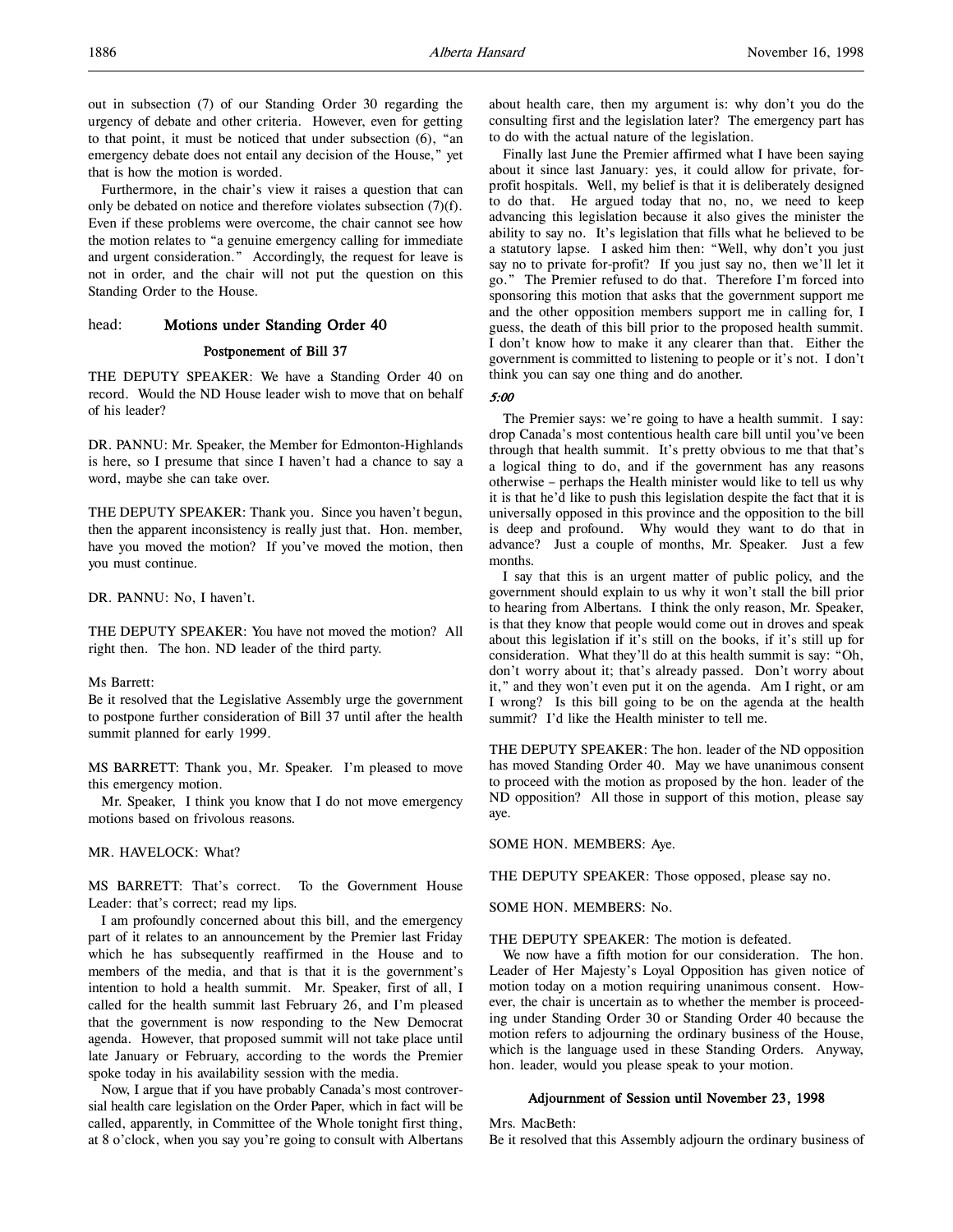the Assembly until Monday, November 23, 1998, or such other time that the Premier can attend.

MRS. MacBETH: Mr. Speaker, I am very conscious of the rules of the House, which call us to be very careful in naming members; however, I base my reasons for presenting the motion on the fact that the Premier issued a news release in recent days to say that he will be absent for the remainder of the week. In order to accommodate his schedule and to give him an opportunity to respond to questions that will be put to him in this Legislature, we thought it would be useful to . . .

THE DEPUTY SPEAKER: Sorry to interrupt the hon. leader. The question first is: may we have unanimous consent for you to proceed with your motion, having indicated to you that there was some concern of whether it was a 30 or a 40, as opposed to the merits of the motion? So may we have unanimous consent to move the motion as proposed by the hon. Leader of Her Majesty's Loyal Opposition? All those in support of this motion, please say aye.

SOME HON. MEMBERS: Aye.

THE DEPUTY SPEAKER: Those opposed, please say no.

SOME HON. MEMBERS: No.

THE DEPUTY SPEAKER: The motion to hear the motion is defeated.

#### head: **Orders of the Day**

# head: Government Bills and Orders head: **Committee of the Whole**

[Mr. Tannas in the chair]

THE CHAIRMAN: Would the Committee of the Whole come to order. I'd like to remind people of the normal convention for Committee of the Whole; that is, we have one person standing and talking at a time. For those people who wish to engage in lively conversation, please do so outside in the lounges.

### Bill 37 Health Statutes Amendment Act, 1998

THE CHAIRMAN: We have for our further consideration in Committee of the Whole Bill 37, Health Statutes Amendment Act, 1998. Any comments, questions, or amendments to be offered with respect to this bill to the hon. Minister of Health?

MR. JONSON: Thank you, Mr. Chairman, and I welcome the opportunity to continue debate of Bill 37 in committee. I would just like to make the overall comment that certainly this is an important piece of legislation, and as many people in the Assembly this afternoon have identified, I think it's an important piece of legislation to move forward with.

Mr. Chairman, I have filed with the table officers proposed amendments. I would like to ask that they be distributed, and I would like to make some overall comments with respect to them. I would like to make these comments with respect to Bill 37 and as related to the House amendments that I am bringing forward. Let me begin, though, by saying that when I introduced Bill 37 in the spring session of the Legislature, it was for one reason and one

reason only: to give government the authority to take action to protect our public health system from the potential negative impacts of private treatment facilities. It was to give government the legislated mandate to prohibit, restrict, or control private health facilities seeking to provide health services outside of the public health system should it be in the best interests of our public health system to do so.

Albertans were concerned about the possible impact of private treatment facilities beginning to offer services in the province that now might normally only be provided by the public system. Ironically, Mr. Chairman, the opposition members say they are concerned about that, but on the other hand they do not want to move forward, it would appear, with I think very constructive legislation. Albertans, in our view, wanted the government to step in in this particular area. However, Mr. Chairman, at the present time there is no legislation in place which would give the government the authority to intervene. If a private treatment facility wishes to be in operation in Alberta, all that is required is accreditation by the College of Physicians and Surgeons of Alberta, an area, I think, where they have an appropriate role but not the overall role of approval in these areas. If a private treatment facility received that accreditation today, it could begin to operate. Even the College of Physicians and Surgeons was uncomfortable with this role as it seemed to extend beyond its mandate to ensure medical safety. Bill 37 is designed, Mr. Chairman, to fill that void.

Further, this bill with its amendments would allow the college to continue to fulfill its mandate of assessing the safety of performing various procedures in various settings and the overall ability of physicians to safely perform procedures within those settings. But as far as the overall access to private treatment facilities, we feel that we must make it very clear that our responsibility will be taken up in that regard as far as government is concerned.

# 5:10

Now, Mr. Chairman, in the amendments being presented this afternoon, we are making it very clear that when it comes to the provision of services in this province, when we're talking about insured services to insured people in this province, that type of service is only available through a public-insured entity or treatment facility, i.e. a hospital. Also in these particular amendments we're making it very clear that even if various clinics or private treatment facilities operating totally outside of the Canada Health Act, totally outside of the insured health care system of this province do choose to operate – and I think even the Leader of the Official Opposition acknowledged very recently, actually, in a speech that we do have this private entity or this private sector or private group in our medical system and have had for some time – those types of clinics and facilities must have the approval of the minister on behalf of government. There are various criteria in the legislation, further strengthened by the amendments, which make sure that this provision is used to make sure that the overall public interest of the health care system in the province is protected.

These amendments to Bill 37, Mr. Chairman, will totally prohibit any private treatment facility in Alberta from providing insured inpatient surgical services now provided in our public hospitals to any person covered under a provincial health care plan anywhere in Canada. This will mean that no private hospital in Alberta will be allowed to provide insured services to insured Canadians. Let me repeat with respect to these amendments that no private hospital in Alberta will be allowed to provide insured services to insured Canadians, and insured services to insured Canadians is what our overall public health care system is all about. There will be no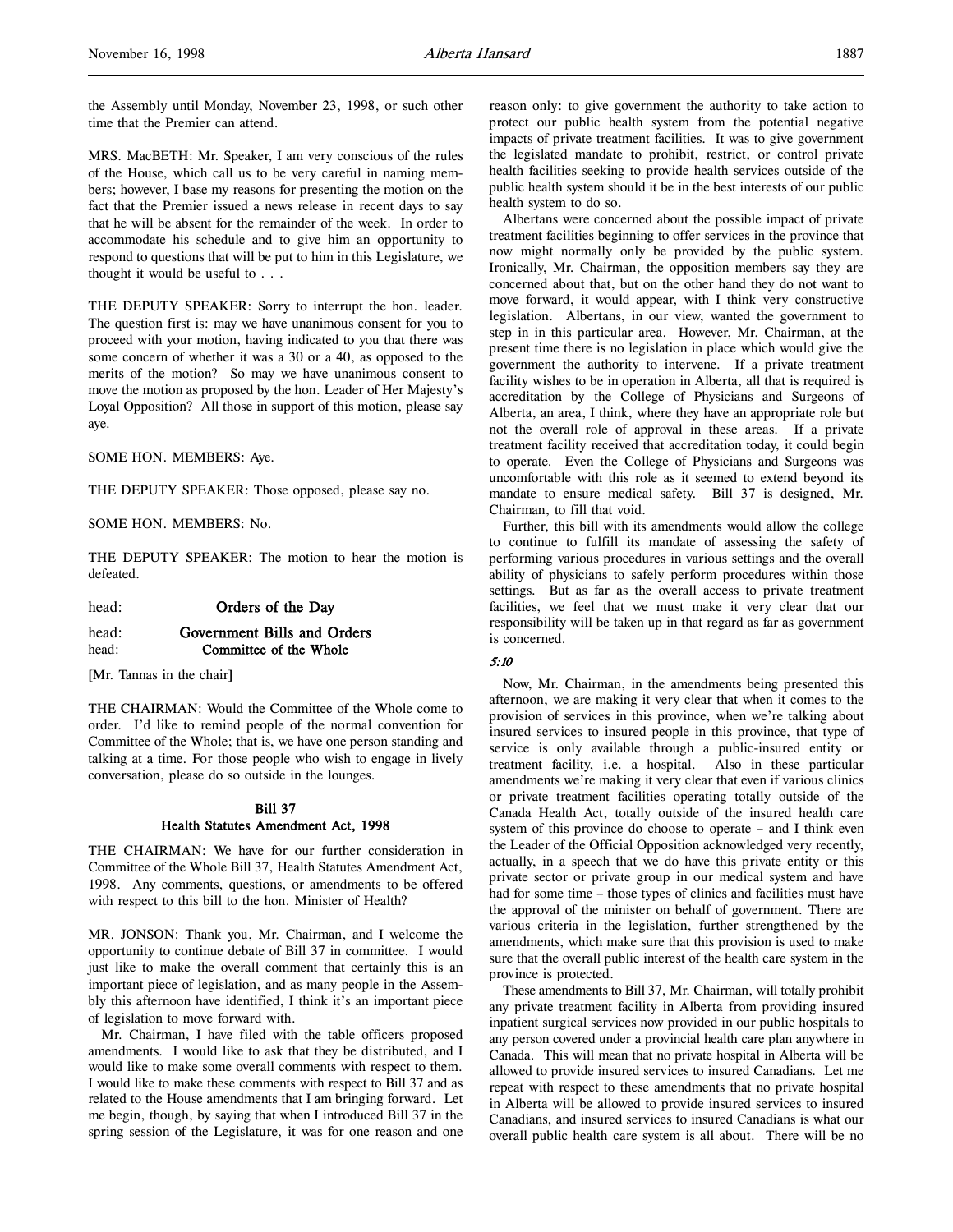applications for accreditation to the college to provide such services. There will be no contracts with regional health authorities to provide these insured services for insured Canadians. Insured surgical services for insured Albertans now only provided in our public hospitals will continue to be provided only in our public hospitals. The role of private treatment facilities will be restricted to uninsured services, such as cosmetic surgery, that are not medically required and therefore are not paid for by the public system and for services for uninsured persons or those not covered by the Canada Health Act such as non-Canadians or Worker's Compensation Board clients. Even in the case, as I said before, of uninsured services for uninsured persons, the full provisions of Bill 37 will apply.

A private treatment facility seeking to provide these uninsured surgical services will still have to first obtain accreditation from the College of Physicians and Surgeons. If, of course, the college says no, the process ends right there. If the college provides accreditation, the facility's proposal will still need to be reviewed by the Minister of Health. This review would still include an assessment of the impact on the public health system even though it could only be for uninsured services for uninsured persons, and the Minister of Health could still prohibit, restrict, or control the facility's operation based on the results of the review.

This revised Bill 37 will give Albertans the strongest legislation of any province in Canada in terms of protecting the public health system and supporting the principles of the Canada Health Act. This revised Bill 37, Mr. Chairman, will send a clear message to all Albertans that this government is determined and committed to having a quality, publicly funded health system accessible to all Albertans and should, I think, silence or meet the criticism of even the strongest critics, who are genuinely concerned about the bill of course.

So, Mr. Chairman, I want to conclude my remarks by saying that in addition to all those things I've said, these amendments and the bill itself clearly say an unqualified no to any private facilities wanting to duplicate the role of our public hospitals.

Thank you, Mr. Chairman, and I move the amendment.

THE CHAIRMAN: Okay. The amendments will be called amendment A1.

I'll call upon the hon. Member for Calgary-Buffalo to add his comments.

MR. DICKSON: Mr. Chairman, thank you very much. What I was hoping that the minister would say  $-$  I've only had the benefit this afternoon of seeing the amendment – and after seeing the news release last week, I've been keenly looking forward to this.

I guess my first comment is: would the minister be prepared to sever A and B so we can vote on the two elements separately? I'll explain why in a moment. I'm wondering if that would be acceptable to the Minister of Health. It means that we can deal with this, I think, in a most efficient way, with the greatest degree of dispatch. So I'd ask the minister if he'd be prepared to do that, Mr. Chairman.

THE CHAIRMAN: The hon. Minister of Health on the issue of whether or not these should be split now or voted separately or debated together.

MR. JONSON: Mr. Chairman, at this time, no, I would not agree to that because there has been considerable work on this piece of legislation and the amendments, and as is sometimes the case with important legislation, the amendments fit together to accomplish a common cause. I would need to be convinced otherwise.

THE CHAIRMAN: Okay, hon. Member for Calgary-Buffalo, I guess we have the answer to that. So we'll continue, then, as A1 for the whole thing.

MR. DICKSON: Sure, and I'm happy to embrace the challenge offered by the Minister of Health.

Let me start by saying this, Mr. Chairman. It struck me that on April 29, when we last were at committee stage dealing with this bill, we were looking at what one might describe as follows. The Minister of Health had brought this great big ugly pig into the Legislature, and he'd asked Albertans to admire it. We weren't very impressed with it. So what's happened in the intervening half year? He's painted the pig blue, a nice Tory blue. He's put a ribbon around the pig's neck, and he's brought it back in and said, "Now will you not agree it's a beautiful pig?"

#### MRS. FORSYTH: It's a pretty pig.

MR. DICKSON: Well, my friend from Calgary-Fish Creek says, "It's a pretty pig." She may have been fooled by the new coat of Tory blue paint and the ribbon around the pig's neck, but, Mr. Chairman, it seems to me that the bill with this amendment is still an ugly pig.

Mr. Chairman, let me try and identify an issue here that I may not have made clear when we were expressing concern with Bill 37 in March and April of 1998. There is clearly a concern that many of us had that insured services might have been provided in a private hospital. That was a very real concern. To the minister's credit – and I'm almost reluctant to say anything positive because somebody sure as guns is going to excerpt this little comment I'm about to make and in question period I'm going to be beaten over the head by somebody saying, "Dickson, you said something positive, so obviously you approved everything the minister was doing." So I'm hopeful we're not going to see that happen again in this House.

I want to say that clearly the minister has heard that concern that people had about insured services being done in a private hospital. The amendment, certainly the B part of his amendment, does address that and does help to ensure that people are not going to be going to the HRG facility in Calgary or the new private hospital that may be created on the site of the Holy Cross hospital or any other private hospital springing up. Whether it's in Leduc or downtown Edmonton, they're not going to be able to do an insured service.

So that's a positive move, but what the minister perhaps didn't hear from the very spirited debate, both in this Assembly and on the streets of the communities of the province of Alberta, is the concern with having a developing, parallel, private, for-profit health system. This amendment, particularly the B part dealing with the approved treatment facility, may well attempt to deal with part of the problem, but it does nothing to address the fact that we are developing in this province a parallel, private, forprofit health system. The minister said a moment ago: well, we already have a private component. The concern that I have – and many people have taken the time to write and fax and E-mail the Minister of Health – is that we started off a number of years ago in 1992 with about 21 percent of the dollars in our health care system going to private, for-profit providers. That has grown since 1992 to now something in the order of 31 percent. I think, Mr. Chairman . . .

# 5:20

AN HON. MEMBER: Why?

MR. DICKSON: Somebody asked why. Well, the short answer to